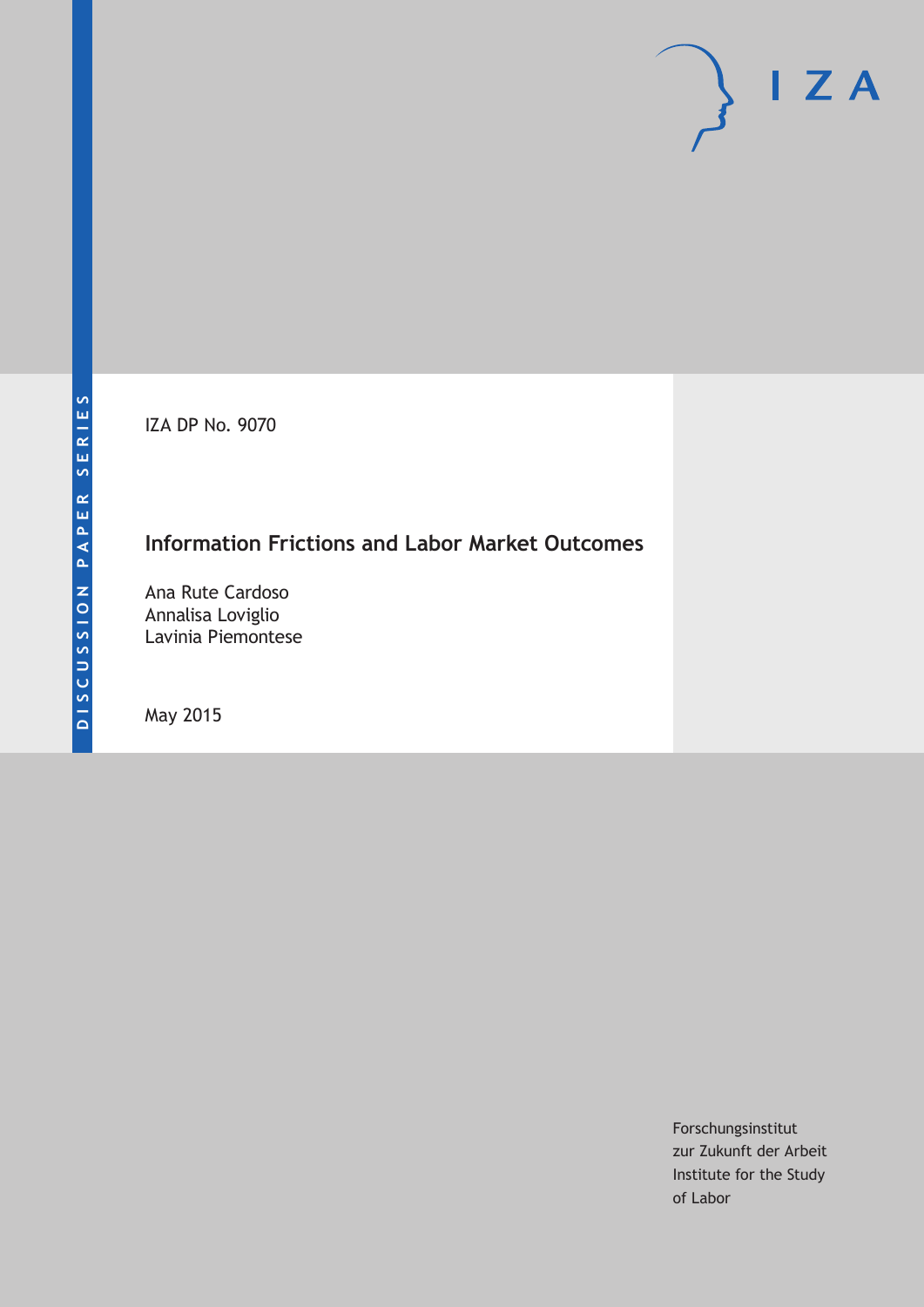# **Information Frictions and Labor Market Outcomes**

# **Ana Rute Cardoso**

*Institute for Economic Analysis (CSIC), Barcelona GSE and IZA*

# **Annalisa Loviglio**

*Universitat Autònoma de Barcelona*

# **Lavinia Piemontese**

*Universitat Autònoma de Barcelona*

Discussion Paper No. 9070 May 2015

IZA

P.O. Box 7240 53072 Bonn **Germany** 

Phone: +49-228-3894-0 Fax: +49-228-3894-180 E-mail: iza@iza.org

Any opinions expressed here are those of the author(s) and not those of IZA. Research published in this series may include views on policy, but the institute itself takes no institutional policy positions. The IZA research network is committed to the IZA Guiding Principles of Research Integrity.

The Institute for the Study of Labor (IZA) in Bonn is a local and virtual international research center and a place of communication between science, politics and business. IZA is an independent nonprofit organization supported by Deutsche Post Foundation. The center is associated with the University of Bonn and offers a stimulating research environment through its international network, workshops and conferences, data service, project support, research visits and doctoral program. IZA engages in (i) original and internationally competitive research in all fields of labor economics, (ii) development of policy concepts, and (iii) dissemination of research results and concepts to the interested public.

IZA Discussion Papers often represent preliminary work and are circulated to encourage discussion. Citation of such a paper should account for its provisional character. A revised version may be available directly from the author.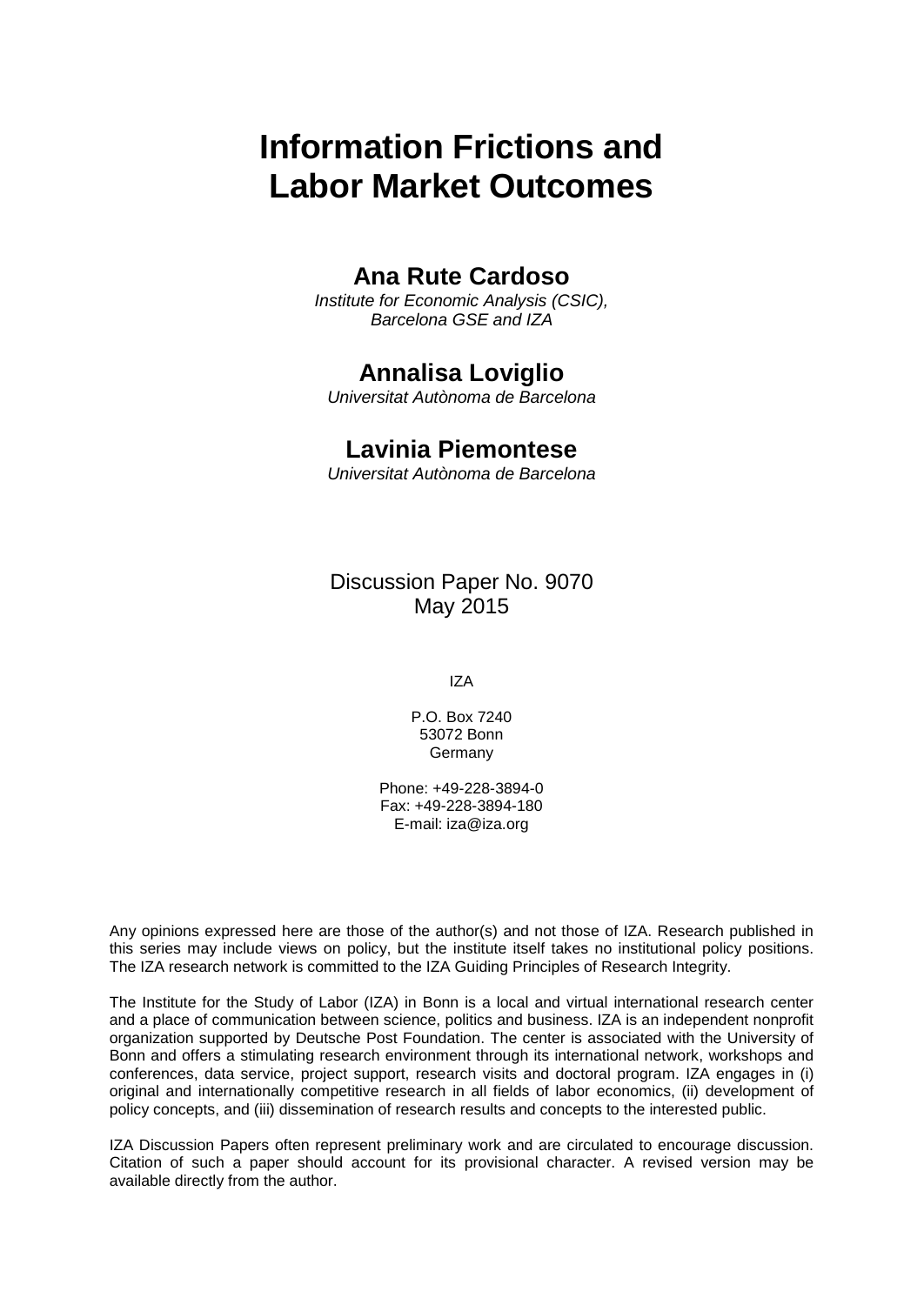IZA Discussion Paper No. 9070 May 2015

# **ABSTRACT**

# **Information Frictions and Labor Market Outcomes[\\*](#page-2-0)**

We analyze the impact of information frictions on workers' wages, contributing to the literature that tested search theory, which has so far focused on labor market frictions in general and not specifically on information asymmetries. Using data for 16 countries from the European Social Survey 2008, we find a sizeable gap between workers' perceptions of the unemployment rate and the actual unemployment rate in the country, which is a meaningful indicator of their misperception of labor market tightness. To handle the interval nature of our outcome of interest, the earnings variable, we estimate interval regressions, as well as ordered probit models. We follow a threefold strategy to tackle potential endogeneity problems, as the model includes: controls for the worker's ability; country-specific fixed effects; the unemployment rate in the region of residence, which might be the benchmark respondents have in mind when reporting their perception of the national unemployment rate and which is known to influence regional wages. Results show that when subjective perceptions overstate the unemployment rate in the country, a one percentage point gap between the perceived and the actual unemployment rate reduces individual wages by 0.4 to 0.7 percent. We discuss a potential mechanism generating this result. A pessimistic view of the labor market leads to concern over own future employment prospects and is thus likely to lower reservation wages; a too optimistic view, in turn, could raise reservation wages, but it would render job finding more difficult.

JEL Classification: J31, J42, J64

Keywords: job search, matching, unemployment, frictions, wage dispersion, labor market tightness

Corresponding author:

Ana Rute Cardoso IAE-CSIC Campus UAB 08193 Bellaterra **Spain** E-mail: [anarute.cardoso@iae.csic.es](mailto:anarute.cardoso@iae.csic.es)

<span id="page-2-0"></span>We are grateful to David Card, Paulo Guimaraes, and Louis-Philippe Morin for their comments at different stages of this project. Cardoso acknowledges the support of the Spanish Ministry of the Economy and Competitiveness (grant ECO2012-38460 and the Severo Ochoa Programme for Centres of Excellence in R&D SEV-2011-0075) and the Generalitat de Catalunya, grant 2014-SGR-1414. She is a Research Fellow of IZA and MOVE. Loviglio acknowledges the support of La Caixa Fundation (La Caixa-Severo Ochoa International Doctoral Fellowship).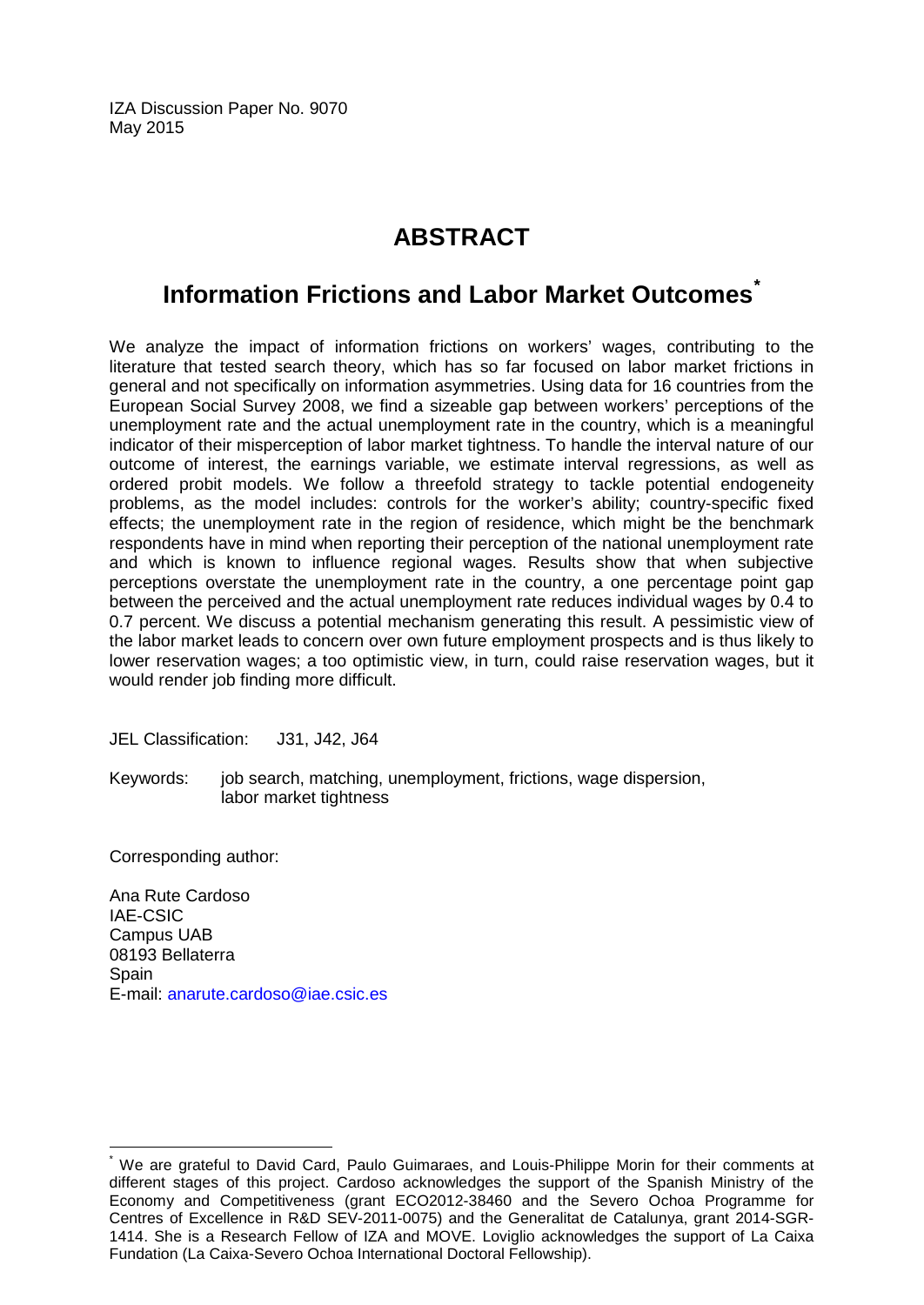## **1 Introduction**

Labor market frictions prevent or delay the matching of job vacancies and unemployed workers. As such, they are responsible for the coexistence of firms with unfilled vacancies, looking for workers, and unemployed workers, looking for jobs. Candidate friction factors include mismatches between the skills required by jobs and those held by the unemployed, geographical mismatches, and obstacles to the flow of information about jobs (Pissarides, 2011: 1096). Such frictions lay at the core of the job search and matching literature and its path-breaking explanation of the functioning of the labor market, namely worker flows, unemployment and its duration, the wage distribution, or labor market policies.

The current analysis aims at testing the impact of information frictions on wages. Our analysis is conducted at the individual level, relying on a direct measure of labor market knowledge imperfections.

Stigler (1962) highlighted that information frictions lead to wage dispersion. Indeed, to the extent that workers have imperfect knowledge about jobs and wage offers, they must spend time, effort and, most likely, money to locate the highest wage paid for their services, among potential alternatives. Given that the amount of search required from workers to eliminate all wage dispersion would be too costly, wage differences will prevail in the economy. Moreover, in labor markets where demand and supply conditions fluctuate, the benefits of searching for information are reduced, because the information gathered will inevitably become obsolete. If so, workers will engage in less information search, which will feed into larger wage dispersion. Therefore, worker's knowledge of labor market conditions is crucial: "The information a man possesses on the labor market is capital: it was produced at the cost of search, and it yields a higher wage rate than on average would be received in its absence" (Stigler, 1962: 103).

Diamond (1971) challenged this result on wage dispersion as he showed that, in a world of homogeneous buyers and sellers<sup>1</sup>, the existence of search costs will give employers market power and, as a result, the wage distribution is expected to collapse into one single wage, at the monopsonist level. In other words, no employer would have an incentive to offer a wage above the workers' reservation wage. Fixing this

<sup>1</sup>Firms and workers, respectively, in this case.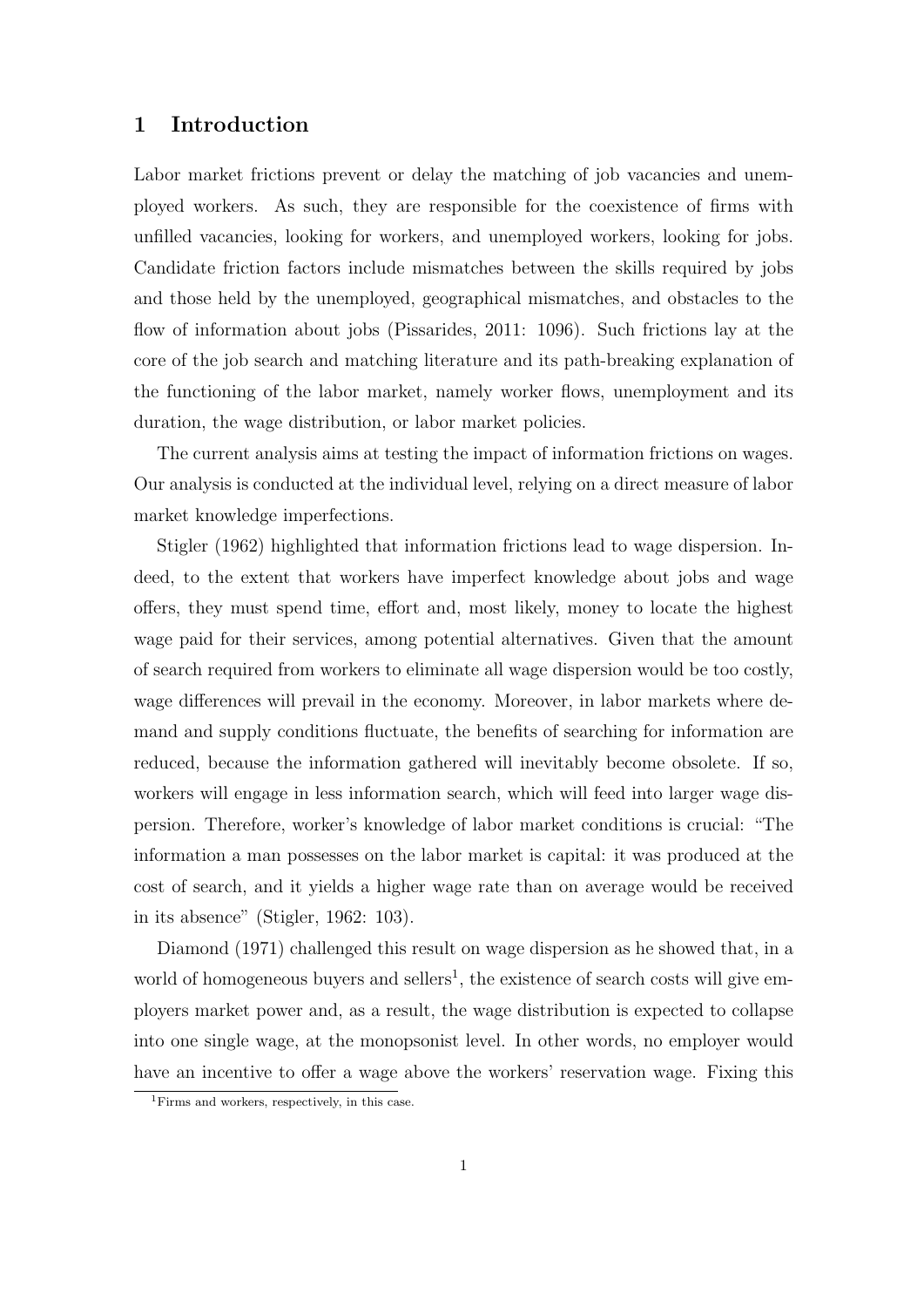paradox and preserving the result on wage dispersion required additional assumptions, such as: heterogeneity in workers' search costs, the possibility to search while on the job, non-sequential job search, random variation in the number of job offers received, or heterogeneous propensity to search (see Mortensen (1999) and Baye et al. (2006) for an overview). The heterogeneity thus introduced across agents in their search costs, search efficiency or preferences translates into heterogeneous access to information on jobs and wages, which sustains a non-degenerate wage distribution.

Despite the early emphasis on information frictions, it has become standard in the labor literature to capture market frictions by defining the ratio (*k*) of the rate of arrival of job offers  $(\lambda)$  to the rate of job destruction  $(\delta)$ . This represents the average number of job offers a worker can expect to receive per event of job match destruction suffered, which will be larger in markets with fewer frictions. Labor market frictions are thus captured by the inverse of *k*. A clear link between this indicator and the wage level has been derived by Burdett and Mortensen (1998). They showed that the share of rents earned by workers relative to the firm decreases with the frictions indicator —if workers tend to receive less job offers, firms will face less competition when biding for workers and they will, therefore, manage to keep wages lower.

Ingenious as it is, this indicator nevertheless loses track of the sources of frictions. In particular, the rate of arrival of job offers bundles together: frictions such as skill mismatches, mobility costs, and lack of information on job requirements, on wages offered, or even on other workers' job application decisions, which may lead to congestion that lowers an individual's chances of receiving an offer; decisions such as job search intensity by the workers or vacancy advertisement by the firms; labor market tightness or average number of job vacancies per worker. Therefore, the specific impact of workers' information shortages on their wages can be obscured under this composite indicator. As Pissarides and Petrongolo argue, such is the price to pay for having stylized models: "Modeling each one of these [frictions] explicitly would introduce intractable complexities in macroeconomic models" (Petrongolo and Pissarides, 2001: 390).

The impact of information frictions specifically on price dispersion in the labor market has not been tested.<sup>2</sup> Van den Berg and van Vuuren (2010) tested the impact

 ${}^{2}$ For an overview of both the theoretical and empirical literature on information frictions and price dispersion,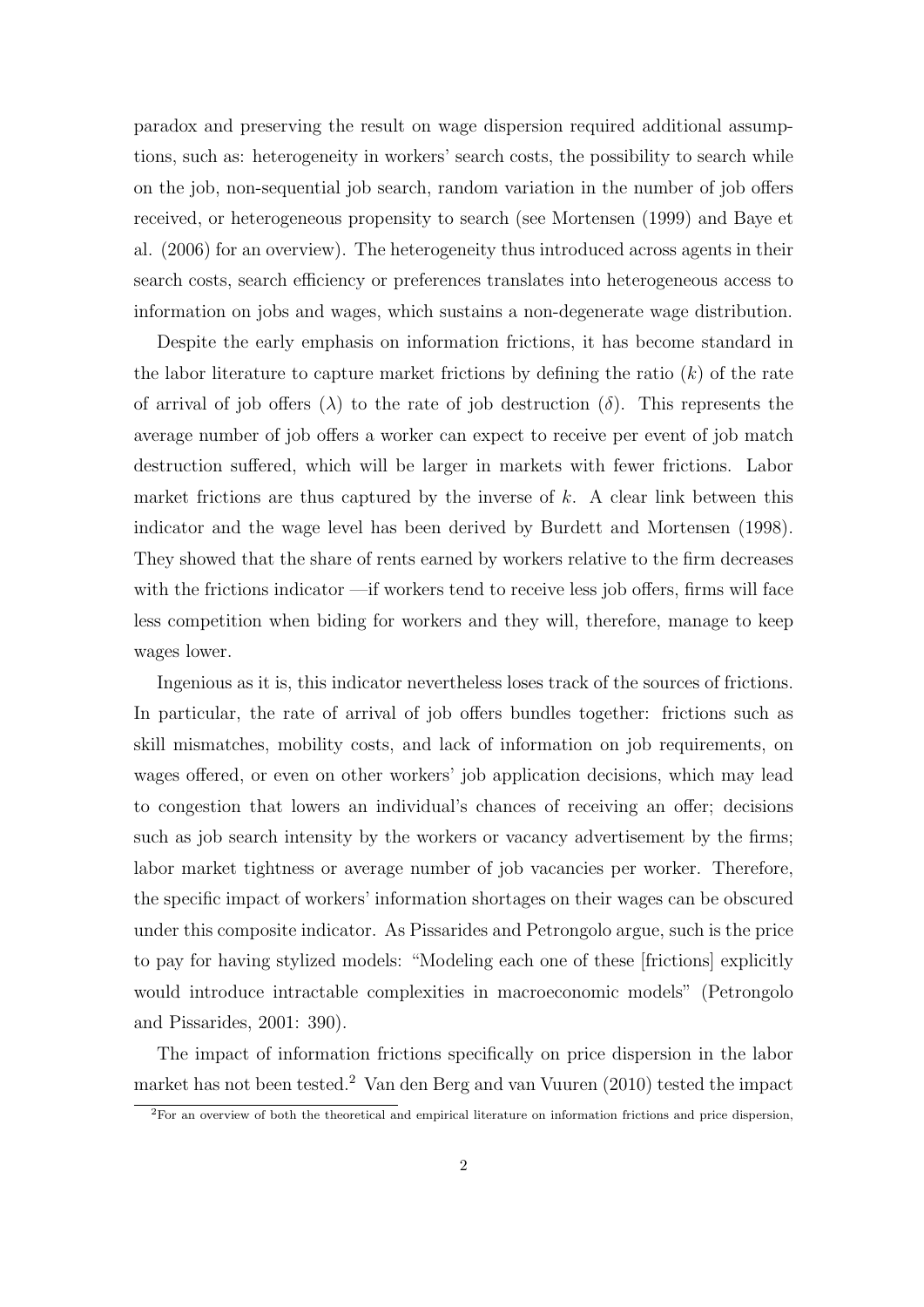of labor market frictions on wages, but they were concerned with frictions in general and not those referring to information in particular. The first stage of their empirical analysis relies on three-year panel data on workers' labor market states, their durations, and the wage distribution. The likelihood of each possible sequence of labor market states is a function of the friction parameters, estimated by maximum likelihood. The second stage of the analysis evaluates the impact of the estimated frictions on average wages, exploiting variation in frictions and wages across regions and industries in Denmark. They find that, even though labor market frictions have a negative impact on wages, their role explaining wages in Denmark is small. Structural estimation of search models by other authors included the decomposition of wage dispersion into its sources, with diverging results. The model by Postel-Vinay and Robin (2002) assumed perfect information and decomposed wage dispersion into a firm effect, a person effect and the effect of labor market frictions. They found that frictions in general account for 50 percent of wage dispersion. Instead, Van der Berg and Ridder (1998) had decomposed the dispersion in wage offers into the effect of observables (education, age and occupation), of unobservables, of labor market frictions, and measurement error, finding that frictions account for at most 25 percent of the wage variance.

Our aim is to uncover the impact of workers' information imperfections about labor market conditions on their wages. We are thus focusing explicitly on one type of labor market friction and one outcome. We exploit information gathered by the European Social Survey (ESS), which included in its 2008 wave a question on the respondents' degree of information about the job market. More precisely, individuals were asked for an estimate of the unemployment rate in their country. We take the deviation between their answers and the actual unemployment rate in the country as the degree of misperception of the job market situation or labor market tightness. This index may be thought of as a measure of information frictions that is bound to affect individual behavior in the labor market. In particular, if a pessimistic view of the unemployment rate is associated with concern over becoming unemployed, it will influence workers' decisions, namely on the reservation wage, which would be set too low.

see Baye et al. (2006). An interesting example is Jensen (2007), who exploited the expansion of mobile phones in an Indian state to evaluate the impact of information costs on price dispersion in the fisheries market.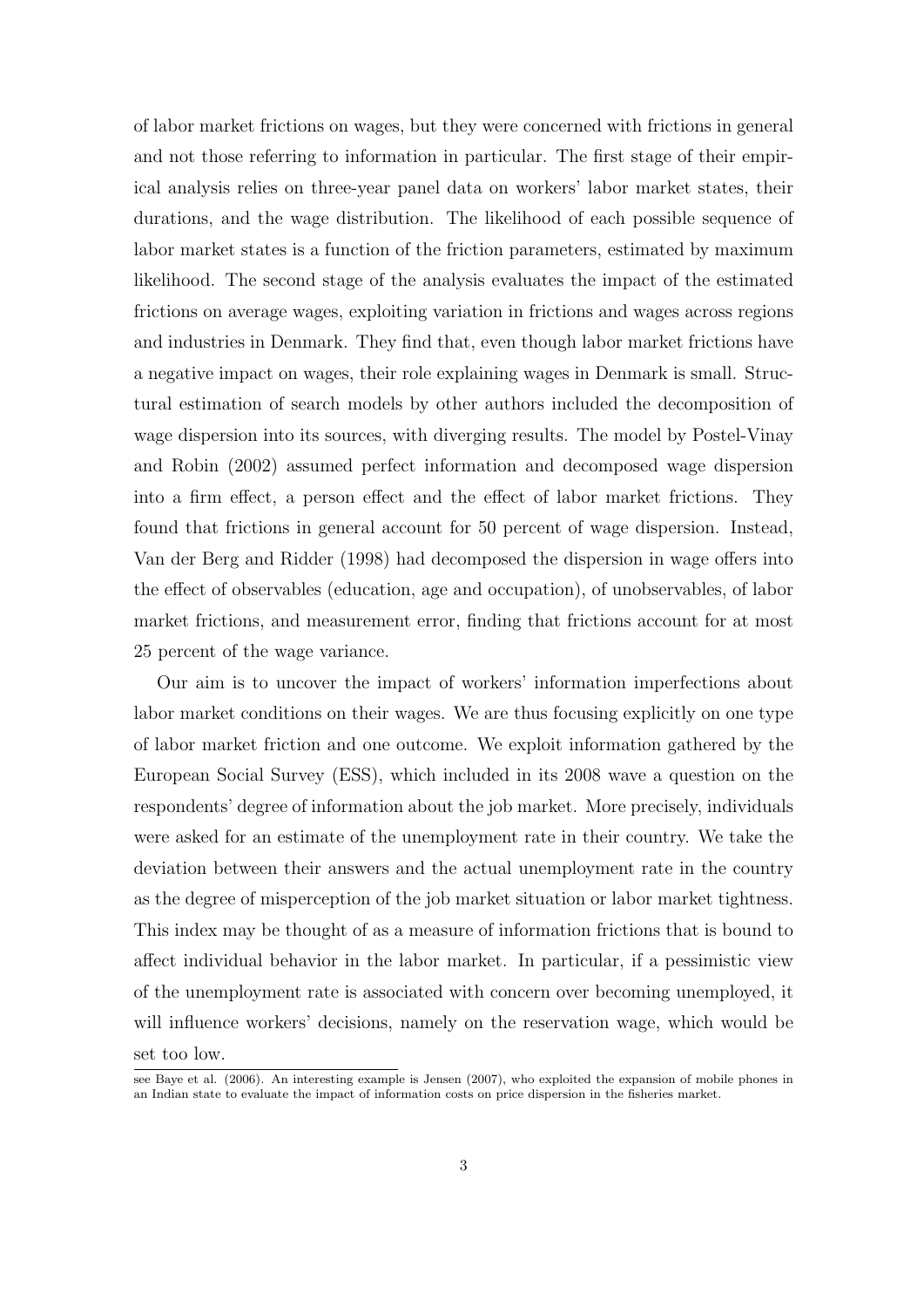The ESSE survey reveals that workers perceptions of labor market tightness, though related to the actual phenomenon, are remarkably imprecise. This evidence on widespread information frictions in the labor market is corroborate by (rare) surveys where this type of questions is asked (see Ipsos Mori, 2014). Nevertheless, evidence on its impact in the economy is lacking.

Our empirical strategy departs from the estimation of Mincer-augmented wage regressions, which include controls for the worker attributes, firm- and job-related attributes, and family demographics. Given that the outcome variable is measured in intervals, we estimate both interval regressions and ordered probit models. We tackle potential endogeneity problems that may affect our initial estimates. Indeed, if individual- or country-level unobserved factors that influence wage setting are correlated with the degree of information frictions in the labor market, our initial estimates will be biased. We adopt a threefold strategy to tackle this problem: controlling for the regional unemployment rate, which could influence individual's perceptions of the country unemployment rate and has been widely documented to be a determinant of wages, according to the wage curve literature (Blanchflower and Oswald, 1994); controlling for country fixed effects, which will capture any countrywide factors common to all individuals, such as the institutional setting, mobility costs or labor market tightness; controlling for worker ability, based on two proxy variables reported in the dataset by the survey interviewer.

Section 2 provides a theoretical motivation for our empirical work. Section 3 describes the data and the key variables used, while section 4 discusses specifically the indicator of labor market information frictions. The empirical models are introduced in section 5. Section 6 presents the results and discusses potential mechanisms. Finally, section 7 concludes.

# **2 Theoretical motivation**

The basic job-search theory offers a suitable environment to spell our motivation for the empirical analysis that will be undertaken.<sup>3</sup>

As usual in this framework, we assume that in each period a worker searching for a job draws an offer *w* from the wage offer distribution and decides whether to

<sup>&</sup>lt;sup>3</sup>An overview can be found in chapter 6 of Ljungqvist and Sargent (2004) and chapter 5 of Cahuc, Carcillo and Zylberberg (2014).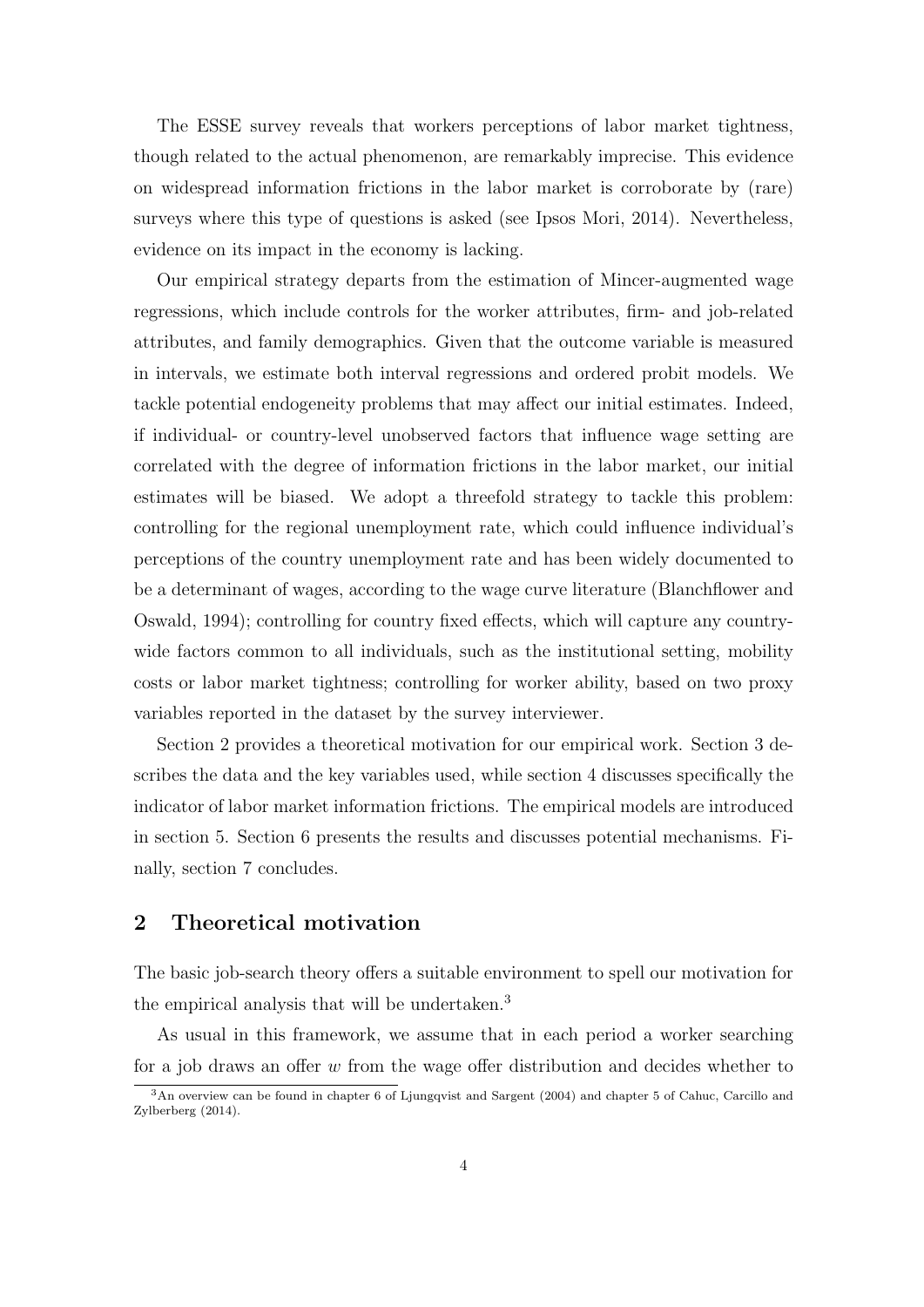accept or reject it according to her expected future utility. The worker's discount factor is  $\xi$  < 1. To keep things simple, we assume that the distribution of wage offers is constant over time and we abstract from the existence of unemployment benefits. The worker's maximization problem reduces to the comparison of the wage offer with her reservation wage  $w$ , which depends on  $\xi$  and on the shape of the wage offer distribution.

Let us posit that the unemployment rate can affect the expected wage in the economy:<sup>4</sup>

$$
w = h(u) + \epsilon, \qquad E(\epsilon | u) = 0
$$

where *h* is decreasing with *u* and the term  $\epsilon$  follows a given distribution  $F$ <sup>5</sup>

Clearly,  $P(w \lt W) = P(\epsilon \lt W - h(u)) = F(W - h(u))$  and therefore the distribution of  $\epsilon$  characterizes a distribution  $F_u(w) = F(w - h(u))$  for the wage that depends on the parameter *u*. Given the parameter *u*, the worker's reservation wage  $\underline{w}$  is implicitly characterized by the following expressions<sup>6</sup>:

$$
\underline{w} = \frac{\xi}{1-\xi} \int_{\underline{w}}^{+\infty} (w - \underline{w}) dF_u(w) \tag{1}
$$

$$
= \xi h(u) + \xi \int_{-\infty}^{w} F(w - h(u)) dw \tag{2}
$$

Let us now consider a population of workers that differ only in their believes about the unemployment rate. Each agent *i* has a prior that the unemployment rate is  $v_i = u + s_i$ , where the random variable  $s_i$  measures the individual misperception. In the absence of additional information, a worker's best guess is to assume that the unemployment rate is  $v_i$ . Therefore, she assumes the distribution of wages is  $F_{v_i}(w) = F(w - h(v_i))$  and sets her reservation wage  $\underline{w}_i$  accordingly.

This "misperception" of the unemployment rate causes a shift in the distribution of perceived wage offers with respect to the true distribution  $F_u$ . This shift is to the left if the unemployment is overestimated (namely  $h(v_i) < h(u)$ ), while it is to the right if it is underestimated (namely  $h(v_i) > h(u)$ ).

<sup>&</sup>lt;sup>4</sup>The relationship between wages and the unemployment rate has been broadly debated in labor economics. Recently, Galí (2011) provided a theoretical foundation for the empirical evidence on the US of a negative correlation between wage inflation and unemployment rate in the last decades. For another perspective, dating further back, see Blanchflower and Oswald (1994). Given the illustrative purpose of this section, we abstract from this debate and rely on the simplifying assumptions described in the main text.

<sup>&</sup>lt;sup>5</sup>We can assume the support of the distribution to be bounded below by some  $B > -h(u)$ . Alternatively, we can impose that *w* follows a log-normal distribution  $Log \mathcal{N}(\mu, \sigma^2)$ ,  $h(u) = E(W) = \exp(\mu + 0.5\sigma^2)$  and derive the following steps accordingly.

<sup>6</sup>For the derivations, refer back to Ljungqvist and Sargent (2004) and Cahuc, Carcillo and Zylberberg (2014).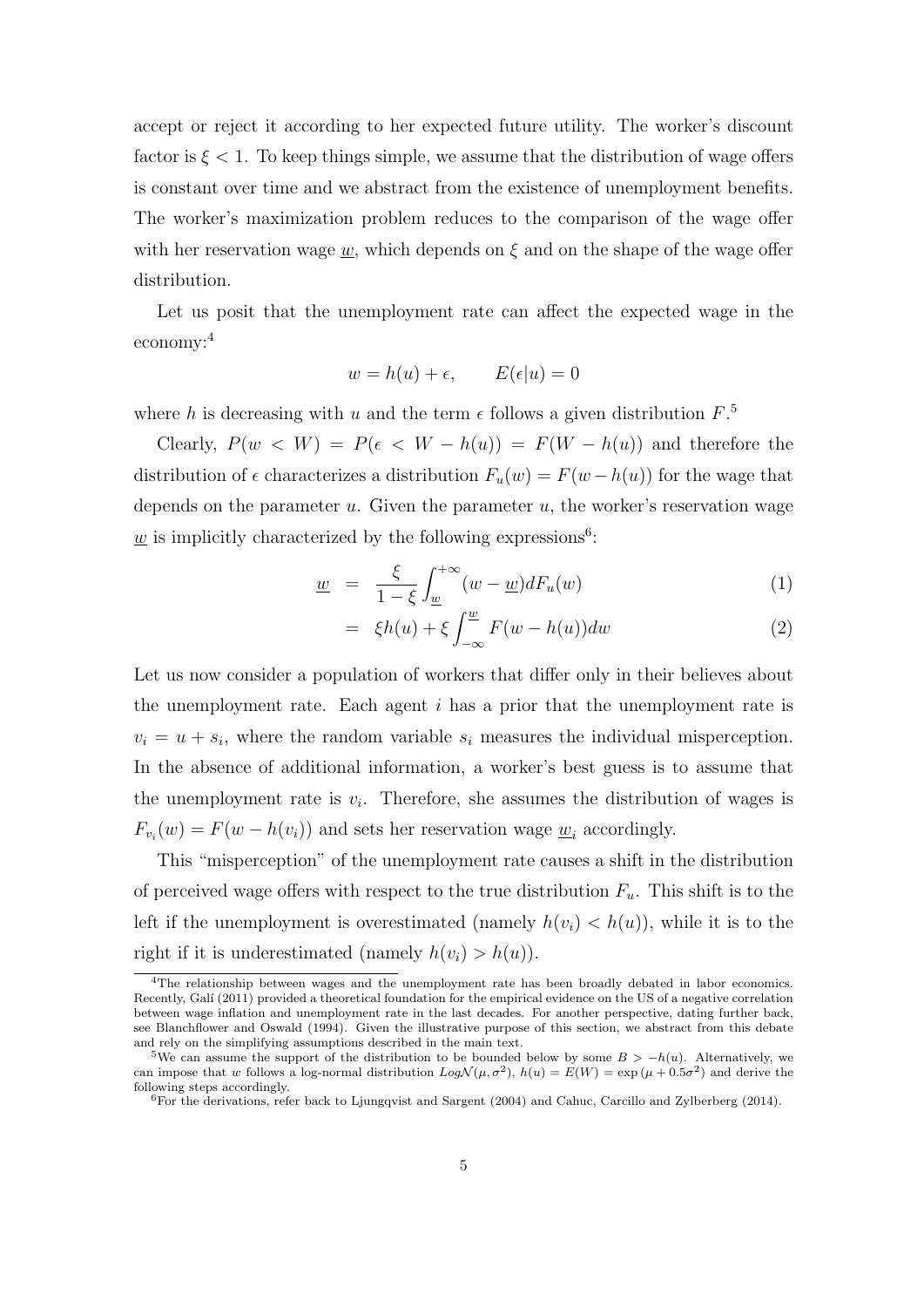It is quite intuitive that a "pessimistic" worker who overestimates the unemployment rate will pick a reservation wage lower than *w* and vice-versa. A simple application of the implicit function theorem to the above expression confirms the intuition:

$$
\frac{\partial \underline{w}}{\partial u} = \frac{\xi h'(u)(1 - \int_{-\infty}^{\underline{w}} F'(\underline{w} - h(u))dw)}{1 - \xi F(\underline{w} - h(u))} < 0.
$$

An increase in the unemployment rate parameter will decrease the reservation wage.

From now on, let us denote by *u* the true unemployment rate in the economy and by *v* an individual's perception of it (we omit the subscript *i* for notational ease). The reservation wage  $w(u)$  obtained under the perfect knowledge of the unemployment rate, i.e. under the knowledge of the *true* distribution of wage offers, optimizes the life-time worker's expected utility. By definition, any other choice causes a welfare loss. In particular, a worker who overestimates the unemployment rate accepts wages that she should rather reject. Conversely, when the unemployment rate is underestimated, the worker rejects offers that would have been accepted under perfect information. As a consequence, her spell of unemployment is expected to last longer. To better clarify this last point, let  $\lambda_v = \int_{-\infty}^{\underline{w}(v)} dF_v(w)$  be the probability of rejecting a job offer under the assumption that the unemployment rate is *v*. As discussed above,  $v < u \Rightarrow \lambda_v > \lambda_u$ , because of a higher reservation wage. Recall that the successive draws are independent, so that the waiting time  $T_v$  is geometrically distributed and is given by

$$
T_v = \frac{1}{1 - \lambda_v}
$$

which is an increasing function of *v*. Hence  $v < u \Rightarrow T_v > T_u$ .

Summarizing, agents with different reservation wages may end up in jobs paid differently. Indeed, if the types are private information, a firm cannot know the prospective employees' reservation wage and faces a trade-off between offering a higher wage to attract more workers in a shorter time, or paying a lower wage, which allows it to increase the per-worker profit, but may require a longer time to complete the matching because a smaller subset of the population is willing to accept it. General equilibrium results are out of the scope of the present illustration, but it is worth mentioning that, as opposed to the baseline case criticized by Diamond, this heterogeneity across agents may allow the resulting wage distribution to be non-degenerate<sup>7</sup>.

<sup>7</sup>The fact that heterogeneity of agents' reservation wage may guarantee a non degenerate distribution was first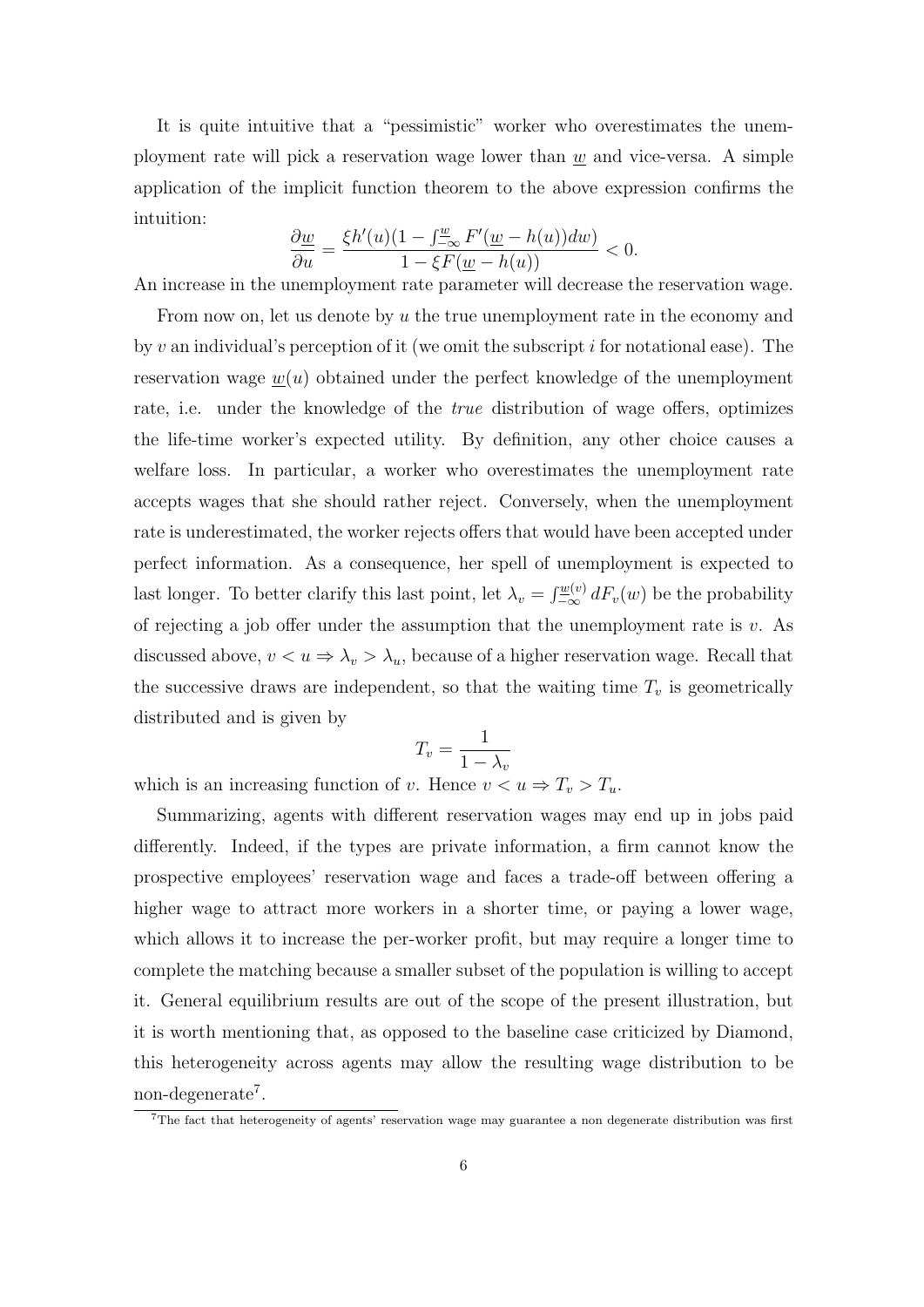## **3 Data set**

The European Social Survey (ESS) focuses on Europe's institutions and the attitudes, beliefs and behavior patterns of its population (ESS, 2008b: 3). It provides information at the individual level covering more than 30 countries, with 1,500 to 3,000 respondents per country. Six cross-sections of data are available, as the survey was implemented from 2002 to 2012 on a biennial basis. A core set of issues, common across rounds, is surveyed in each round. Additionally, a rotating section is devoted in each round to specific issues, which can be repeated in later rounds. The rotating section has focused on themes such as immigration, democracy, justice, economic morality, or welfare attitudes, among others. We rely on data from the 2008 round<sup>8</sup>, which, under the "welfare attitudes" section, asked respondents for their perception of the unemployment rate in their country. Interviews for this round took place between 2007 and 2009. Within each country, interviews may span over a few months.

Information on each household is provided by one respondent, aged 15 or over. When more than one person is eligible, the respondent is randomly selected, based on one of two alternative procedures: either all eligible residents are listed in alphabetical order of first name or in age order to be assigned a rank number, which is used to choose the respondent from a grid that matches the number of people in the household to the respondent's rank number; or the adult who last celebrated her birthday is selected (ESS 2008b: 11-13).

Information on the ability of the respondent to understand the questions is provided by the interviewer, who answers two questions on whether the respondent understood the questions and whether he asked for clarification on any questions.

The data source reports design weights, meant to correct for unequal probabilities of being selected into the survey, as a result of the stratification procedure designed. It also provides population size weights, meant to adjust the sample size of each country to its relative population size, whenever the analysis pools data on different countries to detect an overall pattern. Moreover, the data producer provides post-stratification weights, which mainly correct the initial design weights for non-

shown by Albrecht and Axell (1984).

<sup>&</sup>lt;sup>8</sup>In the terminology of the data producer, we have used the Integrated File that merges all countries with comparable data, edition 4.3.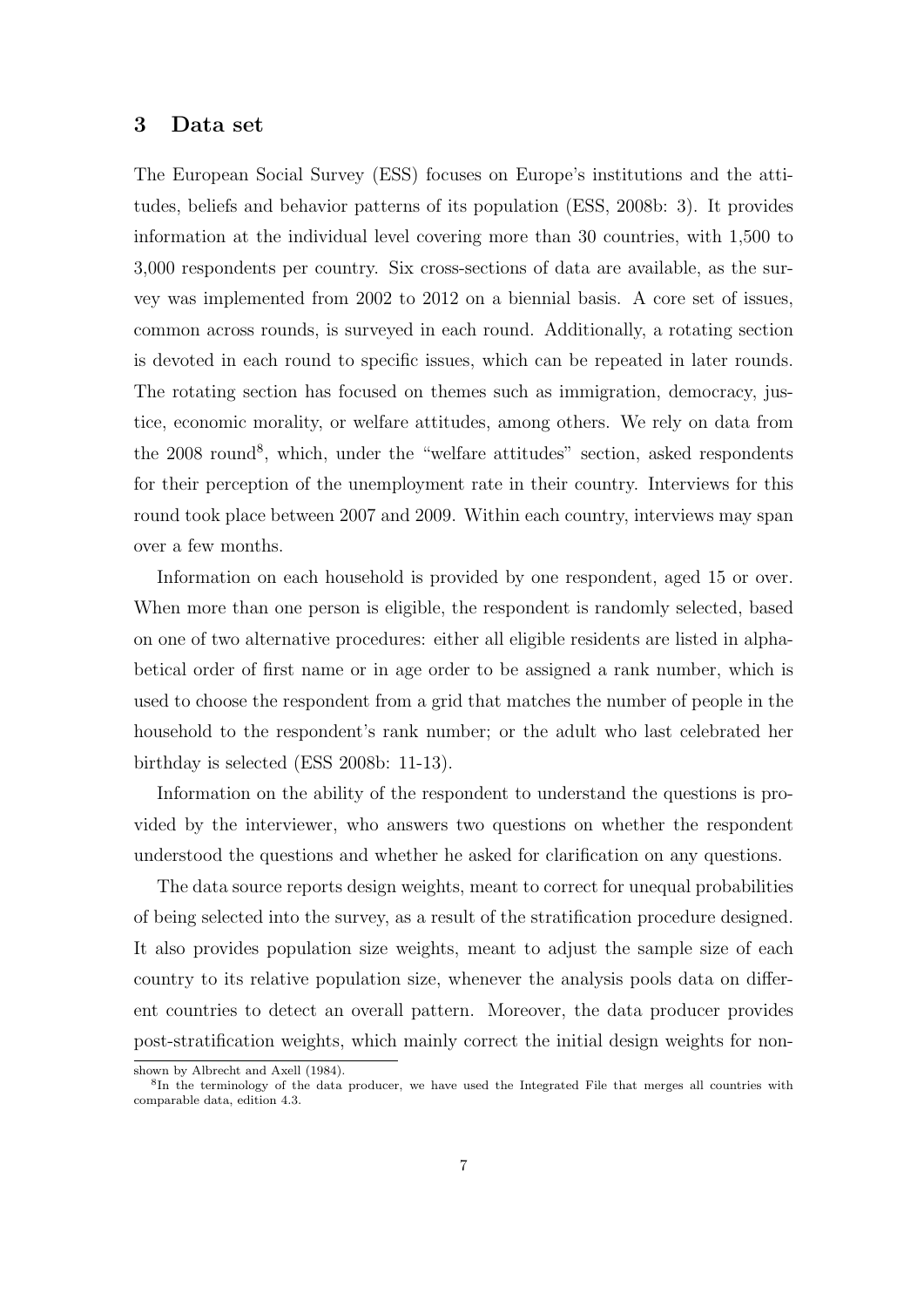response; they aim at guaranteeing that the proportions of respondents with certain characteristics —age group, gender, education, and region —match known population values. These weights are required whenever non-response systematically affects respondents with specific attributes, or when the initial survey had itself problems of coverage of the population (for details on the weighting scheme, see ESS (2014)). Unless otherwise stated, all computations use the ESS post-stratification weights combined with population size weights.

Two questions in the survey are of particular relevance for the analysis to be undertaken: the household income and the perceived unemployment rate reported by the survey respondent. The latter will be the object of section 4 below. We will describe in detail the restrictions imposed on the dataset to focus the analysis on labor earnings of the main household labor earner.

#### **Income variable**

The outcome of interest —labor income —is captured by the following question in the ESS 2008: "Using this card, please tell me which letter describes your household's total income, after tax and compulsory deductions, from all sources? If you don't know the exact figure, please give an estimate. Use the part of the card that you know best: weekly, monthly or annual income" (ESS, 2008c: 60). The reported net income thus refers to all sources earned by all household's members and it is coded as country-specific income deciles. Each respondent was shown a card with the upper and lower bounds of each income decile in the country, defined in the local currency; the ESS documentation provides the boundaries for each interval (EES, 2008d).

It is well-known that survey respondents are particularly reluctant to reveal their income and, as a result, non-response is usually acute for this type of questions. There is also concern over income misreporting, which is more likely whenever one single question on the total household income is asked, instead of a separate question on each income component and earner (Hoffmeyer-Zlotnik and Waner, 2006; Micklewright and Schnepf, 2010), or when the respondent is not the main income earner in the household.

Our first check on the income variable consisted on excluding countries whose income data was not collected in a comparable way: Bulgaria, Cyprus, Slovakia,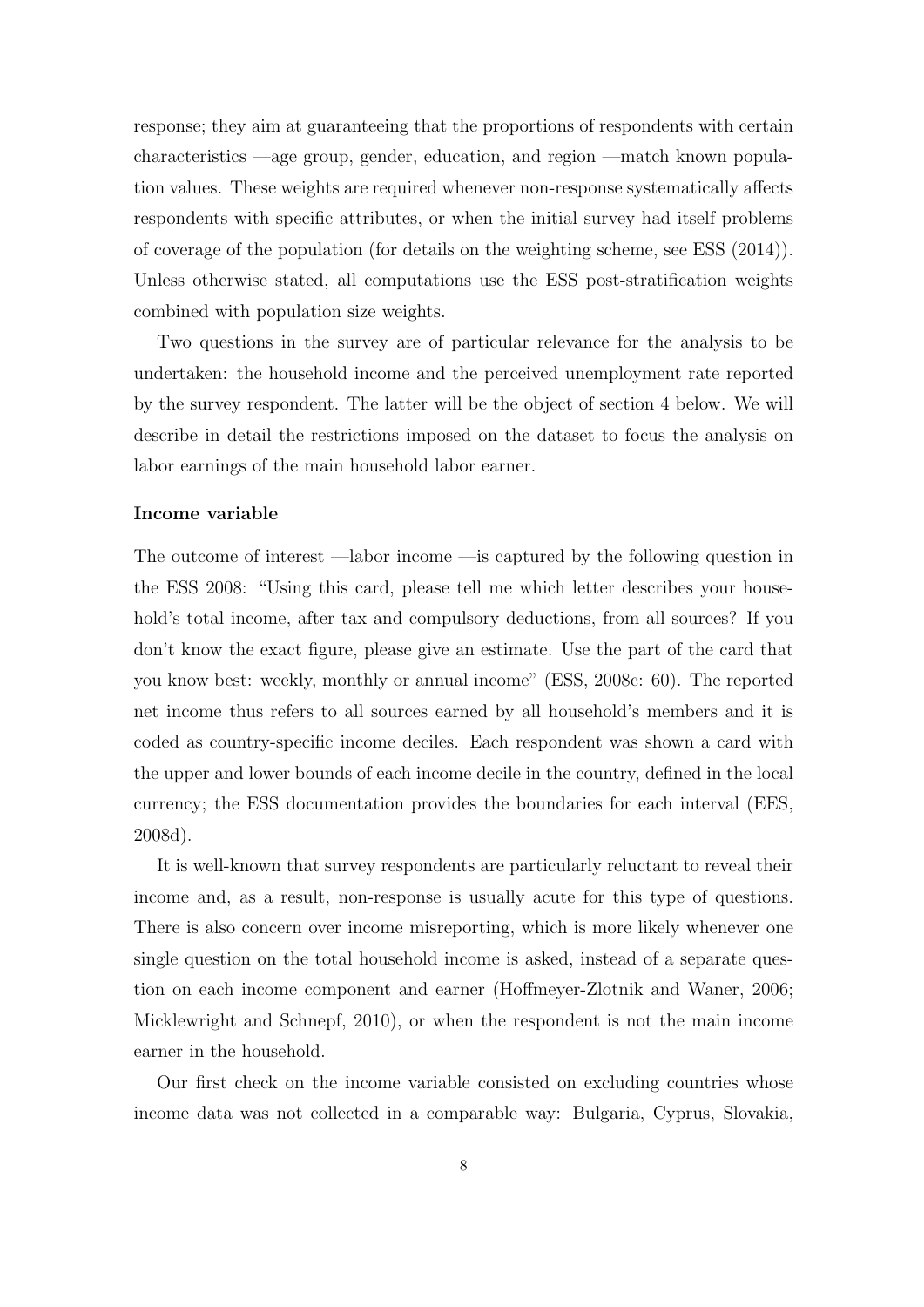and Turkey (ESS 2010: 14,15,20,21). We have as well excluded countries where a major share of the households did not report their income. This particular item non-response affected over one fourth of the respondents in the following countries: Croatia, Czech Republic, Greece, Israel, Portugal, Spain, and Switzerland, which were therefore dropped from the analysis.<sup>9</sup>

Observations with missing income were naturally excluded from the analysis. The second check on the income variable thus aimed at detecting whether income non-response was subject to any systematic pattern. We modeled the probability that income for a household is non-missing, as a function of its respondent's gender, age, education, and labor market status, as well as the household main source of income (see table 5 in appendix for the results). There is no significant difference in the propensity to report the household income across gender of the respondent. However, we find, as expected, that respondents who are not in paid employment (in particular students) are less likely to report the income of their households. By the way, we would expect that if these respondents were to report income, they would do so less reliably, introducing measurement error into the analysis. The other major pattern concerns the impact of the household's main source of income. Households whose main income source is self-employment are less likely to report their income, with the opposite holding for households whose main income originates in social benefits. The results in table 5 are very robust across countries (not reported). This type of concerns over non-response, together with the aims of our analysis of the labor market, will determine below the constraints to be imposed on the analysis sample.

Finally, the third procedure to check the income data considers whether, after using the post-stratification weights defined by the ESS, the households are uniformly distributed across income deciles, with 10 percent falling on each decile, as conceptually they should. We find that is not the case  $10$ , as indeed the data producer itself acknowledges: "The variable [household income] for the different countries deviates to varying degrees from the expected decile distribution" (ESS, 2010: 14). Combining the second and third data checks, we have indication that data on income

 $9$ We used weighted data when computing these percentage of item non-response.

<sup>10</sup>Formal tests show that the distribution of the surveyed population by income deciles does not fit the uniform distribution, for every country except Denmark, for whom the null hypothesis is not rejected (at the 5% significance level). These results are available from the authors upon request.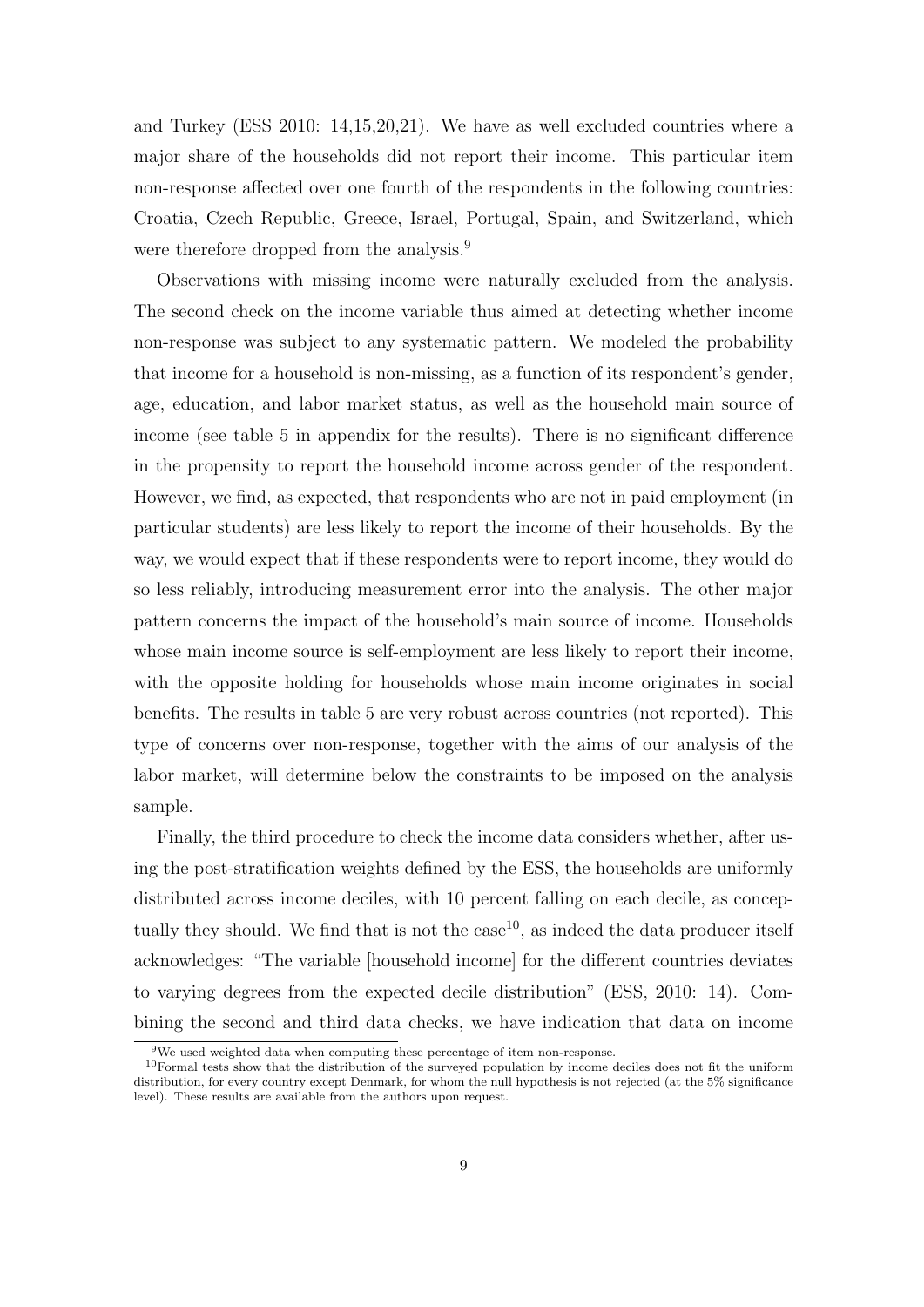may be missing in a non-random way that is not fully corrected by the ESS poststratification weights. Under the assumption that the income intervals that were shown the respondents indeed correspond to the deciles of the country's household income distribution in the reference year, we would want to consider an alternative weighting scheme that guarantees a uniform distribution of the sampled households across income deciles. Appendix A provides the explanation of such an alternative weighting scheme.

Nevertheless, there are plausible reasons why the income intervals that were shown the respondents may deviate from the true deciles of the country's household income distribution in the reference year, such as: the income brackets do not refer to the survey year, but to an earlier period, and they have not been adjusted for inflation or changes in tax and social transfers rates; the deciles were computed from general surveys that did not have income (expenditures, poverty or living conditions, more generally) as its specific object; the concept of income may differ between the two data sources. If so, the deciles could themselves be measured with error, despite the data protocol effort to avoid this possibility (see the instructions in ESS (2008a: 17)). In such cases, the income brackets shown the respondents will still provide a meaningful partition of the population into ordered income categories, despite the fact that they cannot be called income deciles. In this case, it would be advisable to refrain from implementing any reweighting of the data beyond the ESS post-stratification weights, as the correction that would allocate 10 percent of the population to each of these brackets would be departing from a wrong assumption on the true distribution of the population.

Given that there is no unambiguous advantage of one weighting scheme over the other, we will perform the analysis using the two alternatives —the original ESS post-stratification weights and the new weights designed to guarantee a uniform distribution of the overall population across income deciles —and check the robustness of our results.<sup>11</sup>

Yet another possibility is that income perceived and reported by the respondent may deviate from the true household income. If so, we would not expect to find

<sup>11</sup>We have not attempted to impute income, a procedure followed for example by the OECD (2013) in the SILC dataset, because it would require additional information that is not available in the cross-section ESS (Hoffmeyer-Zlotnik and Waner, 2006: 299). In particular, longitudinal data would allow for measurement and correction of non-response in a more accurate way, as information on some waves could be used to infer missing information in other waves.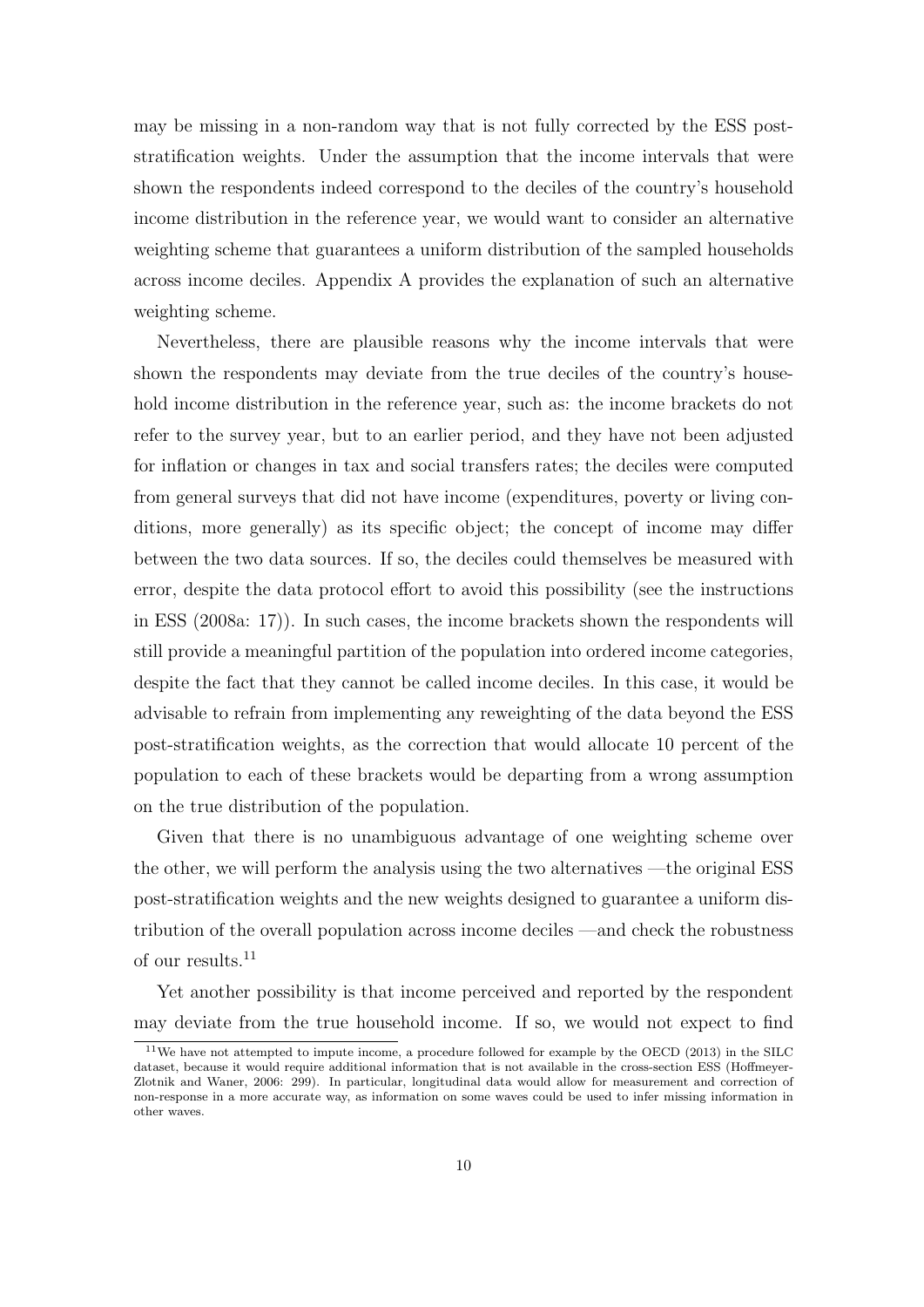a uniform distribution of reported income across the brackets defined. Again, this situation corroborates the idea that none of the weighting procedures is unambiguously more adequate than the other. By relying on both alternatives, we can check the robustness of our results. Note also that the data restrictions that will be imposed to focus the analysis on earnings by the main household earner guarantee that measurement error in earnings is minimized (by analyzing earnings information reported by the main household earner himself, in households that do not have other sources of income).

#### **Analysis sample**

The analysis relies on the following countries: Belgium, Denmark, Estonia, Finland, France, Germany, Hungary, Ireland, Latvia, The Netherlands, Norway, Poland, Romania, Slovenia, Sweden and the United Kingdom. For Ukraine and Russia, no data on monthly unemployment rate could be compiled and therefore these countries are not part of the analysis. The initial sample includes 24,310 observations on 16 countries.

Our goal is to quantify the impact of the unemployment misperception by the respondent on his labor income, in the spirit of a worker level wage regression. However, the survey provides information on the total income of the household. Such value will coincide with the respondent's labor income if he is the single wage earner in a household that does not benefit from other sources of income. We therefore imposed a set of constraints on the sample to be analyzed.

We first restricted the analysis sample to households whose main source of income is wages or salaries (dropping 39% of the initial sample: 25% referring to pensions, 5% to income from self-employment, and the remaining 9% to unemployment benefits, other social benefits or grants, income from investments or savings, from farming, or from unspecified sources). Secondly, we restricted analysis to households whose respondent's main activity is paid work (dropping  $14\%$  of the observations) and whose employment relationship is a labor contract (employee, thus excluding the self-employed or those working for a family business, 3% of the observations). As a third constraint, we concentrate on households consisting of the respondent and, for multi-person households, the partner and/or children below age 16. This excluded 14% of the observations, the large majority of them households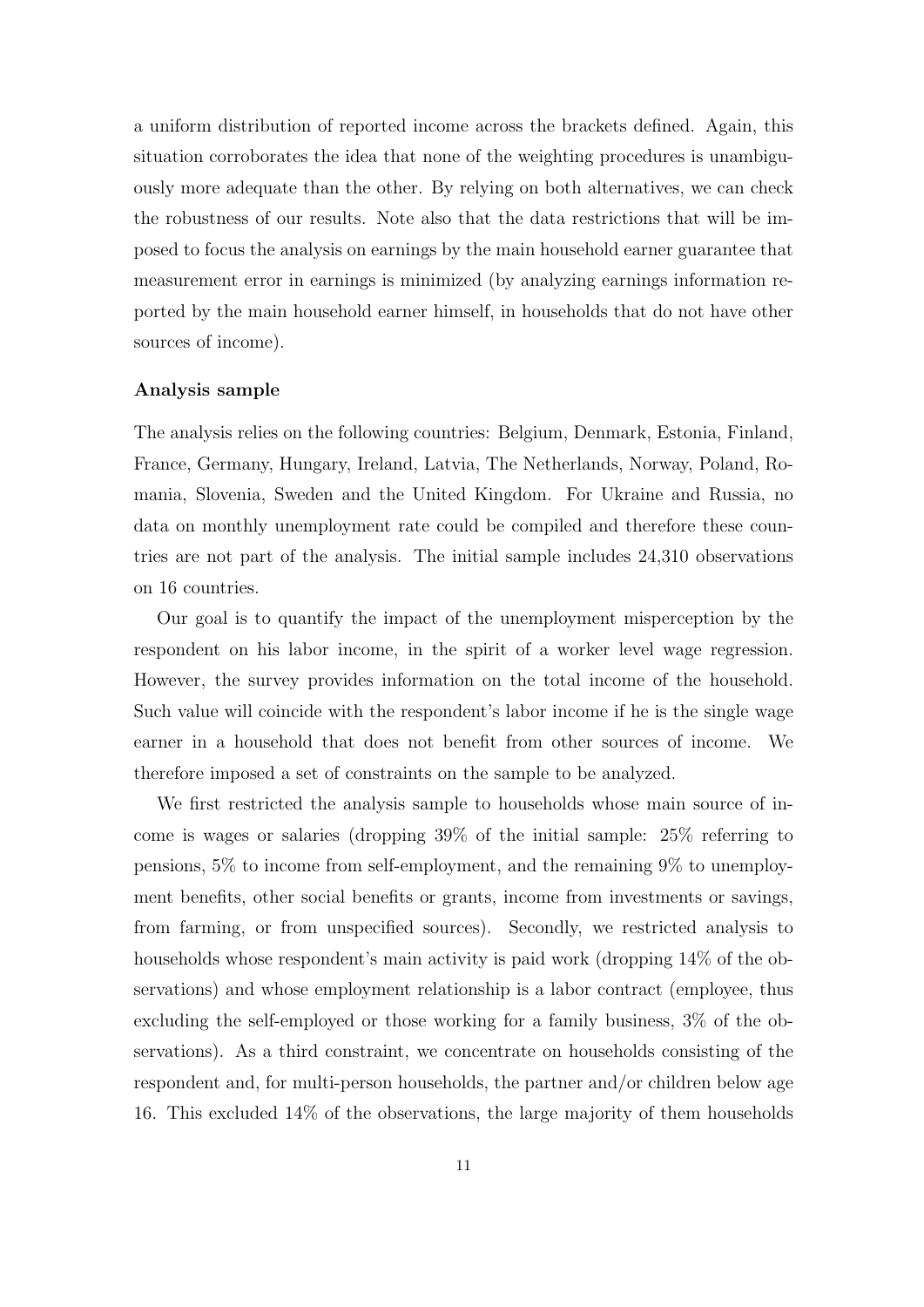where the respondent was the offspring of other household members. This restriction fulfills a twofold purpose. On one hand, we include only households whose members' economic activity and thus income source can be identified, given that the survey provides such information for the respondent and the partner, but not other household members (who could be recipients of unemployment benefits, disability benefits, early retirement pensions, etc.). On the other hand, we aim at reducing the extent of income misreporting, more likely to occur when the respondent is not the main income earner, but instead his offspring.<sup>12</sup> The fourth constraint aims at purging the dataset of any pension or old-age benefits and we thus dropped households with members aged 65 or older  $(0.7\%$  of the observations). Finally, we kept only households where the partner does not work for the market (is a houseperson), dropping 20% of the observations. As such, we guarantee that the respondent is the single wage-earner, for whom we can thus estimate a wage function.

The final analysis sample comprises 2,310 observations on the 16 countries, after excluding observations with missing information on perceived unemployment (3% of the observations). Table 1 provides descriptive statistics. The average gap between the perceived and the actual unemployment rate is 15 percentage points. Whereas the majority of the individuals overestimate the unemployment rate, thus having a pessimistic view of the labor market, 19 percent underestimate it. In any case, the latter group has a remarkably more accurate view of the labor market, as their average misperception of the unemployment rate is down to 2 percentage points (in absolute value). Note that the sample is rather balanced in terms of gender: 59% males and 41% females. The average age of respondents is 40 years. A share of 40% completed tertiary education, whereas 43% completed upper secondary education. An ability indicator derived from the interviewer's appraisal indicates that 77% of the respondents never or almost never required clarifications to the questions being asked (*ability2* ) and 96% understood the questions very often or often (*ability1* ). The firm size distribution points to a certain concentration of employment in: small and medium-sized firms (the omitted category), with 59% of employment; the services, with  $67\%$  of employment. Ten percent of the workforce works part-time and  $83\%$ are on an open-ended contract; 26% are affiliated with a trade union.

 $12$ We dropped as well four households where the respondent declared two members of the household as his/her partner.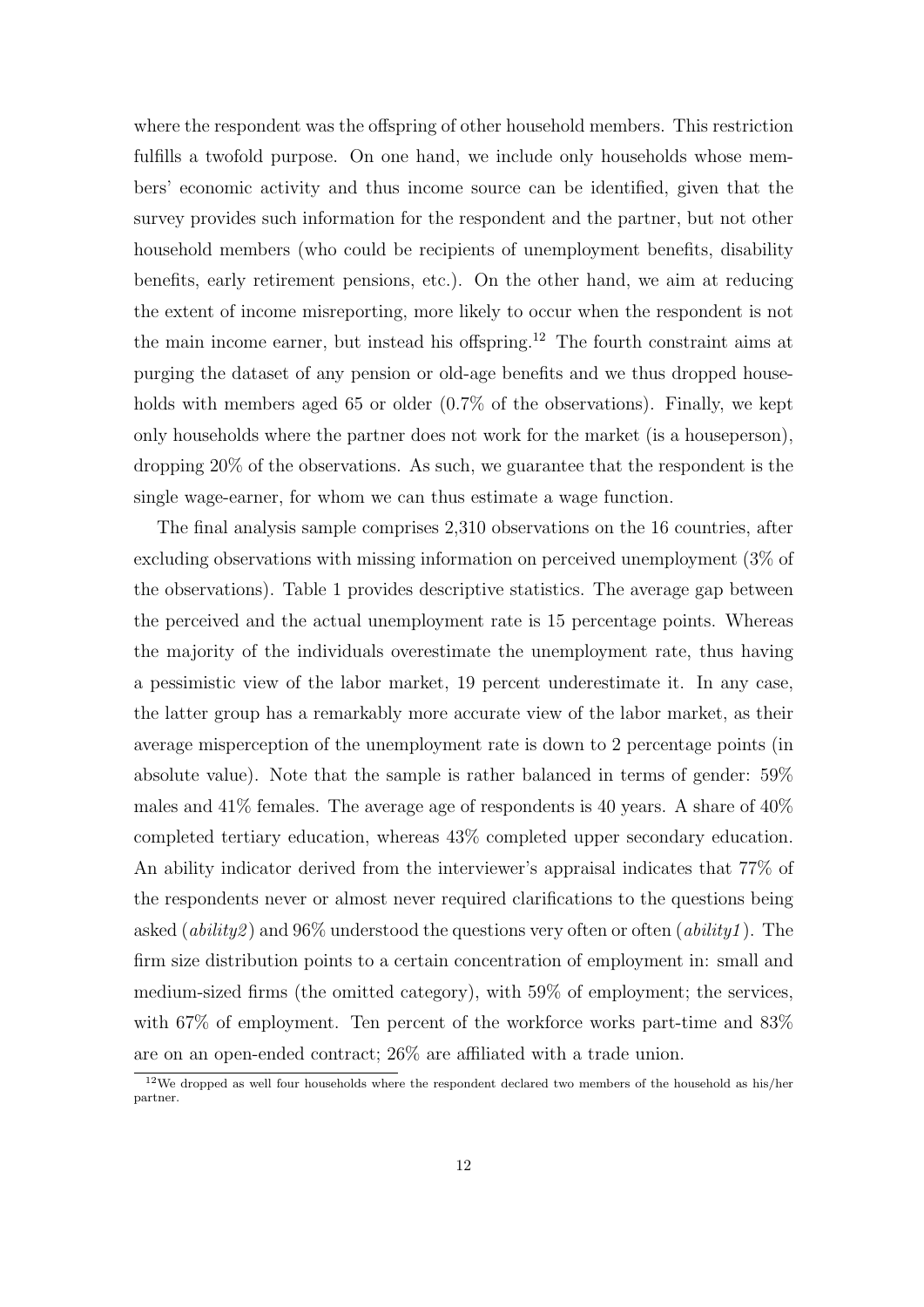The analysis sample is a small subset of the initial one. Whereas it is most likely not representative of the households in the economy, it is constructed to be representative of the wage-earner population. We can have an indication as to whether this aim was accomplished by comparing, in section 6, the estimates on the coefficients of the control variables in the wage regression to the benchmarks in the previous literature.

# **4 The indicator of information frictions**

#### **Perceived unemployment rate**

Respondents in the ESS 2008 were asked to provide an estimate of the unemployment rate in their country, under the exact phrasing: "Of every 100 people of working age in your country how many would you say are unemployed and looking for work? Choose your answer from this card. If you are not sure please give your best guess" (ESS, 2008c: 25).<sup>13</sup> Respondents were shown 11 intervals to choose from, with the first ten having a common width (0-4, 5-9, and so forth up to 45-49), and the final one reading "50 or more".

#### **Index of unemployment misperception**

The degree of information frictions existing in the labor market will be captured by the discrepancy between the perceived unemployment rate declared by the survey respondent and the actual unemployment rate in the country the month the interview took place.<sup>14</sup> The monthly unemployment rate was collected from Eurostat (2013).

We computed the unemployment misperception as:

$$
ugap = m([a, b]) - u,\t\t(3)
$$

where [a, b] stands for the bracket of perceived unemployment rate, m is its midpoint, considered as the representative value, and *u* is the actual unemployment rate in the country at the reference moment (for details on interval arithmetic, see Moore et al., 2009).

<sup>13</sup>Working age: the age from which people are legally entitled to work up to retirement age. Unemployed: people who cannot find paid work (ESS, 2008c: 25). We disregard the subtlety that the total population is the denominator respondents were asked to consider, instead of the active population, as we believe the question was phrased in the simplest and least technical way possible to capture the respondent's perception of the unemployment rate.

 $14$ Defined as the start of the interview (which coincides with the end moment in virtually all cases). We dropped one observation with inconsistent dates for start and end of interview.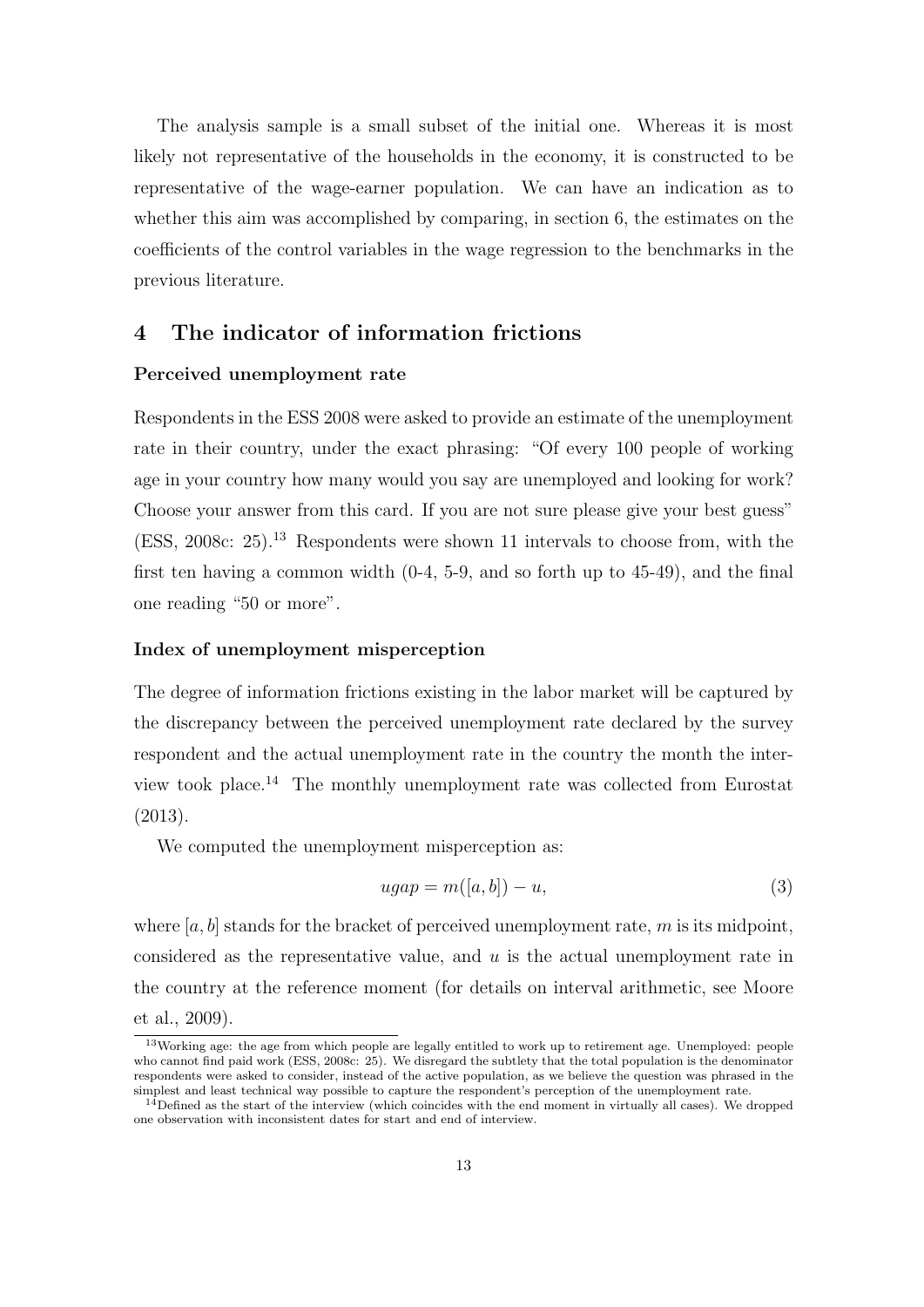Figure 1 reports this gap between the perceived and actual unemployment rates. Interestingly, in every country, an overwhelming majority of the working population overestimates the unemployment rate. Nevertheless, there are striking differences across countries. For instance, in the Scandinavian countries (Denmark, Norway, Sweden) and in Germany, over half the population provides an answer that does not diverge from the actual unemployment rate by more than 5 percentage points. Conversely, that share falls below a quarter of the respondents in Hungary, Latvia, Romenia or the United Kingdom.

Figure 2 confronts the actual and average perceived unemployment rates across countries, highlighting once again the tendency for the overestimation of the unemployment rate. Whereas any point along the diagonal line would mean that, on average, respondents in the country estimate correctly the unemployment rate, we find, instead, that all the dots lie far above the 45 degree line. Despite this general pattern, the striking differences across countries are confirmed. The Scandinavian countries, Finland and Germany present a low misperception of the unemployment rate; on the contrary, in Hungary, Romenia, Ireland, Slovenia, the United Kingdom, Ireland, France, and Belgium there is, on average, a large misperception of the unemployment rate.

One might have expected countries with low unemployment rate to have a low misperception of unemployment, if we quantify the misperception as the difference between the *levels* of perceived and actual rates. In this case, any gap of a given magnitude, suppose 1 percentage point, will mean a more serious mistake in a country with a low unemployment rate than in a country with a high one. Nevertheless, figure 2 shows that countries with the same unemployment rate can have widely different average levels of misperception of the unemployment rate —consider the examples of Sweden versus Great Britain or Estonia versus Hungary.

Therefore, in the empirical specification of the model we will as well consider the relative difference between the perceived and the actual unemployment rate, computed as:

$$
ugap_{relative} = log\left(\frac{m[a,b]}{u}\right) = log(m[a,b]) - log(u),\tag{4}
$$

where all variables keep their meaning from the previous equation.

Despite the fact that differences across countries in the average misperception of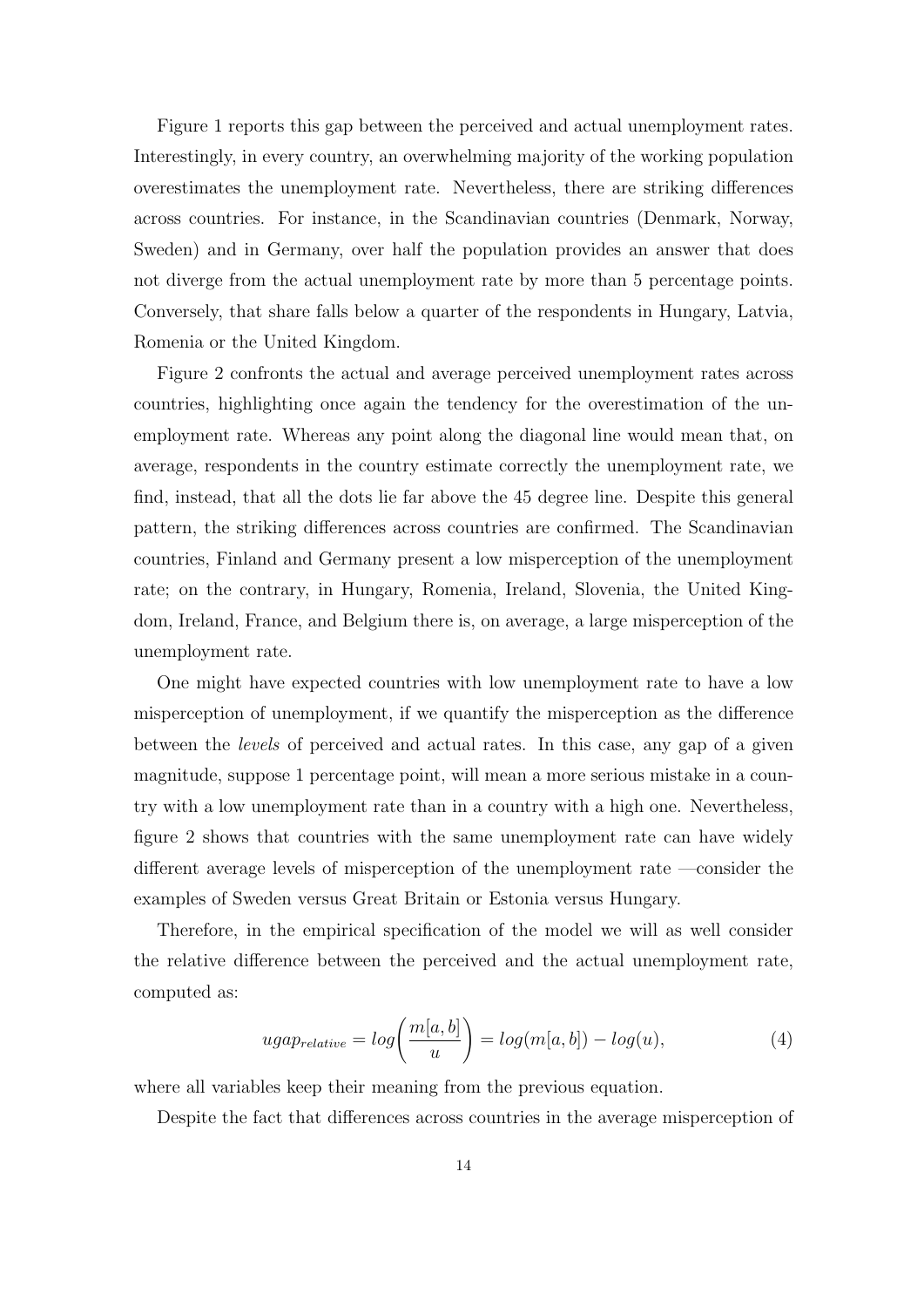the unemployment rate may have an interest of their own, the analysis to be undertaken will exploit within-country variation in the misperception of unemployment to identify its impact on earnings, by including country fixed effects in all model specifications.

## **What hides behind individuals' misperceptions of the unemployment rate?**

The perceived unemployment rate bears a connection to the actual unemployment rate, reflected in a correlation of 0.32. Nevertheless, there is a sizable gap between the perception of unemployment and the actual rate, a curious fact that prompts two questions: What are the determinants of this gap? Will misperceptions of the labor market situation have implications on workers' outcomes? Whereas the latter is the core question driving this study, in this section we provide a brief discussion of certain correlates of the misperception of unemployment.

We are interested in checking whether the misperception of unemployment could be correlated with an individual's education level and with his ability. Moreover, we explore the idea that the regional unemployment rate might influence individual's perceptions of the national unemployment rate. Workers could be more aware of labor market conditions in their region of residence than in the country as a whole. If so, their reported perception of the national unemployment rate would track more closely the regional unemployment rate. As a result, our indicator of labor market information frictions would be larger, the larger the difference between the regional and the national unemployment rate.

Table 6 in Appendix B reports the results of a regression of the index of unemployment misperception as a function of our variables of interest, for the active population in the countries for which the regional unemployment rate is available.<sup>15</sup>

More educated workers provide a more accurate estimate of the country's unemployment rate (the misperception is reduced by 4 percentage points in case of upper secondary education and by 8 p.p. in the case of tertiary education, when compared to the omitted category of lower educational levels). More able workers (who understood the survey questions and did not need clarifications) also have

<sup>&</sup>lt;sup>15</sup>The estimation sample includes both the employed and unemployed population, as it seems a more sensible sample on which to evaluate the determinants of unemployment misperceptions. Estimation on the analysis sample of employed workers yields coefficients with the same sign, similar magnitudes, but non-significant results on ability and the regional unemployment rate.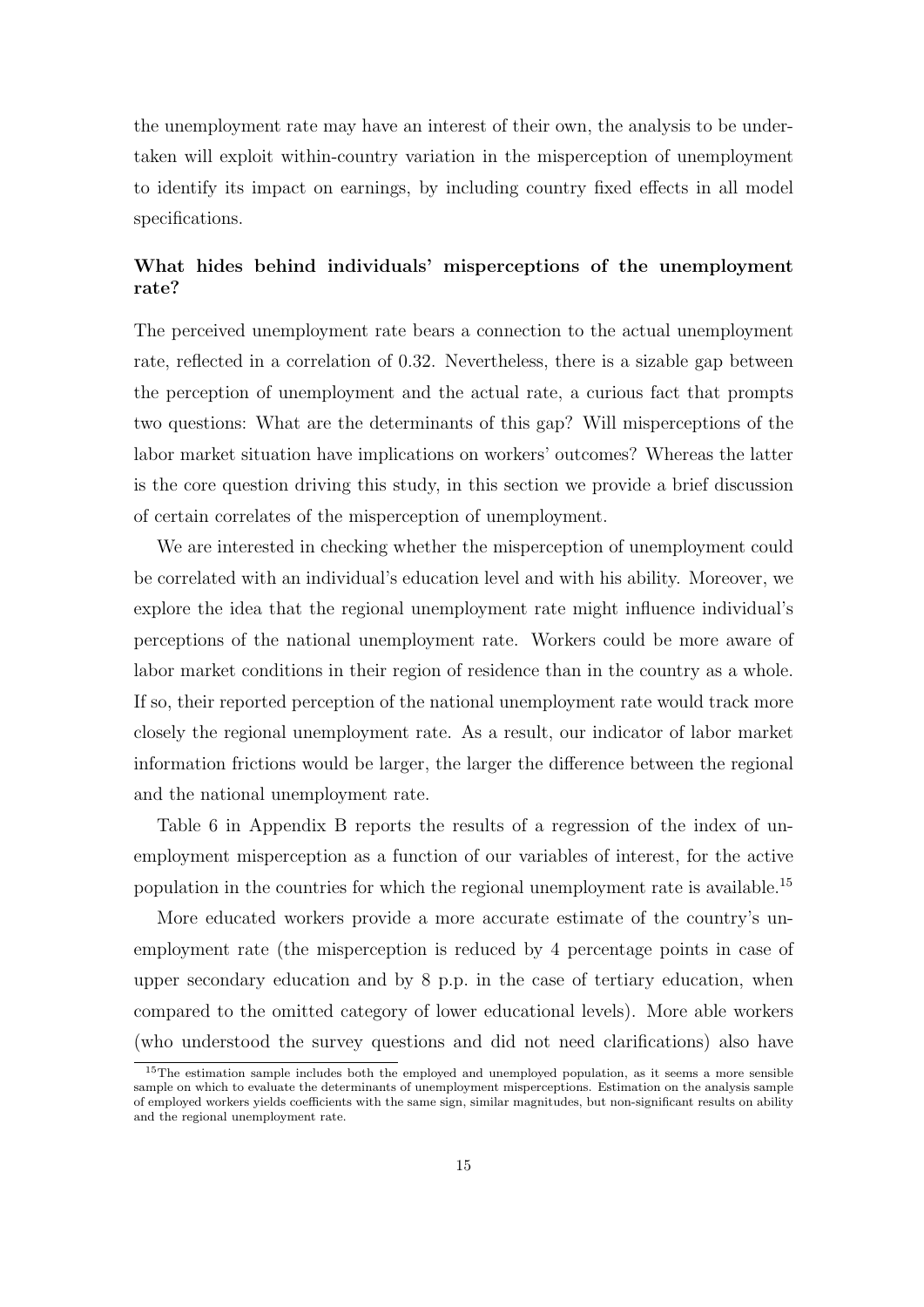more accurate perceptions of the unemployment rate. Unemployed workers perceive the unemployment rate to be larger than it actually is, consistent with the idea that own experience influences an individual's perception of the situation (with those who have had fewer job offers, such that they are unemployed, reporting a more pessimistic view of the labor market situation). Women report less accurately the unemployment rate than men, and older workers, in turn, report it more accurately.

The larger the regional unemployment rate, the larger an individual's misperception of the national unemployment rate (with a 0.3 percentage point larger misperception for each p.p. of the regional unemployment rate). Similarly, a larger difference between the regional and the national unemployment rates is associated with larger misperception of the national rate by the survey respondents.<sup>16</sup>

Altogether, in this exploratory analysis we find support for the relevance of introducing controls for workers' ability and for the regional unemployment rate in the regression aimed at estimating the impact of unemployment misperceptions on wages. Indeed, these variables are expected to influence the wage level and they are correlated with the unemployment misperception.

# **5 Empirical strategy**

The estimation procedure takes into account the particular nature of the outcome variable (labor income), which was originally coded into country-specific bins, with known boundaries reported for each country by the ESS methodological documentation. Whenever the boundaries of the bins were defined in a currency other than Euro, we have converted them into Euro. We rely on interval regression and, in the robustness section, ordered probit, as two alternative estimation methods to model these interval data.

Let  $Y_i$  stand for the (log) labor income of individual  $i$ , a continuous variable that is unobserved but is reported to fall on the interval  $[y_{1i}, y_{2i}]$ ; in the case of the last decile that by definition is right-censored, it falls on the interval  $|y_{Ri}, +\infty|$ ; for the first decile, which is left-censored, it falls on the interval  $[w, y_{Li}]$ , with *w* unknown.<sup>17</sup>

<sup>16</sup>We have also computed the gap between the perceived unemployment rate and the regional unemployment rate (instead of the national). We find that both gaps are highly correlated (coefficient above .98) and a formal test cannot reject the equality of their means.

<sup>&</sup>lt;sup>17</sup>It will likely depend on the minimum wages enforced in the country, but the reported deciles may refer to yearly, monthly or weekly earnings, depending on the respondent's choice, which we do not know. Setting the lower bound of the interval in levels to zero similarly yields missing information on its logarithm. We therefore treat the first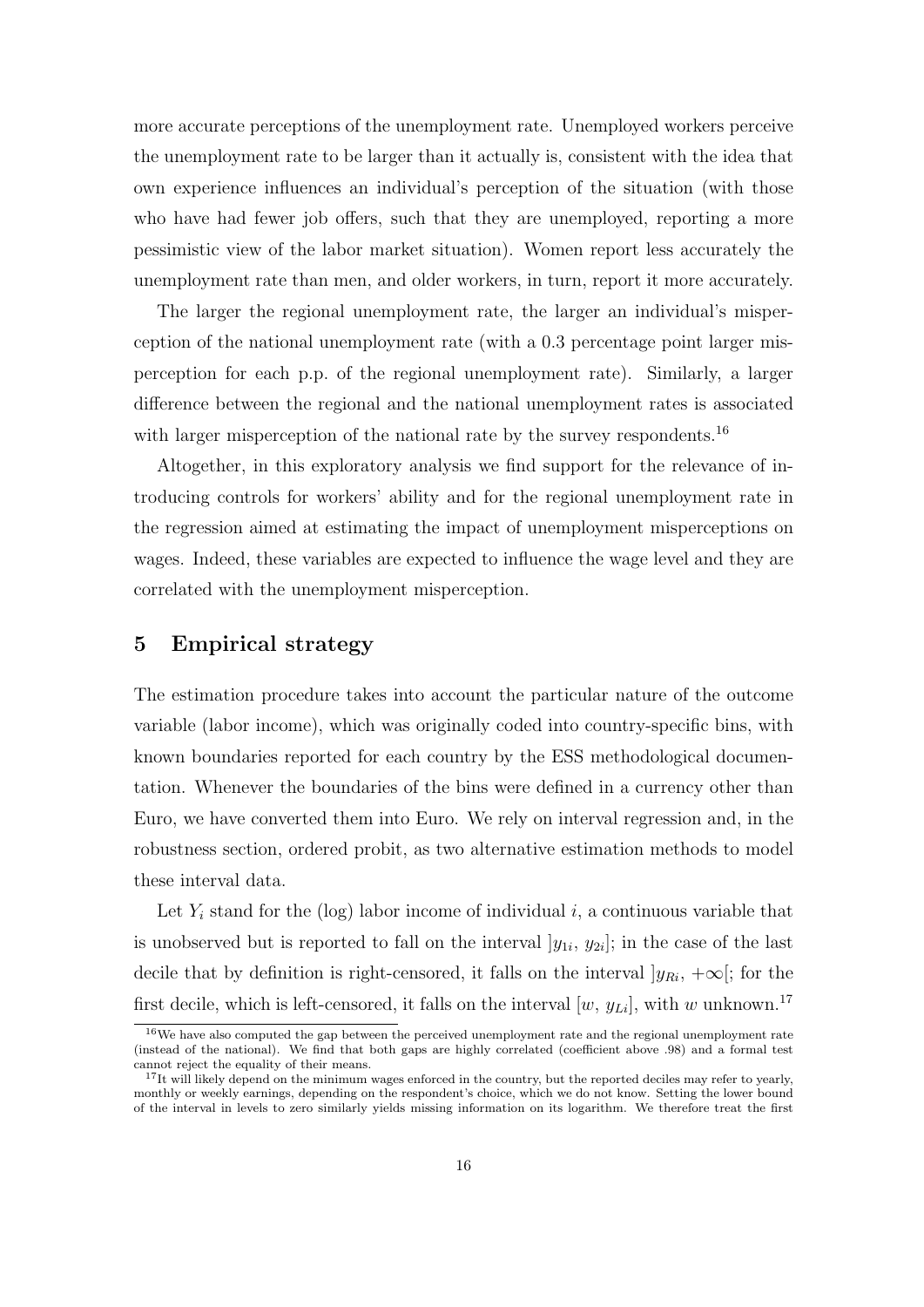Consider the model:

$$
y_i = \mathbf{x}'_i \mathbf{\beta} + \epsilon_i \tag{5}
$$

where  $\gamma$  stands for (log) labor income, and  $\boldsymbol{x}$  includes controls for the worker's gender, a quadratic term on age, education (two dummy variables), occupation (three dummies), as well as indicator variables for part-time work, whether the worker is a supervisor, holds an open-ended contract, and is unionized; the firm's size (two dummy variables) and industry (four dummies) are also controlled for. Additionally, demographic controls are included: whether the respondent lives with a partner and whether he has children below age 16. The set of explanatory variables will be introduced sequentially. The key explanatory variable is the unemployment misperception, our indicator of misinformation on the labor market situation, computed as the gap between the perceived and the actual national unemployment rates. This gap is measured alternatively in levels or in logs, according to equations 3 and 4, respectively.  $\epsilon_i$  is assumed to follow a Normal distribution with mean 0 and standard-deviation *σ*.

The likelihood contribution from worker *i* whose earnings fall on interval  $y_{1i}$ ,  $y_{2i}$ is  $Pr(y_{1i} < Y_i \le y_{2i})$ ; in the case of the right-censored interval it is  $Pr(Y_i > y_{Ri})$ and for the left-censored interval it is  $Pr(Y_i \leq y_{Li})$ . Therefore, the log-likelihood function defined over the unknown parameters  $\beta$  and  $\sigma$  is given by:

$$
log L = \sum_{i \in decI} \alpha_i log \left\{ \Phi \left( \frac{y_{2i} - x'_i \beta}{\sigma} \right) - \Phi \left( \frac{y_{1i} - x'_i \beta}{\sigma} \right) \right\} + \sum_{i \in decR} \alpha_i log \left\{ 1 - \Phi \left( \frac{y_{Ri} - x'_i \beta}{\sigma} \right) \right\} + \sum_{i \in decL} \alpha_i log \left\{ \Phi \left( \frac{y_{Li} - x'_i \beta}{\sigma} \right) \right\}
$$
(6)

where *decI* refers to the interval data in deciles 2 to 9, *decR* refers to the rightcensored data in decile 10, and *decL* refers to the left-censored data in the first decile.  $\Phi$  is the cumulative standard normal distribution;  $\alpha_i$  is the weight attached to observation *i*.

We are interested in the marginal impact of the independent variables —in particular, the unemployment misperception —on earnings, the latent variable. The estimated  $\beta$  vector directly quantifies the marginal effects of the independent varidecile as left-censored.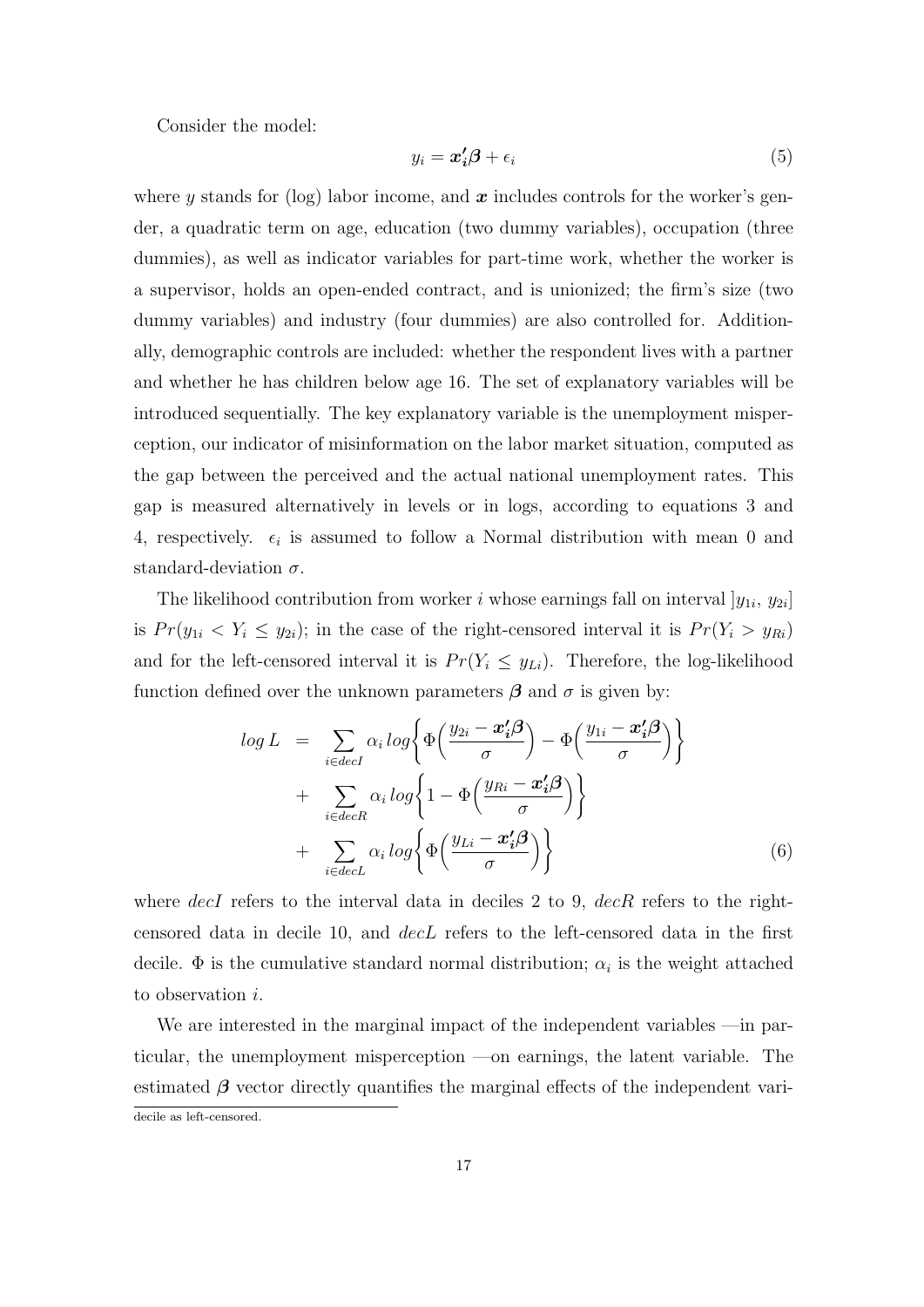ables on the latent outcome variable (for the specification and interpretation of the interval regression model, see Cameron and Trivedi, 2005: 529-542). A different situation wold occur if our variable of interest were the censored variable, in which case the marginal impacts would diverge from the estimated  $\beta$  vector. However, the variable of interest is the continuous variable, the one traditionally used in empirical models, which is reported by this particular data source in intervals that are not the object of economic interest.

As discussed in the previous sections, misperceptions of the unemployment rate could be correlated with the regional unemployment rate, the individual's unobserved ability or country-specific factors. The estimates of the impact of information frictions on wages would be biased by the omission of these variables. We follow three steps to tackle the problem.

First of all, we include the regional unemployment rate among the regressors, to capture the relationship between the regional unemployment rate and wages, widely documented as the wage curve. Blanchflower and Oswald (1994) report a consistent relationship between the regional unemployment rate and the regional wage level —an elasticity of -0.1, with the estimates for a very large set of countries fluctuating around this value. By controlling for the regional unemployment rate, we aim, on one hand, at estimating the impact of information misperceptions on wages netting out the impact of the regional unemployment rate, thus correcting potential biases due to its omission. On the other hand, we aim at confronting our estimates of the impact of regional unemployment on wages with the benchmark estimated in the literature, to have an indication on the reliability of our overall empirical strategy. We rely on Eurostat (2014) for the regional unemployment rate, available on an yearly basis.

Secondly, we include country fixed effects among our regressors, which will capture any country-wide factors common to all individuals, such as labor market tightness, mobility costs or the institutional setting. Therefore, our identification of the impact of information frictions on wages comes from variation within country on misperceptions of the labor market situation.

Thirdly, we control for the worker ability by relying on the two proxy variables reported by the ESS interviewer when answering the questions: "Overall, did you feel that the respondent understood the questions?" (ESS, 2008c: 75); "Did the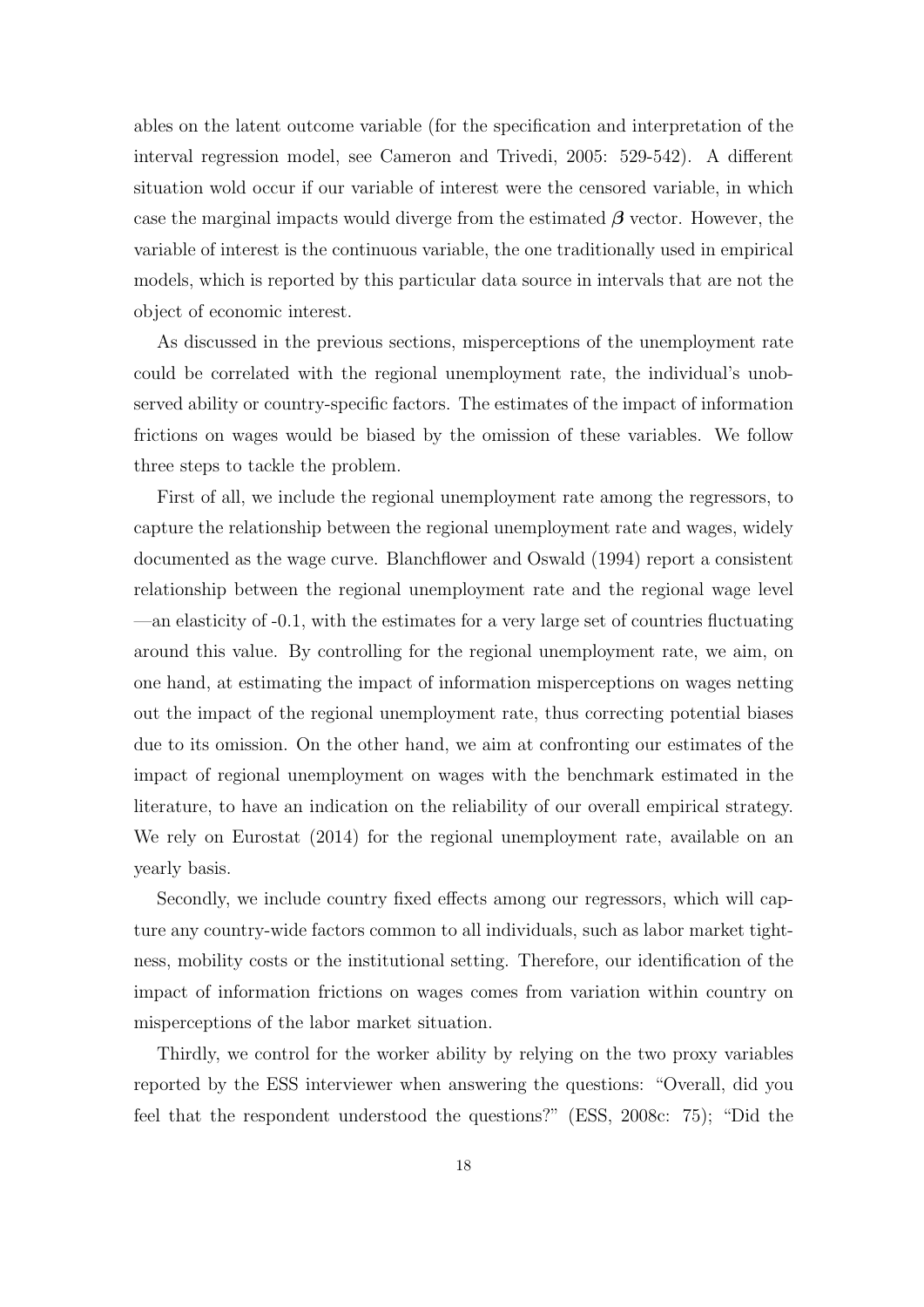respondent ask for clarification on any questions?" (ESS, 2008c: 74). The answers were coded into five categories: never, almost never, now and then, often, or very often. We recoded each of these variables into a dummy variable: *ability*1 equals one if the respondent understood the questions very often or often and zero otherwise; *ability*2 equals one if the respondent never or almost never required clarifications on the questions and zero otherwise.

Tables 2 and 3 report the estimates of parameters *β* and *σ* under different alternative model specifications. Several robustness checks are presented in Appendix B.

## **6 The impact of information frictions on wages**

Table 2 reports the core results on interval estimation of the impact of information frictions on wages, relying on data for all countries in the analysis sample. However, for a few countries (Estonia, Finland, Ireland and Latvia), no data on regional unemployment rate were available. Therefore, table 3 replicates all estimations including the control for the regional unemployment rate, relying on the narrower set of countries for whom this variable is available. Throughout those tables, country fixed effects are included in the regressions. Columns 1 and 2 include controls for worker attributes (gender, a quadratic term on age and two education dummies). The two columns diverge because the second allows for the impact of unemployment misperceptions on wages to be different depending on whether the individual is pessimistic or optimistic about the current labor market situation. Column 3 further controls for the individual's ability, as proxied by the two variables reported by the survey interviewer on the respondent's understanding of the questions being asked. Column 4 augments the specification by including firm and job attributes (firm size, industry; the worker's broad occupation; whether the worker is a part-timer, performs a supervisor job, holds an open-ended contract, and is unionized). Finally, column 5 adds demographic controls (whether the worker lives with a partner and has any children). Whereas column (3) provides an indication on the impact of information frictions on wages, column (4) helps shed light on its mechanisms, as it controls for the attributes of the job the worker is matched to.

Note, first of all, that the coefficient estimates signs and magnitudes on the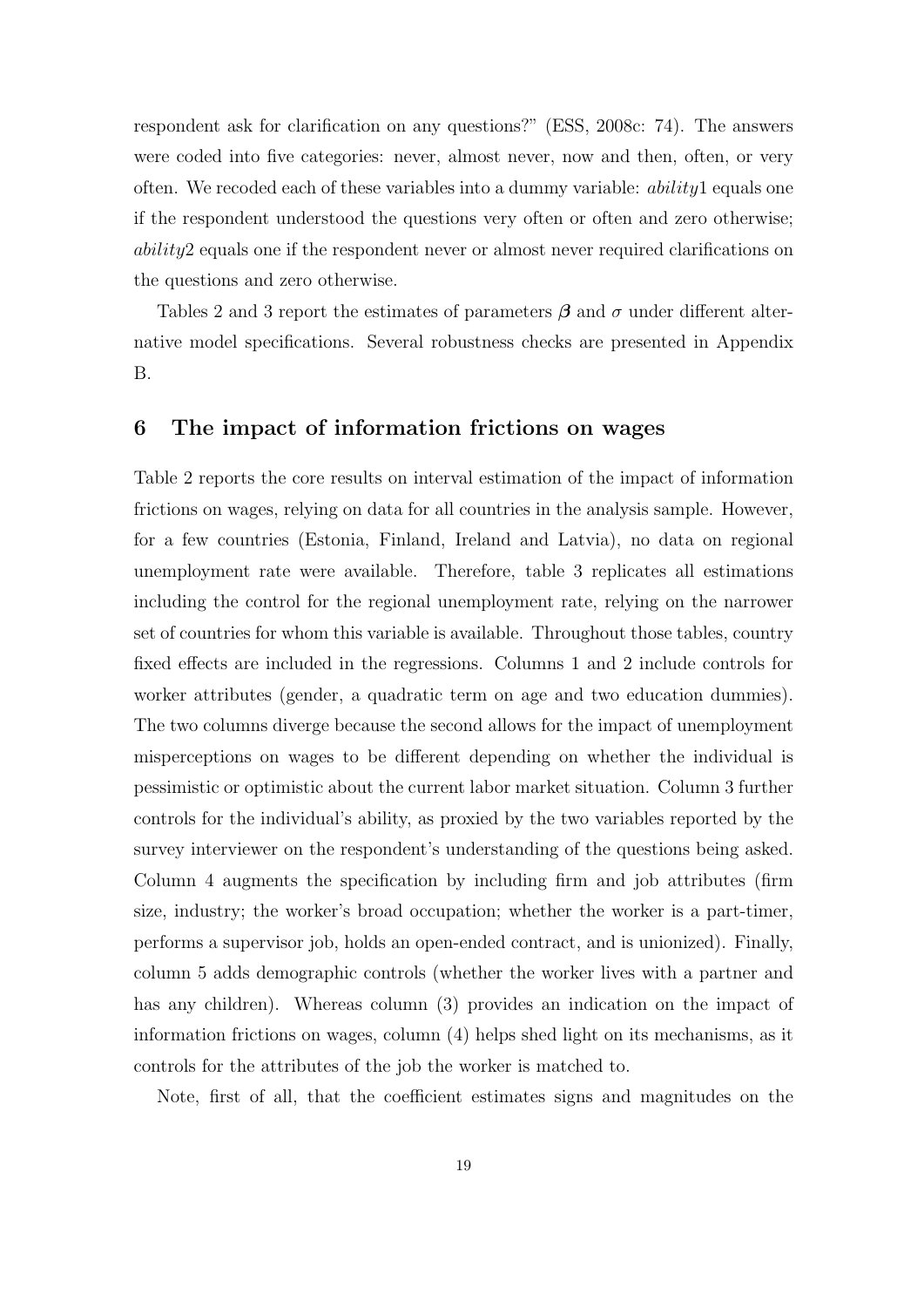control variables fit what is widely known from traditional wage regressions. The gender wage penalty ranges from 15 to 24 log points, depending on the set of control variables included in the model. The age earnings profile is concave, peaking around age 45 (results in column 4, which includes controls for job and firm attributes, as most often found in the literature). Tertiary education yields a large return over upper secondary education, in the order of 13 to 14 log points (in column 4, see the difference between the return to tertiary and upper secondary education) (for an overview of the effect of educational levels on earnings, see Psacharopoulos (1994)). Introducing controls for the worker ability as proxied by its capacity to understand the survey questions (column 3), does not change the sign or magnitude of the coefficients previously estimated, while pointing to weak evidence of a wage premium for more able workers (*ability*2); nevertheless, the impact of ability becomes nonsignificant once we account for the job characteristics, firm characteristics and worker broad occupation. Larger firms pay higher wages. Part-time work is associated with lower wages, either because there is a penalty on hourly wages for part-time work or, by construction, when relying on earnings data (weekly, monthly or yearly) instead of hourly wages. The impact of trade union membership, though positive, is not significant, as would be expected in European countries, where extension of collective bargaining contracts to non-unionized workers is widespread. Workers performing supervisory tasks earn a wage premium of approximately 12%; those on open-ended contracts earn a wage premium of  $21\%^{18}$ . Married or cohabiting workers earn higher wages, consistent with the literature on the marital-status wage premium (Blackburn and Korenman, 1994). All of these estimates are very robust to the introduction of controls for the regional unemployment rate, in table 3. The consistency between the expected coefficients on the control variables and our results lends support to the procedure followed to infer the earnings data from the ESS dataset.

The impact of the regional unemployment rate on wages is also remarkably in line with the wisdom established by the previous literature (table 3). Indeed, our results point to an elasticity of wages with respect to the regional unemployment rate ranging from -.127 to -.096, whereas Blanchflower and Oswald (1994) derived the "law" of an elasticity of -.1.

The interesting addition to the wage and job search empirical literature concerns

<sup>&</sup>lt;sup>18</sup>Either one computed as  $exp(\beta) - 1$ .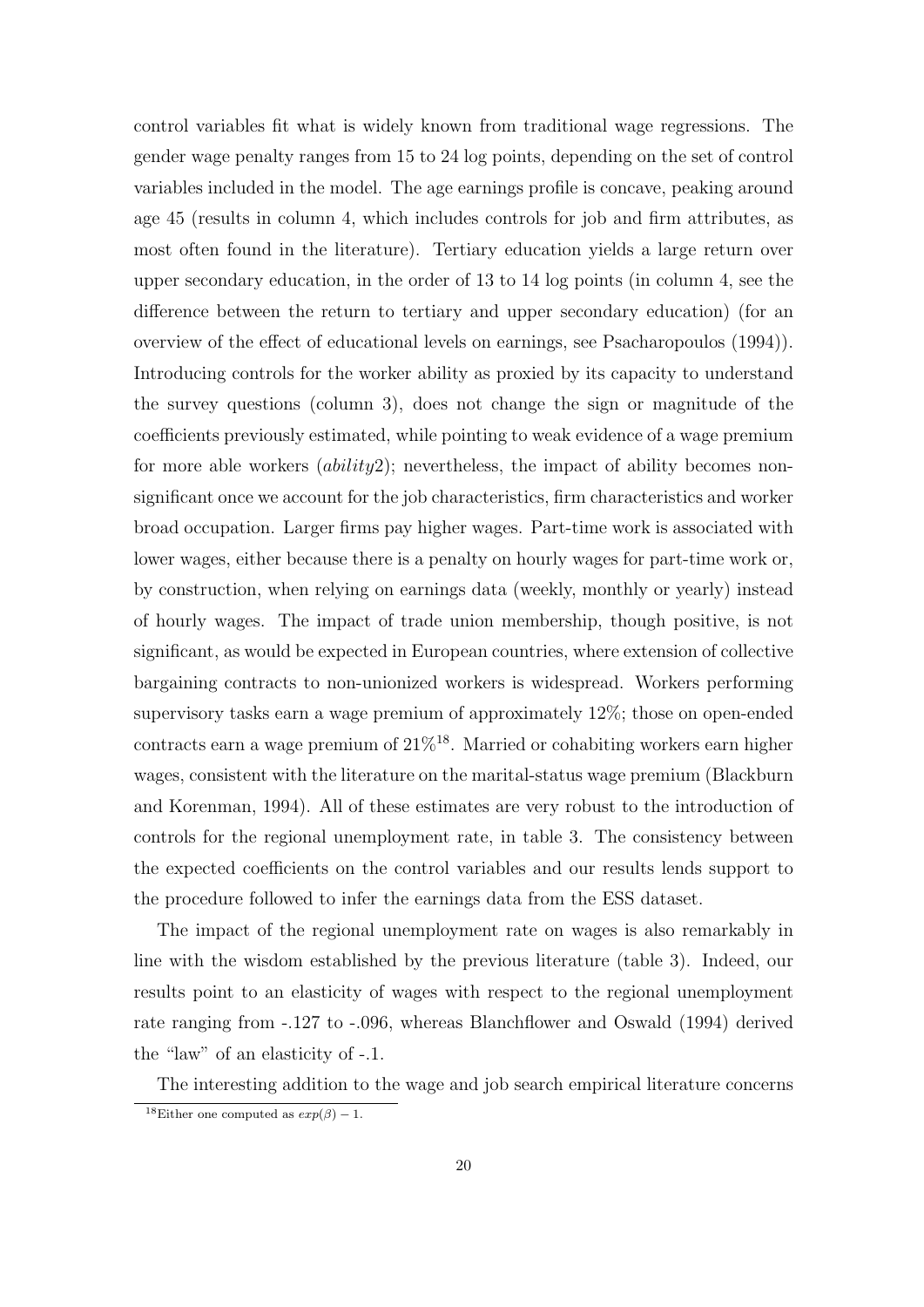our estimation of the impact of information frictions on wages (line 1 in either table 2 or 3). We find that each percentage point misperception of the unemployment rate is associated with a wage decline of 0.7% (see the results in columns (1) to (3)) —a misperception of the labor market situation by 10 p.p. would thus result in a wage penalty of 7%, which is a noteworthy impact, in particular if one keeps in mind that the average misperception is 13 p.p.. We further checked whether the impact could be different depending on whether the worker overshoots or undershoots when evaluating the country's unemployment rate. We would expect workers with a pessimistic view of the labor market to lower their reservation wages and thus earn lower wages; instead, workers with an optimistic view of the labor market could be over-confident and set too high reservation wages, though possibly having trouble finding a job. Consistent with that reasoning, we find that a pessimistic view of the labor market leads to lower wages. An optimistic view, instead, has no significant impact on wages (as indicated by a formal test on the sum of the estimated coefficients in lines 1 and 2 in each model specification), possibly due to the fact that very few of these workers underestimate the unemployment rate. Column (4) further introduces controls for job and employer attributes. Interestingly, the magnitude of the impact of information frictions on wages is reduced —each percentage point misperception of the unemployment rate is now associated with a wage decline of 0.4% —, suggesting that part of the impact of misinformation on wages operates through worker matching to lower quality jobs.

# **Robustness checks**

Robustness checks within the interval regression setting are presented in appendix, tables 7 and 8. We then consider a different estimation method altogether, reporting the results of the estimation of ordered probit models in tables 9 to 12.

We depart from the regressions that included the control for the regional unemployment rate (table 3). First of all, we consider the relative gap in the perception of the unemployment rate, computed according to equation (4), instead of the absolute gap. We consistently find (see table 7) that workers who have a pessimistic view of the labor market opportunities earn lower wages, with an elasticity of wages with respect to the distance between perceived and actual unemployment rate of -.136 to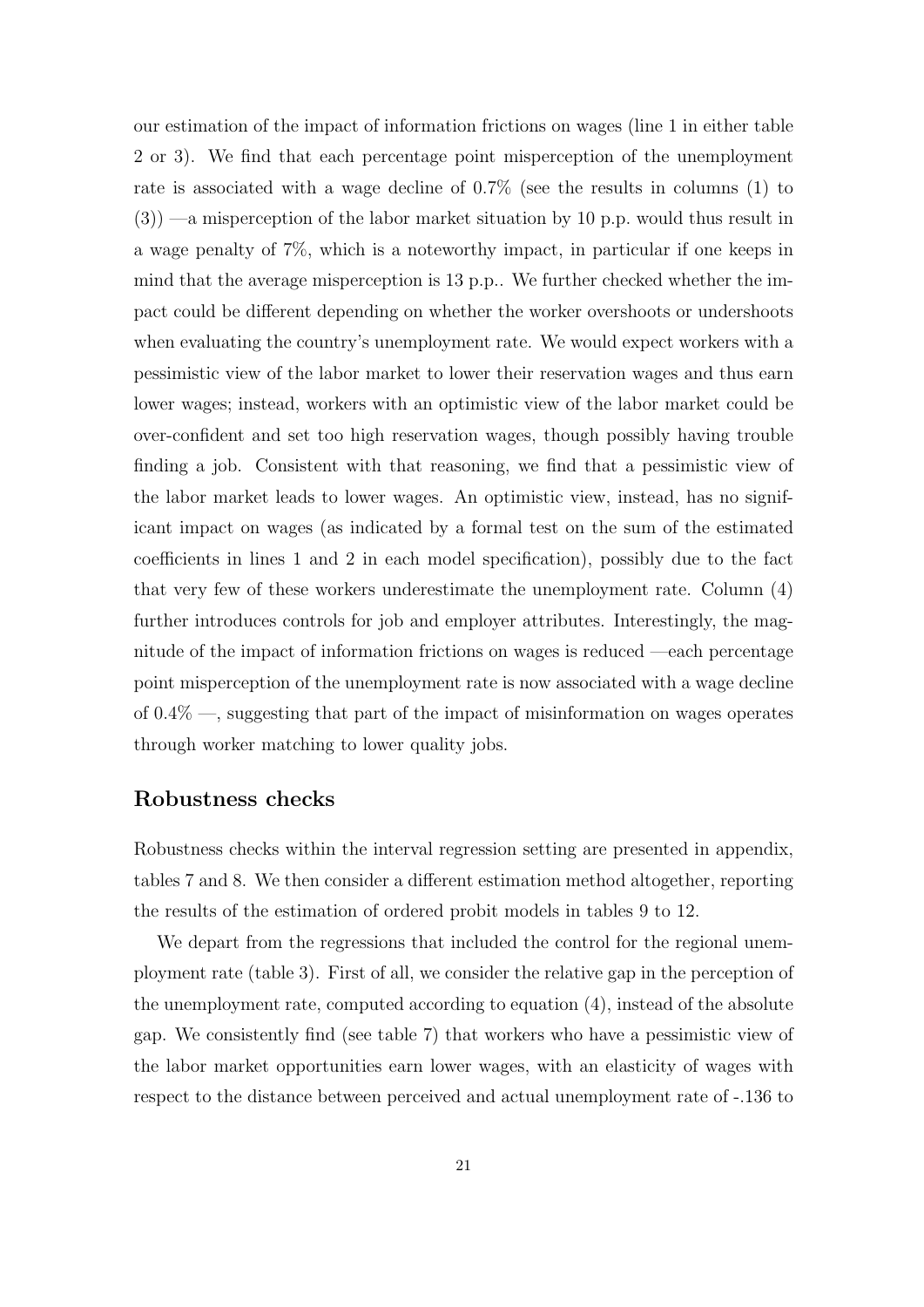-.092. Moreover, we still find that a optimistic view of labor market opportunities has no significant impact on wages (formal tests on the sum of the coefficients in the two first lines of each model). The regional unemployment elasticity of pay changes little, just like the estimated coefficients on all other control variables.

The following robustness check relies on an alternative weighting scheme, aimed at guaranteeing a uniform distribution of households in the *original* sample within each country across income deciles. Results are reported in table 8. Again, they are remarkably stable.<sup>19</sup>

We next perform a parallel analysis relying on ordered probit model estimation. The method is similar to the interval regression described above, except that the interval boundaries of the latent variable  $Y_i$ , here referred to as  $\gamma_j$ , are considered not known.

Consider the index function model of equation (5), where *y* stands for the latent (log) labor income. The observed variable is  $y_i = j$ , where j takes values from 1 to 10. If the individual labor income belongs to the first interval the observation is left-censored and we know that  $Y_i \leq \gamma_L$ ; if it belongs to the last interval the observation is right-censored and therefore  $Y_i > \gamma_R$ ; in every other case, we observe that  $y_i = j$  if  $\gamma_1 < Y_i \leq \gamma_2$ , where  $\gamma_1$  and  $\gamma_2$  are respectively the lower and the upper bound of the interval. We can then derive the probability that the (log) labor income  $Y_i$  of the worker *i* belongs to the category *j*, which is equal to:

$$
Pr[Y_i = j | \mathbf{x}_i] = Pr[\gamma_1 < Y_i \le \gamma_2] = Pr[\gamma_1 - \mathbf{x}_i' \beta < \epsilon_i \le \gamma_2 - \mathbf{x}_i' \beta] \tag{7}
$$

$$
= F(\gamma_2 - \mathbf{x}_i'\boldsymbol{\beta}) - F(\gamma_1 - \mathbf{x}_i'\boldsymbol{\beta}), \tag{8}
$$

where  $F$  is the cdf of  $\epsilon$ , which we assume follows a Normal distribution with mean 0 and variance  $\sigma^2$ . We maximize the following log-likelihood function in order to estimate the vectors of unknown parameters  $\gamma$  and  $\beta$ :

$$
log L = \sum_{i \in decI} \alpha_i log \left\{ \Phi \left( \frac{\gamma_{2i} - x'_i \beta}{\sigma} \right) - \Phi \left( \frac{\gamma_{1i} - x'_i \beta}{\sigma} \right) \right\}
$$

$$
+ \sum_{i \in decR} \alpha_i log \left\{ 1 - \Phi \left( \frac{\gamma_{Ri} - x'_i \beta}{\sigma} \right) \right\}
$$

<sup>&</sup>lt;sup>19</sup>We also clustered the standard errors at the region level within each country, to account for the possibility that misperceptions of the unemployment rate are correlated within a region. The significance level of all estimated coefficients does not change, with the exception of that on the regional unemployment rate, whose coefficient becomes non-significant, pointing once again to the robustness of the major results. These results are available from the authors upon request.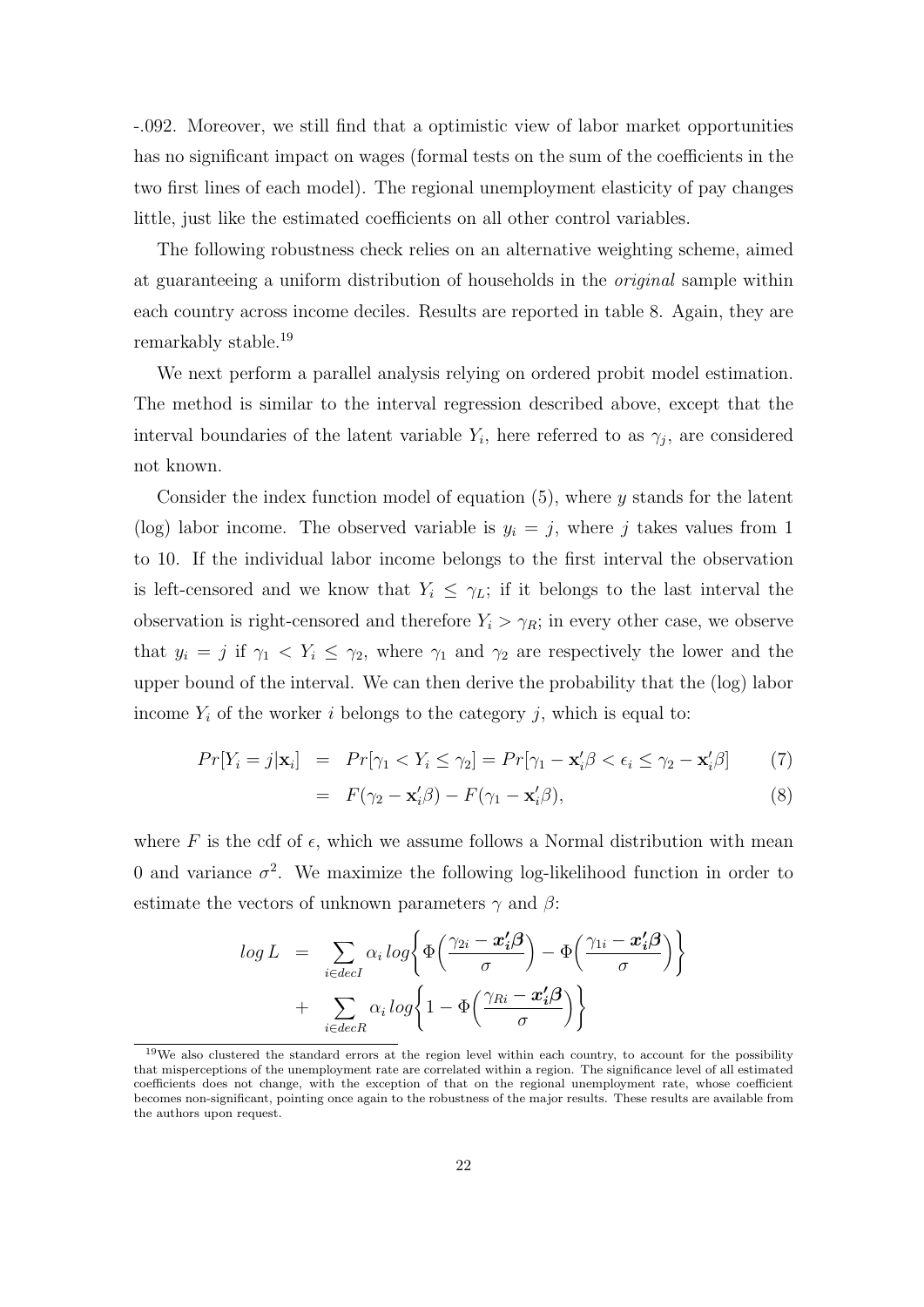$$
+\sum_{i \in decL} \alpha_i \log \bigg\{ \Phi \bigg( \frac{\gamma_{Li} - x_i' \beta}{\sigma} \bigg) \bigg\},\tag{9}
$$

where all variables keep their previous meaning, with  $\gamma$  referring to the interval boundaries of the latent variable. However, we should recall that these estimates by themselves are of limited interest. Indeed, consider the marginal effect of a change in  $x_i$  on the  $Pr[y_i = j | x_i]$ :

$$
\frac{\partial Pr[y_i = j|x_i]}{\partial x} = [F'(\gamma_{j-1} - \mathbf{x}^*\boldsymbol{\beta}) - F'(\gamma_j - \mathbf{x}^*\boldsymbol{\beta})]\boldsymbol{\beta}
$$
(10)

where  $F'$  denotes the derivative of  $F$ . The term in brackets can be either positive or negative and it does not equal 1, hence the estimated coefficients in  $\beta$  cannot be directly interpreted. From the likelihood function it can be noticed that, unlike in the interval regression case, in the ordered probit (or probit) model,  $\sigma$  and the other parameters cannot be separately identified and therefore we cannot interpret  $\beta$  as marginal effect on the latent variable. Tables 9 and 10 in appendix report the estimated  $\beta$ , following specifications parallel to tables 2 and 3.<sup>20</sup>

Tables 11 and 12 report the estimates of the marginal effect of the unemployment misperception on the probability that worker *i*'s earnings fall on a given interval, holding all the other variables at their average values. Results are in line with those on interval regression. In general, an increase in the unemployment misperception increases the probability that the labor income belongs to the four lowest brackets; conversely, it decreases the probability that the worker's earnings belong to the remaining six upper brackets. To have a concrete example, consider specification 5 of table 11: a 10 percentage point increase of unemployment misperception can be translated into a 5% increase in the probability of belonging to the bottom part of the distribution (first four categories) and a 5% decrease of the probability of belonging to the remaining six categories. Comparable patterns can be observed analyzing table 12. Results of the estimation of the ordered probit therefore confirm those on interval regression.

## **A potential mechanism? Misperceptions of the labor market situation and worker's career decisions**

A gap between the country's unemployment rate perceived by a worker and the actual unemployment rate provides a measure of misunderstanding of the degree of

<sup>&</sup>lt;sup>20</sup>The estimates of the intervals' boundaries  $\gamma$  are not reported.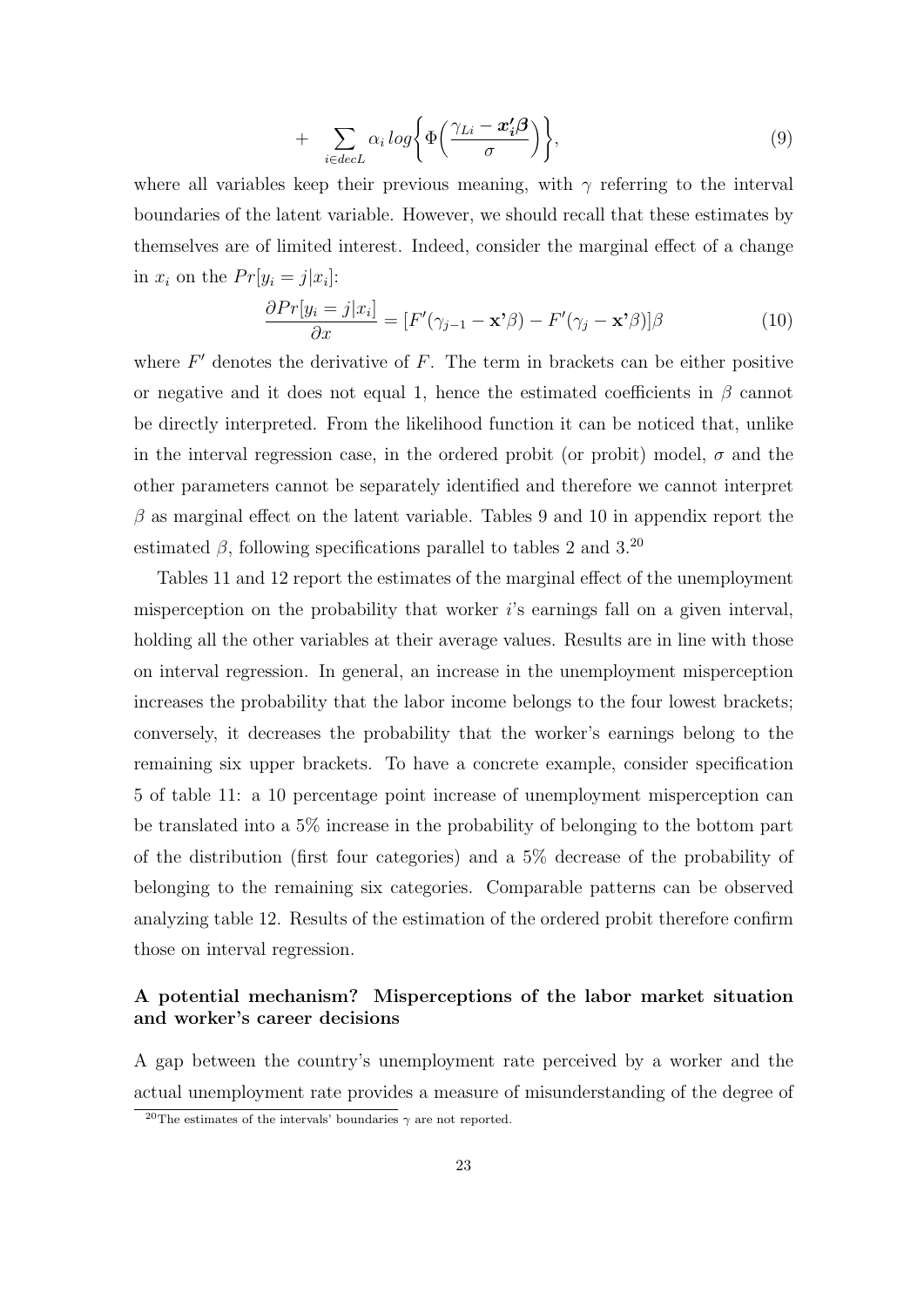labor market tightness by the worker. This misperception is bound to affect individual behavior in the labor market —to the extent that a pessimistic view is associated with concern over becoming unemployed, it is expected to influence decisions such as that on the reservation wage. Whereas there is no data available that would enable a full test of this hypothesis, we can nevertheless explore whether the misperception of the unemployment rate is associated with an individual's expectation of becoming unemployed. Such evidence would provide a possible channel for the misperceptions on the situation of the labor market to impact wages.

Participants in the survey were asked "how likely it is that during the next 12 months you will be unemployed and looking for work for at least four consecutive weeks? (ESS, 2008c: 35). The possible answers were: very likely, likely, not likely, not at all likely. We generate a dummy variable that takes value one if the answer was "very likely" or "likely" and zero otherwise. We estimate the probability of a positive answer as a function of the unemployment misperception and a set of covariates, controlling for country fixed effects. The covariates include the actual unemployment rate in the country (which varies depending on the survey month), the worker's age, gender, education, and ability, as well as her current labor market status (dummy for unemployed, with employed as the omitted category; and a dummy with value one if the individual is employed on a permanent contract and zero otherwise). This set of regressors replicates those in our major specification of the wage model, in column (3) of table 2, augmented to include the job attribute that is expected to have a direct impact on perceptions of future unemployment, namely the duration of the current employment contract (open-ended, as opposed to short duration). The regressions were run both on the sample of active population (in which case we further control for the current unemployment status) and on the analysis sample, which includes only employed workers. Results are reported in table 4.

For the active population, the covariates that describe the working status have signs aligned with expectations. Being unemployed increases the most the perceived likelihood of future unemployment. Having a permanent contract points in the opposite direction, even though the absolute magnitude of the effect is smaller. More educated individuals show less concern over the possibility of being unemployed. No significant gender differences are detected.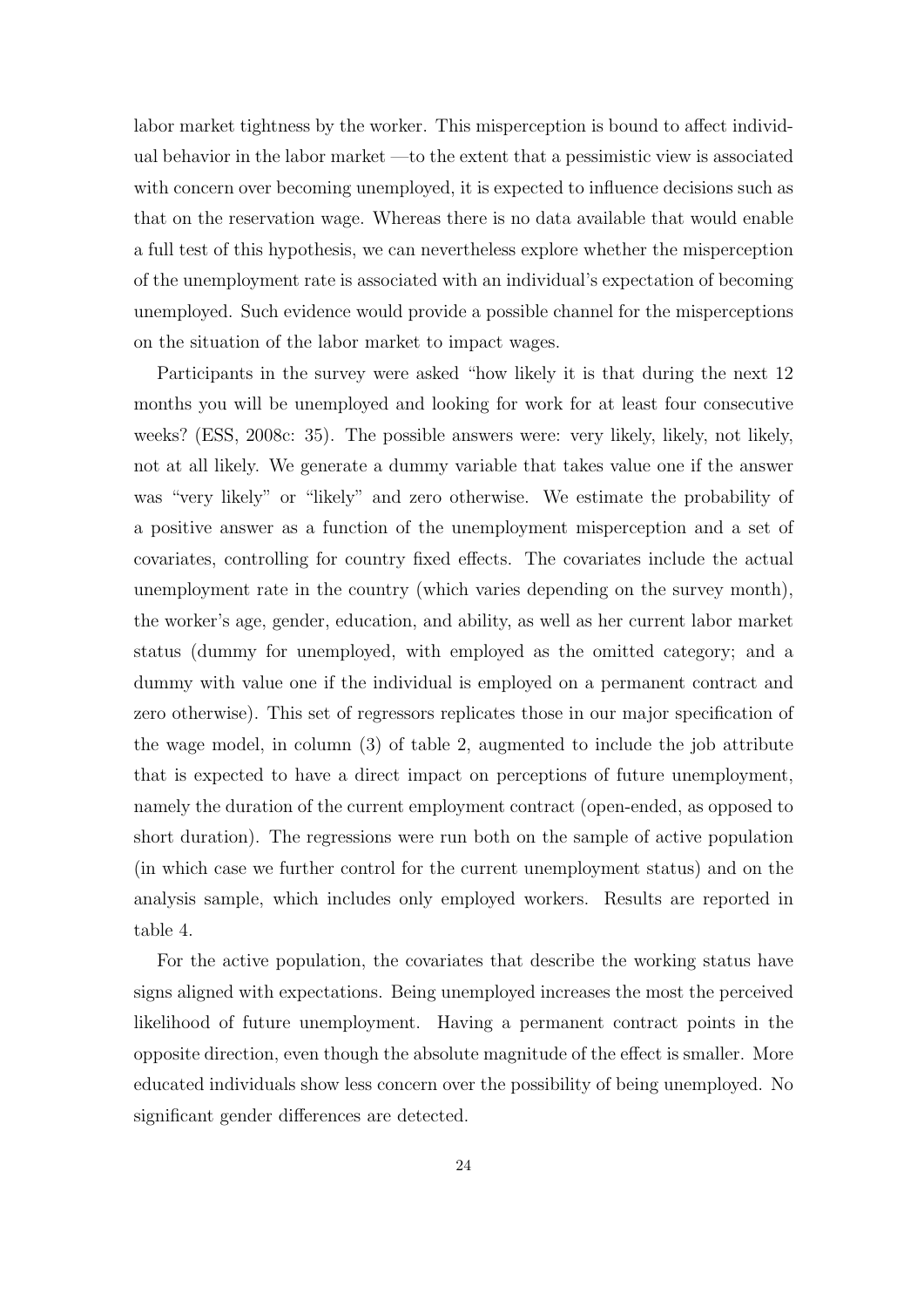The coefficient of the unemployment misperception is significant and positive —the overestimation of the unemployment rate is associated with a higher perceived probability of being unemployed in the near future. Conversely, the underestimation of the country's unemployment rate is associated with a lower perceived probability of being unemployed in the near future (though significant only at the 10% level).

For the working population, those on an open-ended contract are less likely to believe they will be unemployed in the near future. Just like for the active population as a whole, we find that the overestimation of the unemployment rate is associated with a higher perceived probability of being unemployed in the near future. For those who underestimate the unemployment rate, in turn, we cannot reject the hypothesis that such misperception has no impact on their perceived likelihood of being unemployed in the next  $12$  months<sup>21</sup>.

These results suggest that the misperception of a national phenomenon —the country unemployment rate —is associated with expectations about own labor market prospects. Therefore, the information gap is likely to affect labor market choices, in particular the definition of the wage threshold for a job offer to be deemed acceptable.

This finding provides a potential mechanism for the impact of information frictions on the wage level, in line with the predictions of job search and matching theory. According to Diamond (1982), the matching process in the labor market yields multiple equilibria that are rankable according to the aggregate welfare of the two sides. The equilibria depend on the rational expectation that employers have about the future: if the employers are optimistic, more job-vacancies are created and the unemployment rate decreases; in the pessimistic case, the number of job vacancies is low and unemployment is high. Similarly, we can think of the argument from a worker's perspective: if workers are pessimistic about the job opportunities the labor market has to offer (e.g. they overestimate the unemployment rate), their expectations about their employment chances in the near future and wages are lower. Employers could exploit this information friction, having more bargaining power that would allow them to offer lower wages.

 $21$ The coefficient on the negative misperception (line 2) is very imprecisely estimated. Therefore, we cannot reject the hypothesis that the impact of the under-estimation of the unemployment rate is zero (sum of the coefficients in lines 1 and 2), just like we cannot reject that it is equal to the impact of over-estimation of the unemployment rate.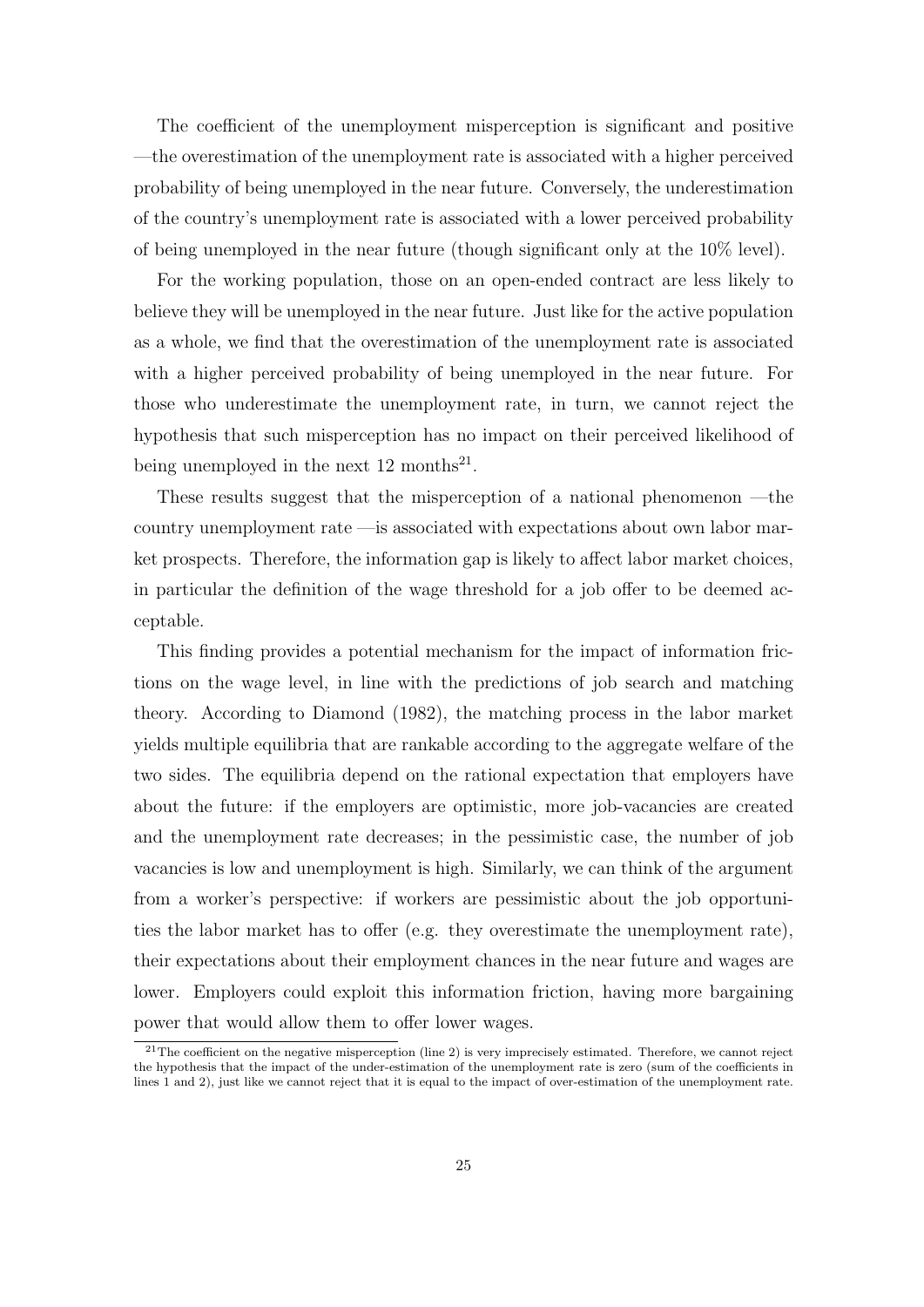## **7 Conclusion**

We contribute to the empirical literature on the impact of labor market frictions on wages by proposing a direct measure of workers' information frictions —their misperceptions of the labor market tightness in the country, evaluated as the gap between the perceived unemployment rate and the country's actual unemployment rate. We estimate wage regressions including worker attributes, as well as firm and job attributes, augmented to include our key variable of interest, the degree of misperception by the worker of the labor market situation. To account for the interval nature of the outcome variable, we estimate both interval regression and ordered probit models. We adopt a threefold strategy to tackle potential endogeneity problems: controlling for worker ability; including country fixed effects; controlling for the unemployment rate in the region of residence.

We find that workers' pessimistic view of the labor market situation lowers their wages —each 1 percentage point deviation of the perceived unemployment rate from the actual one translates into a reduction in wages of 0.7% (4% once we control for job and employer attributes). This result is very robust to alternative specifications of the model. In turn, an optimistic view of the labor market has no significant impact on wages. We discuss a possible mechanisms driving these result. An overestimation of the unemployment rate leads to concern over own future employment prospects and is therefore likely to lower reservation wages; its underestimation, on the contrary, could raise reservation wages, but it would render job finding more difficult.

The fact that the estimates of the coefficients on the other variables included in the model fit remarkably well the expectations drawn from the profusion of literature on wage regressions in general and the regional wage curve in particular, points to the reliability of the procedure followed to infer earnings data from the ESS data.

## **References**

Albrecht, James W. and Bo Axell (1984) "An Equilibrium Model of Search Unemployment." *Journal of Political Economy*, 92(5): 824-840.

Baye, Michael R., John Morgan, and Patrick Scholten (2006). Information, Search,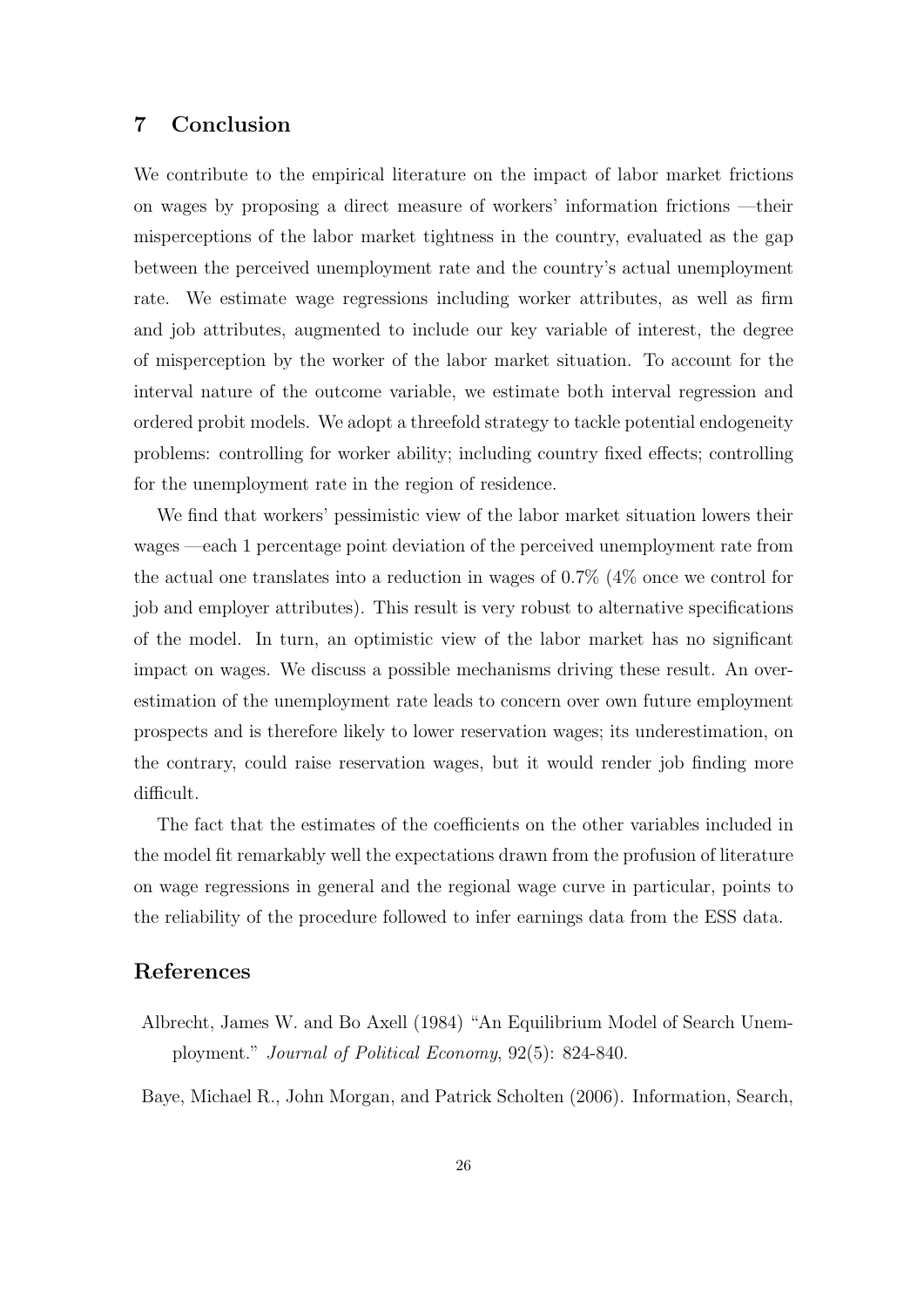and Price Dispersion. In T. Hendershott (ed.) *Handbook on Economics and Information Systems*. Amsterdam: Elsevier, p. 323-375.

- Blackburn, McKinley and Sanders Korenman (1994). "The Declining Maritalstatus Earnings Differential." *Journal of Population Economics*, 7(3): 247-270.
- Blanchflower, David G. and Andrew J. Oswald (1994). *The Wage Curve*. Cambridge, MA: MIT Press.
- Burdett, Kenneth and Kenneth L. Judd (1983). "Equilibrium Price Dispersion." *Econometrica*, 51(4): 955-969.
- Burdett, Kenneth and Dale T. Mortensen (1998). "Wage Differentials, Employer Size, and Unemployment." *International Economic Review*, 39(2): 257-273.
- Cahuc, Pierre, Stphane Carcillo and Andr Zylberberg (2014). *Labor Economics*, second edition. Cambridge MA: MIT Press.
- Cameron and Trivedi (2005). *Microeconometrics: Methods and Applications*, second edition. Cambridge: Cambridge University Press.
- Diamond, Peter A. (1971). "A Model of Price Adjustment." *Journal of Economic Theory*, 3: 156-168.
- Diamond, Peter A. (1982). "Wage Determination and Efficiency in Search Equilibrium." *Review of Economic Studies*, 49(2): 217-27.
- European Social Survey Round 4 Data (2008). Data file edition 4.3. Norwegian Social Science Data Services, Norway - Data Archive and distributor of ESS data.
- European Social Survey (2008a). European Social Survey 2008 Data Protocol, Edition 1.2. Bergen, European Social Survey Data Archive, Norwegian Social Science Data Services.
- European Social Survey (2008b). European Social Survey 2008 Project Instructions. Bergen, European Social Survey Data Archive, Norwegian Social Science Data Services.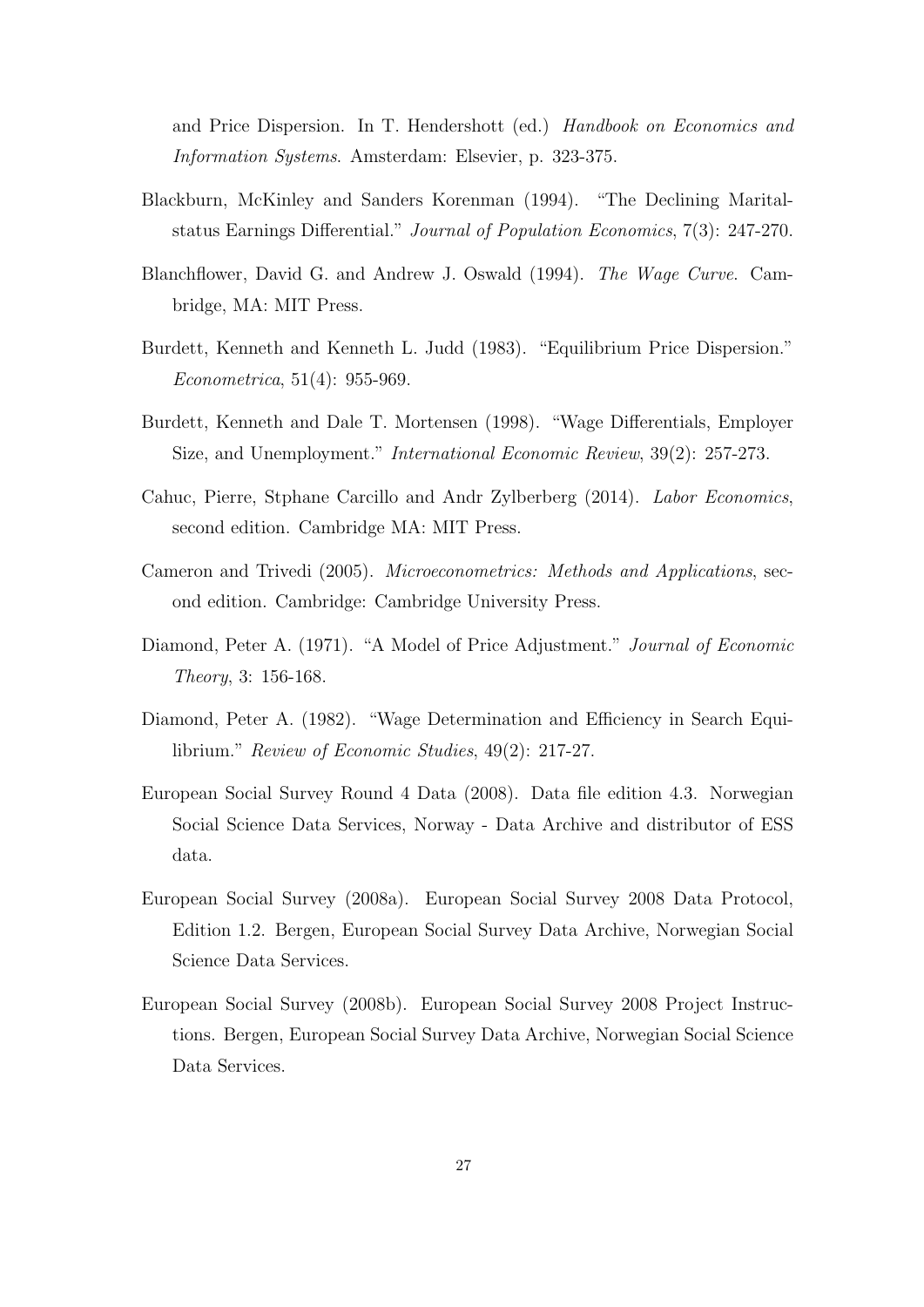- European Social Survey (2008c). European Social Survey 2008 Source Questionnaire Amendment 03 (Round 4, 2008/9). Bergen, European Social Survey Data Archive, Norwegian Social Science Data Services.
- European Social Survey (2008d). European Social Survey 2008, Appendix A5, Income, ed. 5.0. Bergen, European Social Survey Data Archive, Norwegian Social Science Data Services.
- European Social Survey (2010). ESS-4 2008 Documentation Report. Edition 5.1. Bergen, European Social Survey Data Archive, Norwegian Social Science Data Services.
- European Social Survey (2014). Weighting European Social Survey. Bergen, European Social Survey Data Archive, Norwegian Social Science Data Services.
- Eurostat (2014). "Unemployment rate by NUTS 2 regions." http://ec.europa.eu/eurostat/web/products-datasets/-/tgs00010 , accessed June.
- Eurostat (2013). "Harmonised unemployment rates  $(\%)$  monthly data." http://ec.europa.eu/eurostat/web/products-datasets/-/ei\_lmhr\_m, accessed August.
- Galí (2011). "The Return of the Phillips Curve." *Journal of the European Economic Association*, 9(3): 436-461.
- Groves, Robert M., Floyd J. Fowler, Jr., Mick P. Couper, James M. Lepkowski, Eleanor Singer, and Roger Tourangeau (2009). *Survey Methodology*, 2nd edition. New Jersey: John Wiley.
- Hoffmeyer-Zlotnik, Jrgen H.P. and Uwe Warner (2006). "Methodological Discussion of the Income Measure in the European Social Survey Round 1." *Metodoloski Zvezki - Advances in Methodology and Statistics*, 3(2): 289-334.
- Ipsos MORI (2014) "Perceptions Are not Reality: Things the World Gets Wrong." Website https://www.ipsos-mori.com/researchpublications/researcharchive/3466/Perceptionsare-not-reality-10-things-the-world-gets-wrong.aspx , accessed May 13, 2015.
- Jensen, Robert (2007). "The Digital Provide: Information (Technology), Market Performance, and Welfare in the South Indian Fisheries Sector." *Quarterly Journal of Economics*, 122(3): 879-924.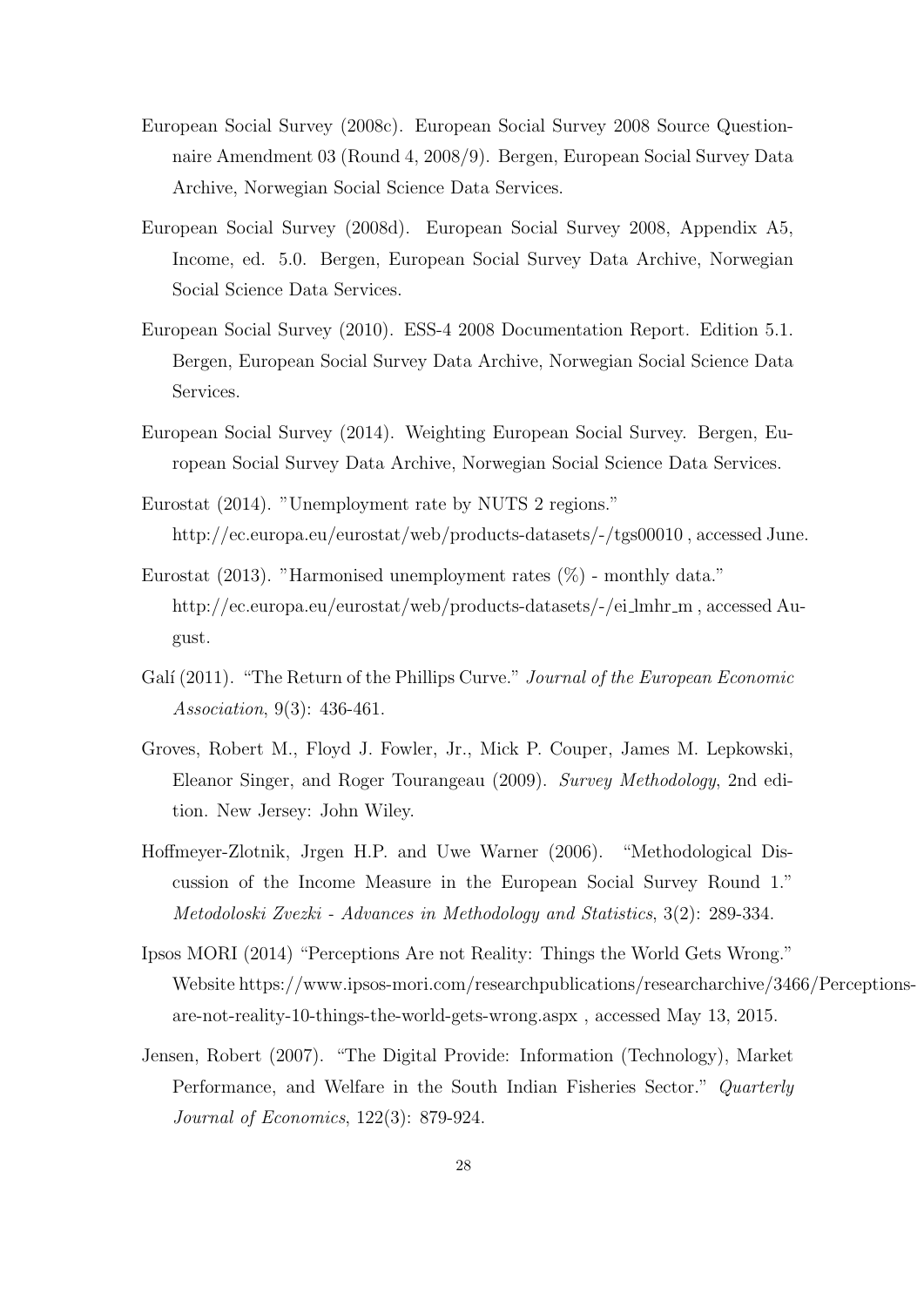- Kalton, Graham (1983). *Compensating for Missing Survey Data*. Ann Arbor, Michigan: Survey Research Center Institute for Social Research, University of Michigan.
- Ljungqvist, Lars and Thomas J. Sargent (2004). *Recursive Macroeconomic Theory*, second edition. Cambridge MA: MIT Press.
- Micklewright, John and Sylke V. Schnepf (2010). "How Reliable Are Income Data Collected with a Single Question?" *Journal of the Royal Statistical Society: Series A*, 173(2): 409-429.
- Moore, Ramon E., R. Baker Kearfott and Michael J. Cloud (2009). *Introduction to Interval Analysis.* Philadelphia: Society for Industrial and Applied Mathematics.
- Mortensen, Dale T. (1999). New Developments in Models of Search in the Labor Market. In O. Ashenfelter and D. Card (eds.) *Handbook of Labor Economics*. Amsterdam: Elsevier, p. 2567-2627.
- Petrongolo, Barbara and Christopher A. Pissarides (2001). "Looking into the Black Box: A Survey of the Matching Function." *Journal of Economic Literature*, 39(2): 390-431.
- Pissarides, Christopher A. (2011). "Equilibrium in the Labor Market with Search Frictions." *American Economic Review*, 101: 1092-1105.
- Postel-Vinay, Fabien and Jean-Marc Robin (2002). "Equilibrium Wage Dispersion with Worker and Employer Heterogeneity." *Econometrica*, 70(6): 2295-2350.
- Psacharopoulos, George (1994). "Returns to Investment in Education: A Global Update." *World Development*, 22(9): 1325-1343.
- Stigler, George J. (1962). "Information in the Labor Market." *Journal of Political Economy*, 70(5): 94-105.
- van den Berg, Gerard J. and Geert Ridder (1998). "An Empirical Equilibrium Search Model of the Labor Market." *Econometrica*, 66(5): 1183-1221.
- van den Berg, Gerard J. and Aico van Vuuren (2010). "The Effect of Search Frictions on Wages." *Labour Economics*, 17: 875-885.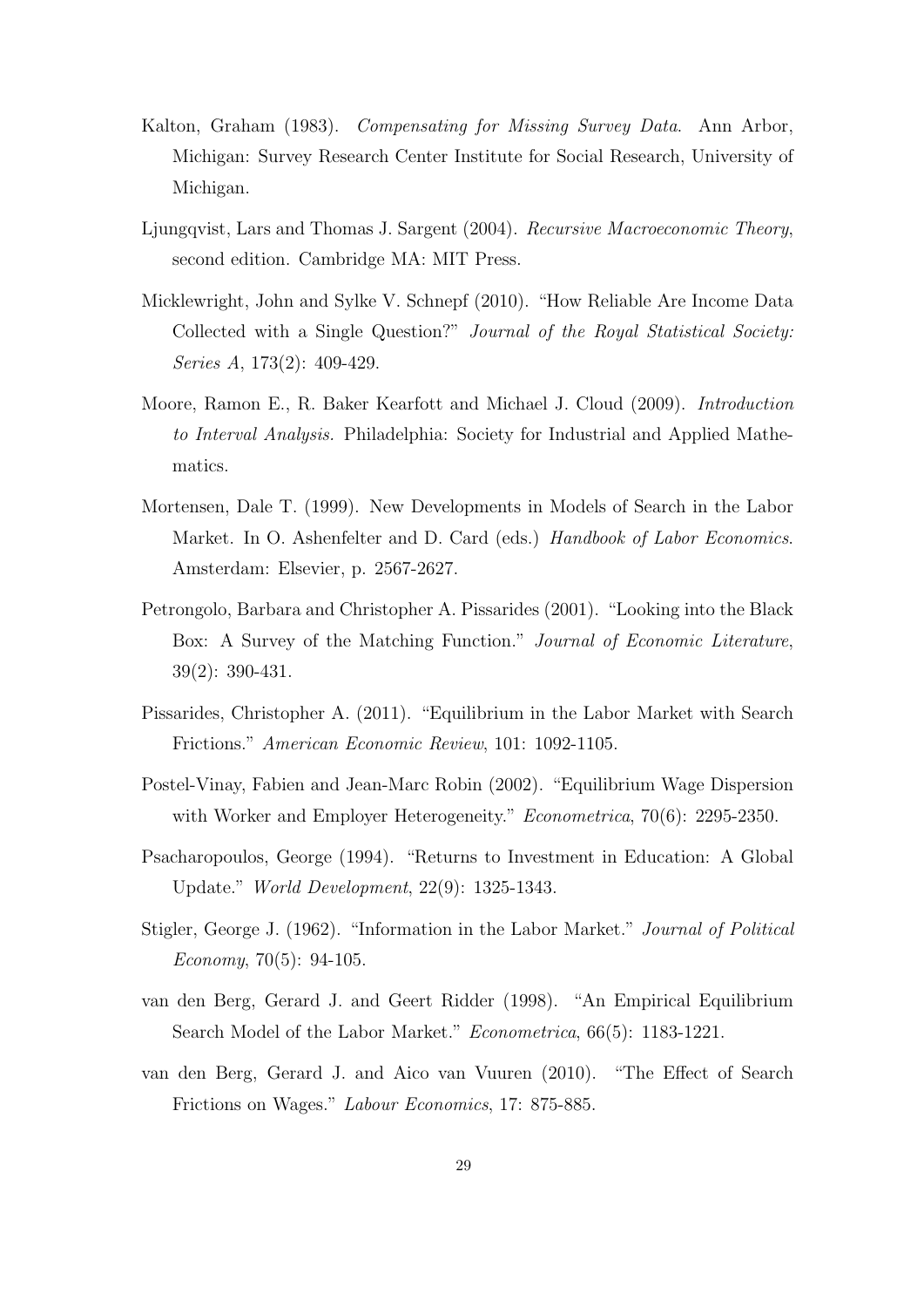# **Figures**

Figure 1: Distribution of the gap between the perceived and the actual unemployment rate, separately by country Figure 1: Distribution of the gap between the perceived and the actual unemployment rate, separately by country



Source: Computations based on ESS (2008) and Eurostat (2013). Notes: The gap in the perception of unemployment was computed as  $ugap = m[a, b] - u$ , where  $[a, b]$  refers to the interval of perceived unemployment rate, m indicates Source: Computations based on ESS (2008) and Eurostat (2013). Notes: The gap in the perception of unemployment was computed as ugap =  $m[a, b]$  - u, where  $[a, b]$  refers to the interval of perceived unemployment rate, *m* indicates the midpoint, and *e* is the actual unemployment rate in the country at the reference moment.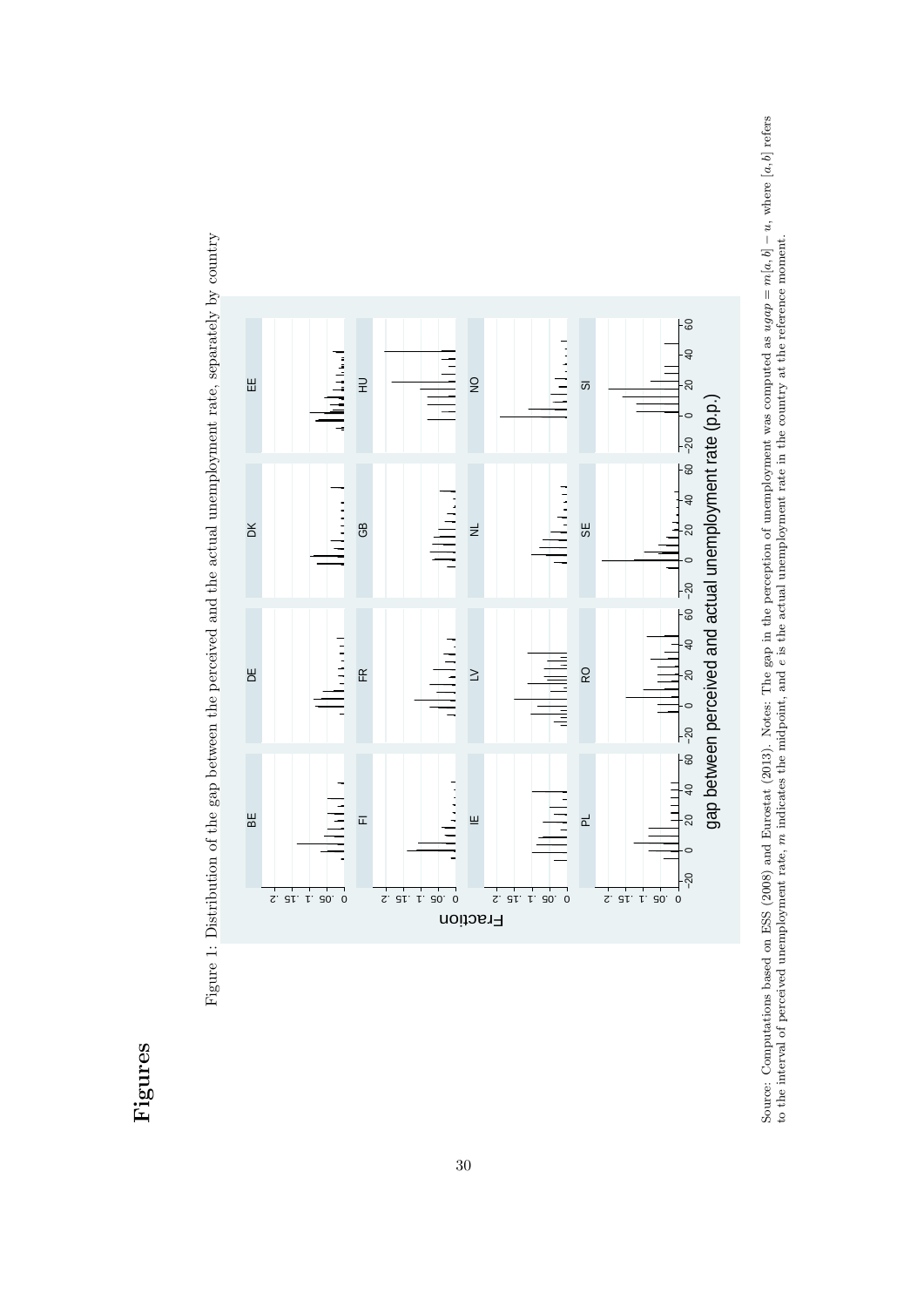

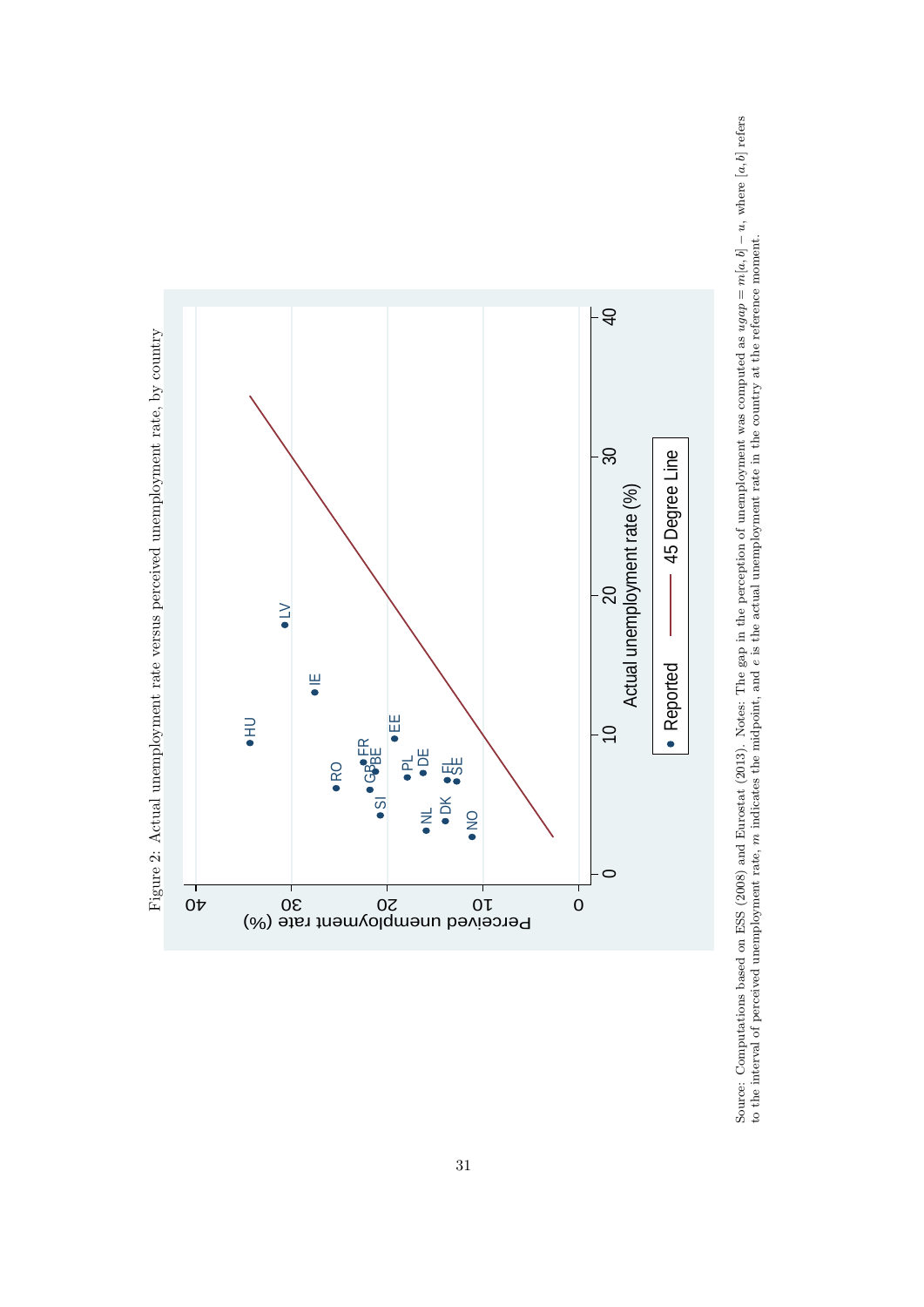# **Tables**

| variable                                      | mean or share | st. dev. |
|-----------------------------------------------|---------------|----------|
| (Log) earnings, lower bound of decile (euro)  | 7.353         | 0.659    |
| (Log) earnings, upper bound of decile (euro)  | 7.456         | 0.648    |
| Misperception unemployment, p.p. (abs value)  | 12.814        | 13.08    |
| if misperception positive                     | 15.445        | 13.179   |
| if misperception negative                     | 1.568         | 1.957    |
| share with negative misperception             | 0.190         |          |
| (Log) regional unemployment rate              | 1.803         | 0.378    |
| Female                                        | 0.405         |          |
| Age                                           | 40.12         | 11.14    |
| Education (less than upper secondary omitted) |               |          |
| upper secondary                               | 0.425         |          |
| tertiary                                      | 0.400         |          |
| Ability1                                      | 0.956         |          |
| Ability2                                      | 0.774         |          |
| Firm size (1-99 omitted)                      |               |          |
| 100-500                                       | 0.230         |          |
| $500+$                                        | 0.184         |          |
| Industry (other services omitted)             |               |          |
| primary sector                                | 0.013         |          |
| manufacturing                                 | 0.203         |          |
| construction                                  | 0.073         |          |
| finance                                       | 0.045         |          |
| Occupation (unskilled omitted)                |               |          |
| clerks, serv., sales                          | 0.240         |          |
| skilled, machine opers                        | 0.204         |          |
| managers, profis., technicians                | 0.459         |          |
| Part-timer                                    | 0.102         |          |
| Supervisor                                    | 0.365         |          |
| Open end contract                             | 0.828         |          |
| Trade union member                            | 0.264         |          |
| Children below $16$ (yes/no)                  | 0.257         |          |
| Partner $(yes/no)$                            | 0.167         |          |
| Number $Obs. (*)$                             | 2.310         |          |

Table 1: Descriptive statistics, analysis sample

Source: Computations based on ESS (2008). Notes: The misperception index is computed according to equation 3 (i.e. the difference between the perceived and the actual unemployment rate in the country); *ability*1 equals one if the respondent understood the questions very often or often and zero otherwise; *ability*2 equals one if the respondent never or almost never required clarifications on the questions and zero otherwise. Uses ESS post-stratification weights combined with population size weights. (\*) 88 observations on earnings are left-censored and 89 are right-censored; data is missing for 11, 7, and 37 observations, on ability1, ability2, and part-timer, respectively. For the regional unemployment rate, the number of observations is 1,700, as data are not available for four countries (see text).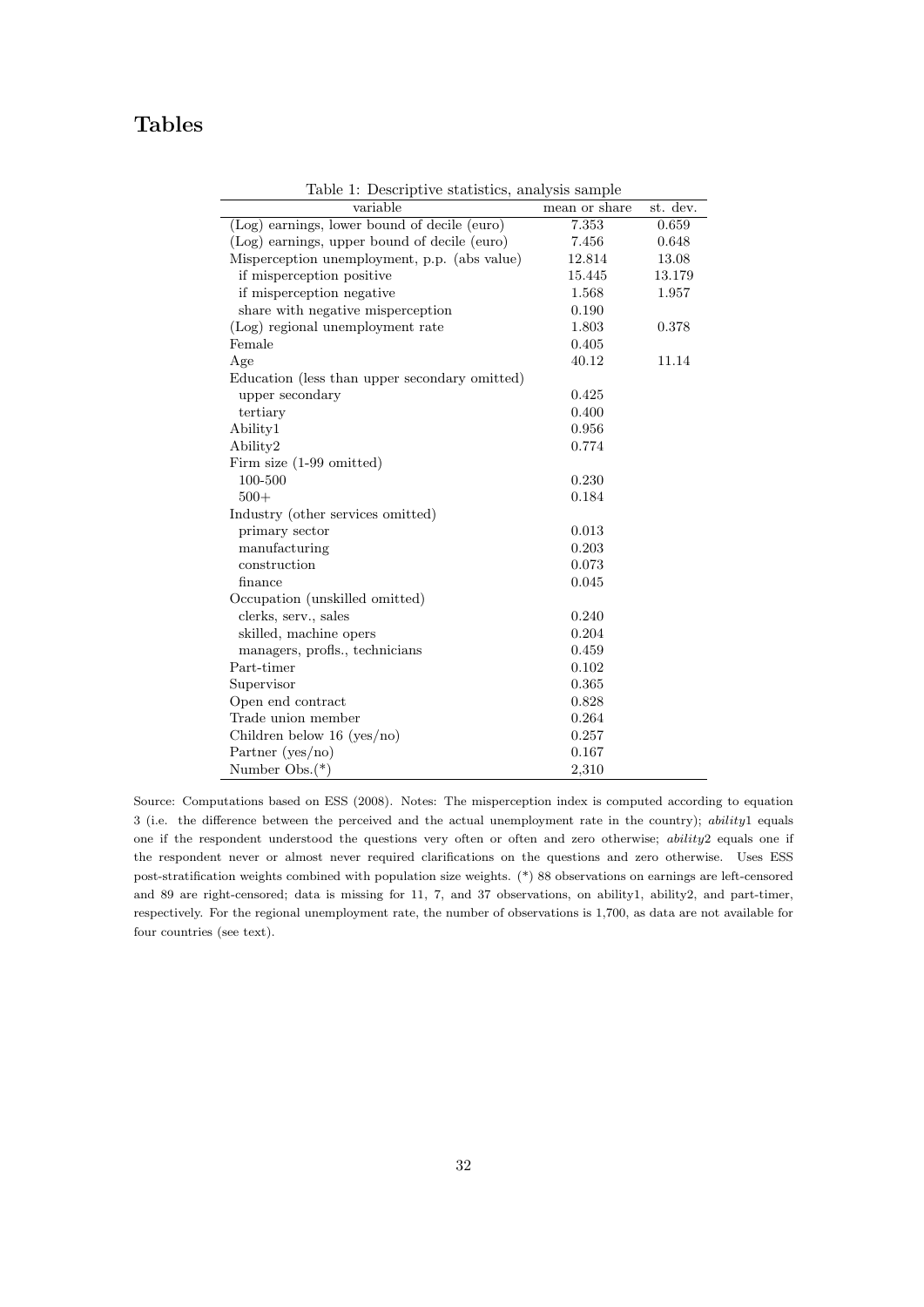|                                        | (1)                   | (2)                   | $\overline{(3)}$      | $\overline{(4)}$       | (5)                  |
|----------------------------------------|-----------------------|-----------------------|-----------------------|------------------------|----------------------|
| misperception unemployment (abs value) | $-.007***$<br>(.001)  | $-.007***$<br>(.001)  | $-.007***$<br>(.001)  | $-.004***$<br>(.001)   | $-.004***$<br>(.001) |
| misperc. unempl. if neg. (abs value)   |                       | .010<br>(.010)        | .011<br>(.010)        | .002<br>(.010)         | .002<br>(.011)       |
| female                                 | $-.237***$<br>(.029)  | $-.236***$<br>(.029)  | $-.235***$<br>(.029)  | $-.187***$<br>(.030)   | $-.147***$<br>(.031) |
| age                                    | $.025***$<br>(.008)   | $.025***$<br>(.008)   | $.025***$<br>(.008)   | $.019**$<br>(.007)     | .012<br>(.008)       |
| age sq.                                | $-.0002**$<br>(.0001) | $-.0002**$<br>(.0001) | $-.0002**$<br>(.0001) | $-.0002**$<br>(.00009) | $-.0001$<br>(.00009) |
| educ. upper second.                    | $.150***$<br>(.043)   | $.151***$<br>(.043)   | $.143***$<br>(.043)   | .045<br>(.038)         | .051<br>(.038)       |
| educ. tertiary                         | $.423***$<br>(.044)   | $.423***$<br>(.044)   | $.412***$<br>(.044)   | $.180***$<br>(.044)    | $.179***$<br>(.044)  |
| ability1                               |                       |                       | $-.012$<br>(.084)     | $-.066$<br>(.081)      | $-.082$<br>(.085)    |
| ability2                               |                       |                       | $.059*$<br>(.031)     | $-.002$<br>(.028)      | .009<br>(.028)       |
| $firm size 100-500$                    |                       |                       |                       | $.070**$<br>(.030)     | $.059***$<br>(.029)  |
| firm size $500+$                       |                       |                       |                       | $.126***$<br>(.038)    | $.129***$<br>(.037)  |
| part-timer                             |                       |                       |                       | $-.172***$<br>(.049)   | $-.184***$<br>(.047) |
| trade union member                     |                       |                       |                       | .006<br>(.029)         | .013<br>(.029)       |
| supervisor                             |                       |                       |                       | $.117***$<br>(.028)    | $.111***$<br>(.027)  |
| open end contract                      |                       |                       |                       | $.186***$<br>(.034)    | $.167***$<br>(.034)  |
| children below 16 (yes/no)             |                       |                       |                       |                        | .039<br>(.030)       |
| partner                                |                       |                       |                       |                        | $.184***$<br>(.039)  |
| Const.                                 | $6.743***$<br>(.175)  | $6.738***$<br>(.174)  | $6.700***$<br>(.191)  | $6.630***$<br>(.174)   | $6.726***$<br>(.172) |
| Controls for:<br>country fixed effects | yes                   | yes                   | yes                   | yes                    | yes                  |
| industry (4 dummies)                   |                       |                       |                       |                        |                      |
| occupation (3 dummies)                 | no<br>no              | $\mathbf{no}$<br>no   | $\rm{no}$<br>no       | yes<br>yes             | yes<br>yes           |
| Obs.                                   | 2310                  | 2310                  | 2299                  | 2263                   | 2263                 |
| $Log - L$                              | $-3614.4$             | $-3613.9$             | $-3607.2$             | $-3365.7$              | $-3332.3$            |
| $\sigma$                               | .410                  | .410                  | .409                  | .364                   | 357                  |

Table 2: Interval regression, (log) wages on level of misperception of unemployment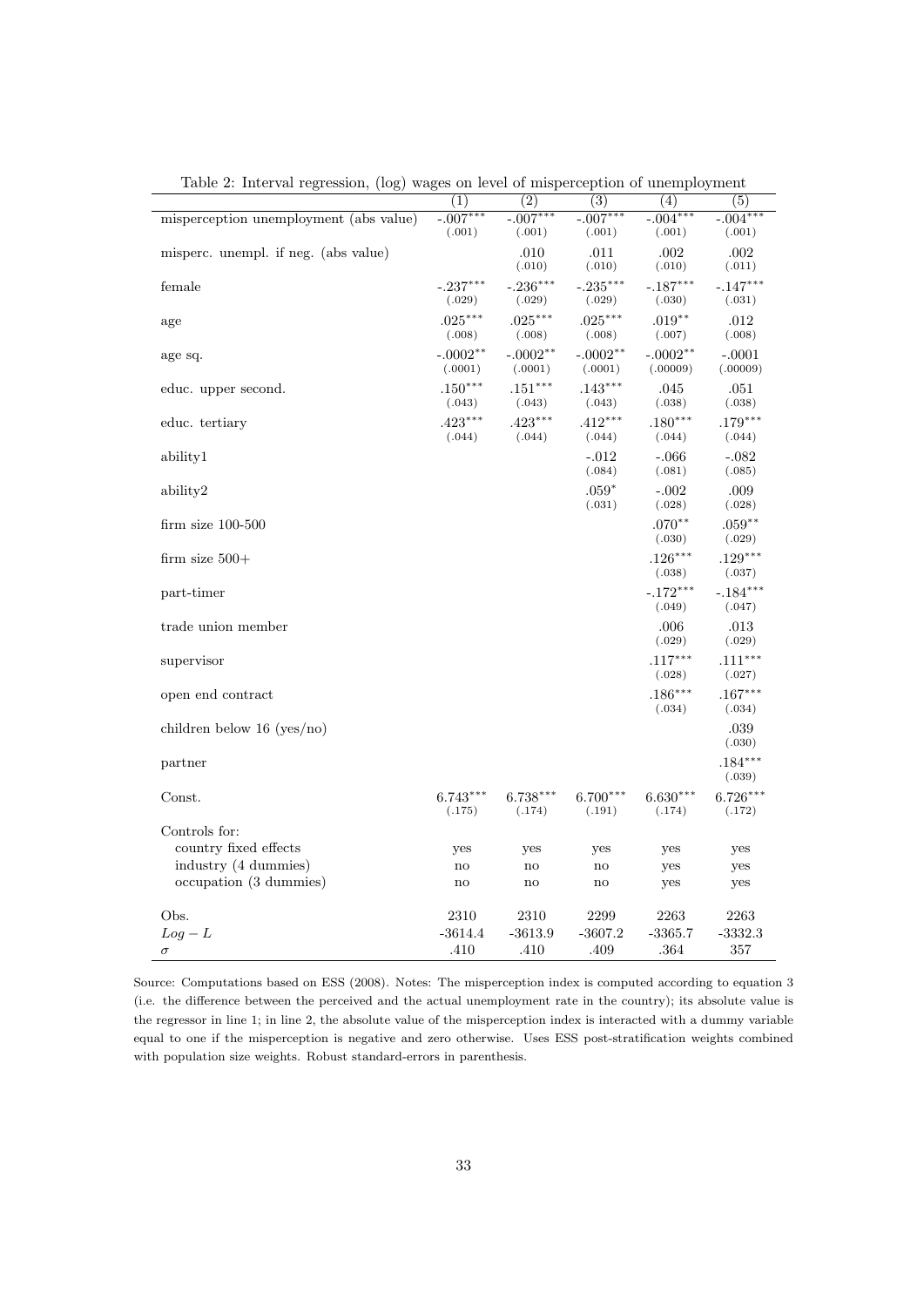|                                        | (1)           | $\overline{(2)}$       | $\overline{(3)}$ | (4)            | $\overline{(5)}$ |
|----------------------------------------|---------------|------------------------|------------------|----------------|------------------|
| misperception unemployment (abs value) | $-.007***$    | $-.007***$             | $-.007***$       | $-.004***$     | $-.004***$       |
|                                        | (.001)        | (.001)                 | (.001)           | (.001)         | (.001)           |
|                                        |               | .011                   | .011             |                | .001             |
| misperc. unempl. if neg. (abs value)   |               | (.011)                 | (.011)           | .002<br>(.011) | (.012)           |
|                                        |               |                        |                  |                |                  |
| (log) regional unempl. rate            | $-.126***$    | $-.126***$             | $-.127**$        | $-.101**$      | $-.096**$        |
|                                        | (.051)        | (.051)                 | (.051)           | (.044)         | (.042)           |
| female                                 | $-.239***$    | $-.238***$             | $-.236***$       | $-.188***$     | $-.150***$       |
|                                        | (.030)        | (.030)                 | (.030)           | (.031)         | (.032)           |
| age                                    | $.025***$     | $.025***$              | $.026***$        | $.019**$       | .012             |
|                                        | (.009)        | (.009)                 | (.009)           | (.008)         | (.008)           |
| age sq.                                | $-.0002**$    | $-.0002**$             | $-.0002**$       | $-.0002*$      | $-.0001$         |
|                                        | (.0001)       | (.0001)                | (.0001)          | (.00009)       | (.0001)          |
| educ. upper second.                    | $.156***$     | $.158***$              | $.151***$        | .049           | .053             |
|                                        | (.046)        | (.046)                 | (.046)           | (.040)         | (.040)           |
| educ. tertiary                         | $.429***$     | $.429***$              | $.419***$        | $.184***$      | $.183***$        |
|                                        | (.046)        | (.046)                 | (.046)           | (.046)         | (.046)           |
| ability1                               |               |                        | $-.024$          | $-.076$        | $-.093$          |
|                                        |               |                        | (.089)           | (.085)         | (.088)           |
|                                        |               |                        |                  |                |                  |
| ability2                               |               |                        | $.059*$          | $-.002$        | .009             |
|                                        |               |                        | (.032)           | (.029)         | (.029)           |
| $firm size 100-500$                    |               |                        |                  | $.070**$       | $.058*$          |
|                                        |               |                        |                  | (.032)         | (.031)           |
| firm size $500+$                       |               |                        |                  | $.125***$      | $.127***$        |
|                                        |               |                        |                  | (.039)         | (.038)           |
| part-timer                             |               |                        |                  | $-.174***$     | $-.187***$       |
|                                        |               |                        |                  | (.052)         | (.049)           |
| trade union member                     |               |                        |                  | $-.003$        | .003             |
|                                        |               |                        |                  | (.031)         | (.031)           |
| supervisor                             |               |                        |                  | $.112***$      | $.107***$        |
|                                        |               |                        |                  | (.029)         | (.028)           |
|                                        |               |                        |                  | $.192***$      | $.173***$        |
| open end contract                      |               |                        |                  | (.036)         | (.036)           |
|                                        |               |                        |                  |                |                  |
| children below $16 \text{ (yes/no)}$   |               |                        |                  |                | .044             |
|                                        |               |                        |                  |                | (.032)           |
| partner                                |               |                        |                  |                | $.181***$        |
|                                        |               |                        |                  |                | (.041)           |
| Const.                                 | $6.982***$    | $6.977***$             | $6.951***$       | $6.824***$     | $6.913***$       |
|                                        | (.213)        | (.212)                 | (.224)           | (.205)         | (.202)           |
| Controls for:                          |               |                        |                  |                |                  |
| country fixed effects                  | yes           | yes                    | yes              | yes            | yes              |
| industry (4 dummies)                   | $\mathbf{no}$ | $\mathbf{n}\mathbf{o}$ | no               | yes            | yes              |
| occupation (3 dummies)                 | $\rm{no}$     | no                     | $\mathbf{n}$     | yes            | yes              |
|                                        |               |                        |                  |                |                  |
| Obs.                                   | 1700          | 1700                   | 1695             | 1673           | 1673             |
|                                        |               |                        |                  |                |                  |
| $Log - L$                              | $-3446.9$     | $-3446.3$              | $-3441.0$        | $-3208.8$      | $-3176.9$        |
| $\sigma$                               | .410          | .410                   | .409             | .364           | .357             |

Table 3: Interval regression, (log) wages on level of misperception of unemployment; including control for the regional unemployment rate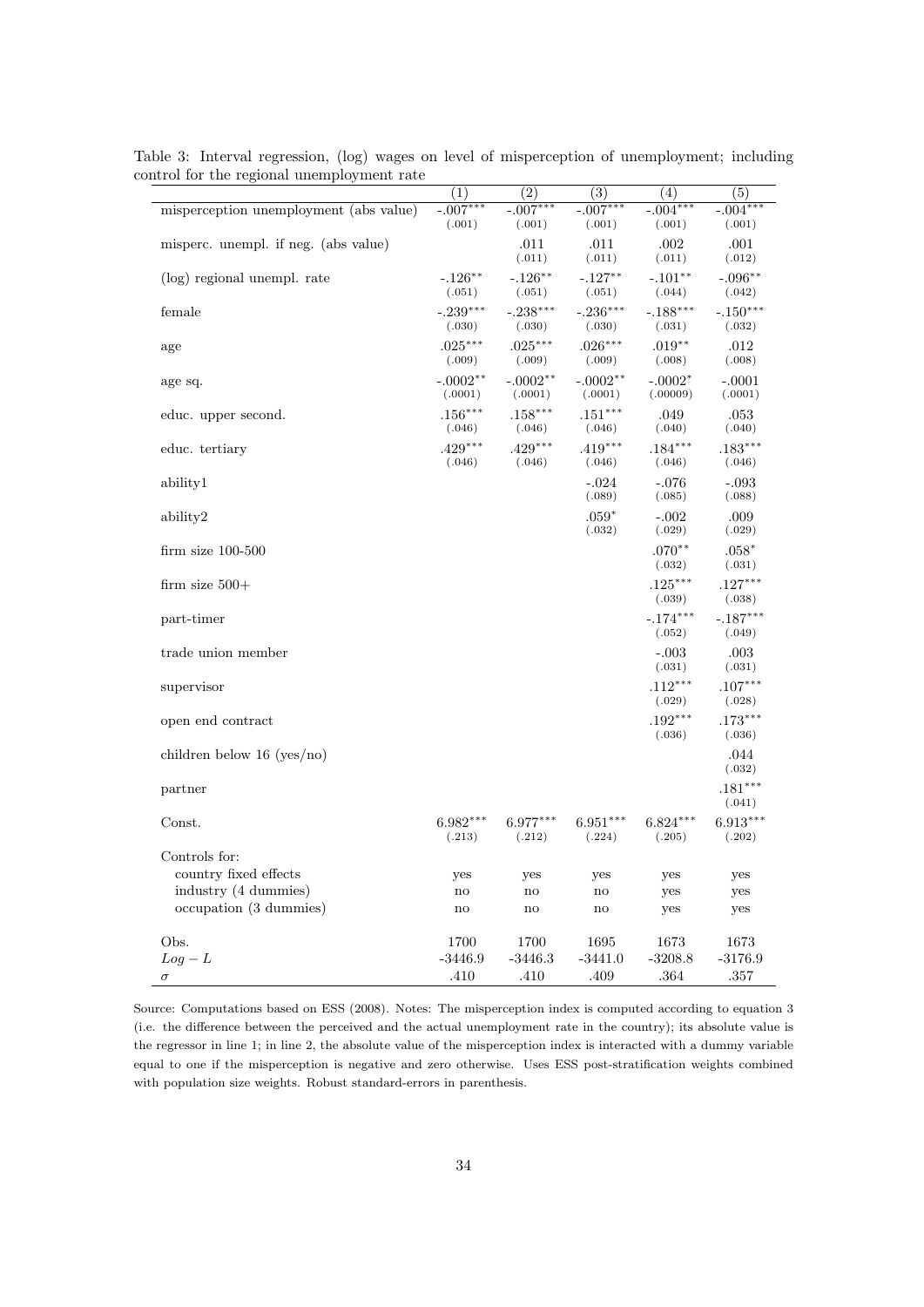|                                        |                      | all active population              | analysis sample      |                      |  |
|----------------------------------------|----------------------|------------------------------------|----------------------|----------------------|--|
|                                        | coef.                | marg. impact                       | coef.                | marg. impact         |  |
| misperception unemployment (abs value) | $.007***$<br>(.002)  | $.002***$<br>(.000)                | $.011***$<br>(.004)  | $.003***$<br>(.001)  |  |
| misperc. unempl. if neg. (abs value)   | $-.040**$<br>(.020)  | $-.011***$<br>(.006)               | $-.024$<br>(.048)    | $-.006$<br>(.012)    |  |
| female                                 | $-.003$<br>(.042)    | $-.001$<br>(.012)                  | $-.089$<br>(.110)    | $-.022$<br>(.026)    |  |
| age                                    | .015<br>(.012)       | .004<br>(.003)                     | .032<br>(.034)       | .008<br>(.008)       |  |
| age sq.                                | (.0001)              | $-.0003^*$ $-.00007^*$<br>(.00004) | $-.0004$<br>(.0004)  | $-.0001$<br>(.0001)  |  |
| educ. upper second.                    | $-.140**$<br>(.061)  | $-.039**$<br>(.0171)               | .111<br>(.153)       | .0274<br>(.038)      |  |
| educ. tertiary                         | (.062)               | $-.385***$ $-.104***$<br>(.016)    | $-.260*$<br>(.157)   | $-.062*$<br>(.037)   |  |
| ability1                               | $-.010$<br>(.089)    | $-.003$<br>(.026)                  | $-.064$<br>(.229)    | $-.016$<br>(.059)    |  |
| ability2                               | $-.198***$<br>(.049) | $-.058***$<br>(.015)               | $-.071$<br>(.126)    | $-.018$<br>(.032)    |  |
| unemployed                             | $1.646***$<br>(.084) | $.586***$<br>(.026)                |                      |                      |  |
| open end contract                      | $-.394***$<br>(.044) | $-.119***$<br>(.014)               | $-.756***$<br>(.121) | $-.227***$<br>(.041) |  |
| const.                                 | $-.606**$<br>(.255)  |                                    | $-.649$<br>(.702)    |                      |  |
| Controls for country fixed effects     | yes                  |                                    | yes                  |                      |  |
| Obs.                                   | 13573                |                                    | 2262                 |                      |  |
| $Log - L$                              | $-5415.6$            |                                    | $-753.8$             |                      |  |

Table 4: Perceived probability of being unemployed within the next 12 months, probit model

Source: Computations based on ESS (2008). Notes: Uses ESS post-stratification weights combined with population size weights. Robust standard-errors in parenthesis. Columns 1 and 2 computed on the active population sample (employed and unemployed respondents) in the 16 countries under analysis; columns 3 and 4 computed on the analysis sample of employed workers. Marginal impacts computed at the mean values and considering the change in each dummy variable from zero to one.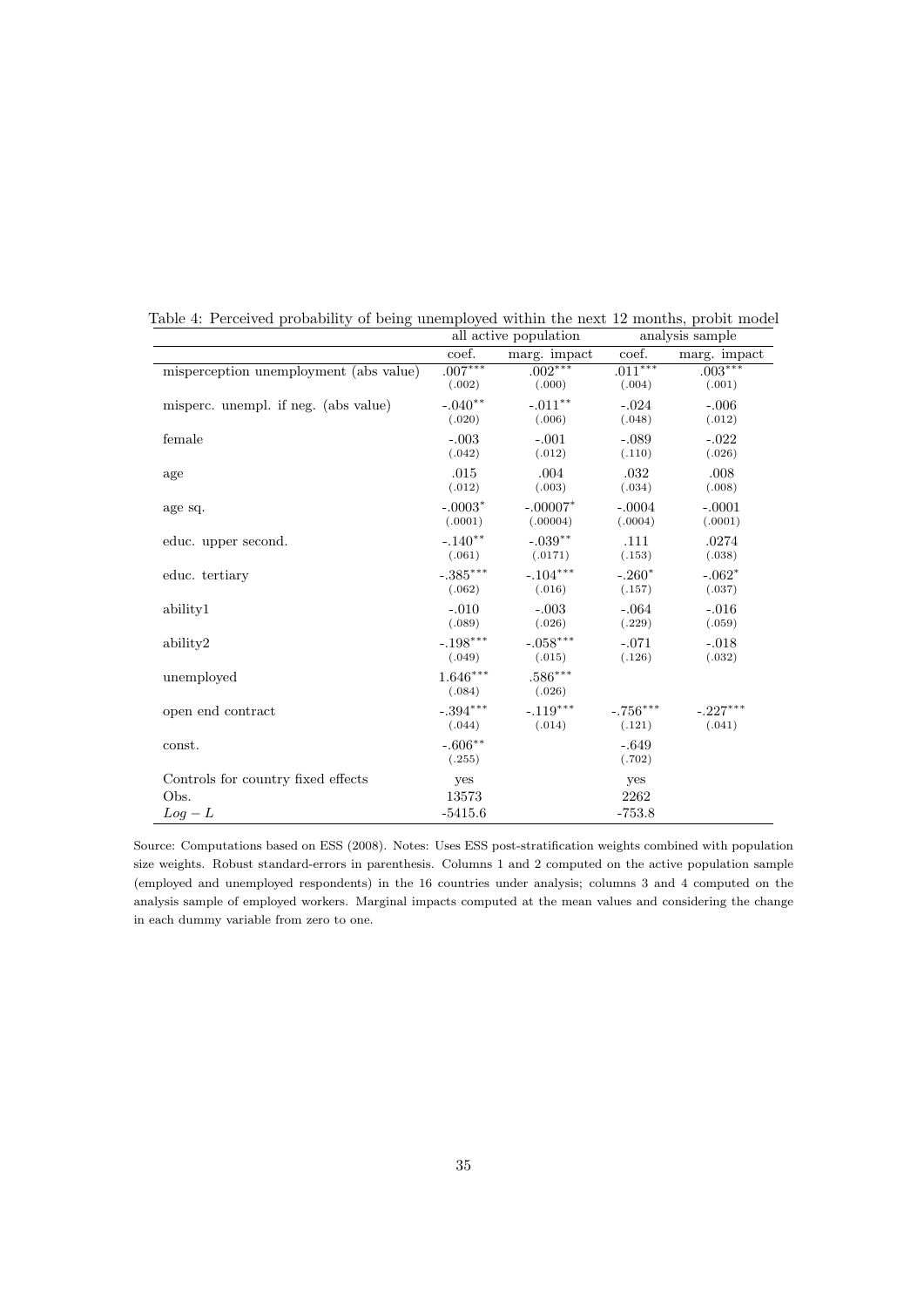# **Appendix A: Computation of new weights**

Computation of any post-stratification weights requires auxiliary information on the actual distribution of the population, which is most often difficult to gather. Fortunately, in our case the original variable reported (income) encapsulates itself the distribution of the population —by definition, each decile of household income comprises 10 percent of the country's households. If the deciles shown respondents represent the true distribution of income and the surveyed population diverges from this distribution, we would want to correct the ESS weights to guarantee a uniform distribution of households across income deciles within each country. We have applied the procedure described in this section on the original dataset, before any data constraints were imposed.

Under the assumption that the population income deciles used by each national data producer indeed depict the actual distribution of the country's population, we face a common problem in survey handling —to compute weights when we know the true distribution of the population, but the survey distribution diverges from the actual one. We have therefore computed new weights that guarantee equal population shares across income deciles.

Take N to be the size of the country's sampled population, with the known weight of a given income decile given by  $\frac{N}{10}$ . Let  $s_{id}$  be the survey sample weight of an individual *i*, whose income falls on decile *d*. The final adjusted weight for individual *i* is thus given by

$$
f_{id} = s_{id} * c_d = s_{id} * \frac{\frac{N}{10}}{\sum_{i \in d} s_{id}}
$$
 for  $d = 1, ..., 10$ .

Intuitively, the post-stratification correction factor for each decile, *cd*, guarantees that deciles with "too much weight" in the survey dataset will have its weight corrected downwards and vice-versa (for a discussion on the computation of weights, see Groves et al. (2009) and Kalton (1983)).

Note that this uniform distribution refers to the distribution of the initial sample across household income deciles. The analysis sample includes only the working individuals and their earnings, and therefore it is expected to deviate from the uniform distribution.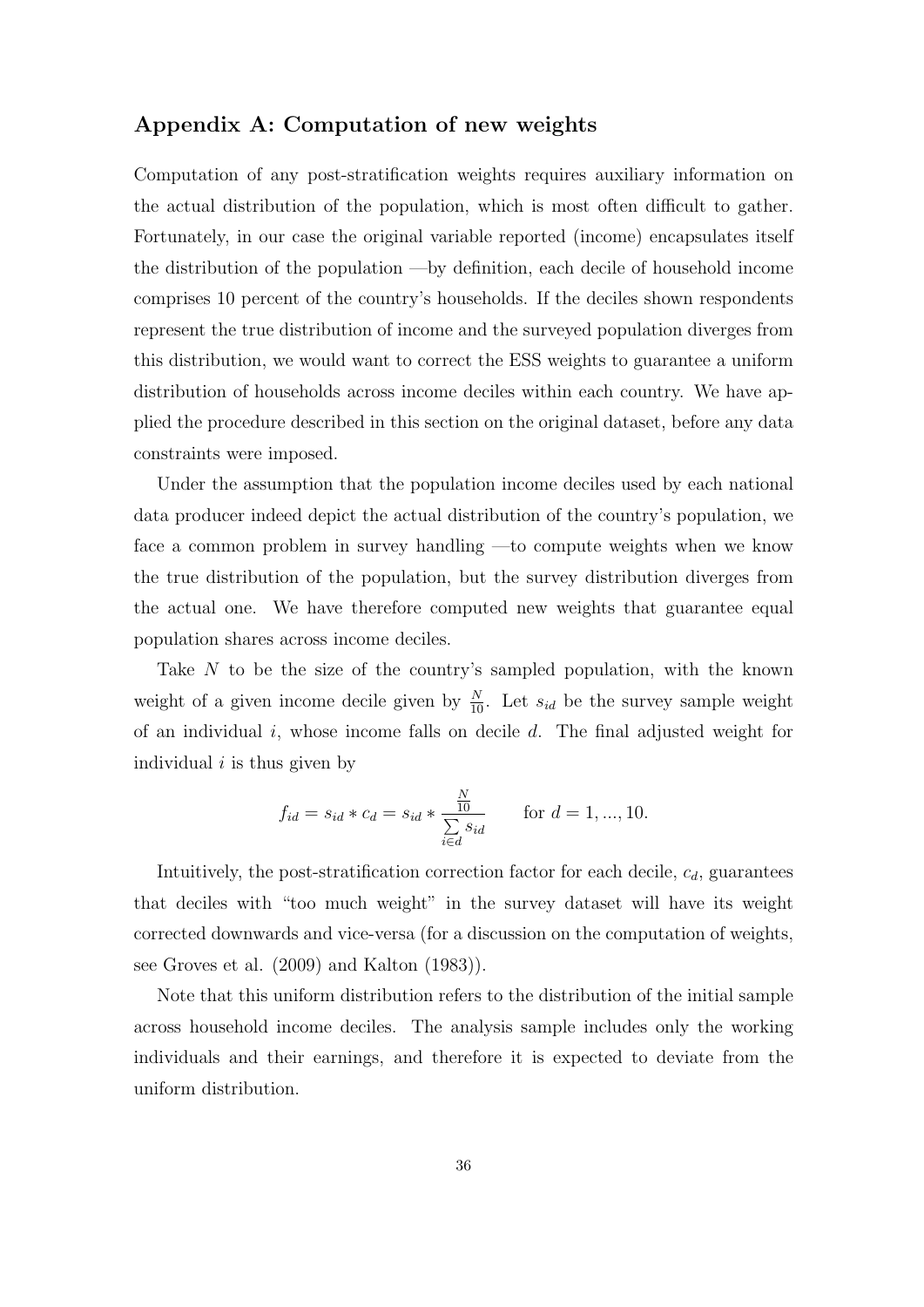# **Appendix B: Additional tables**

|                    | coef.      | marg. impact |
|--------------------|------------|--------------|
| Gender             | $-0.049$   | $-.011$      |
|                    | (.031)     | (.007)       |
| Age                | $.005***$  | $.001***$    |
|                    | (.001)     | (.0003)      |
| Activity           |            |              |
| education          | $-.676***$ | $-.193***$   |
|                    | (.060)     | (.020)       |
| unemployment       | $-.231***$ | $-.057***$   |
|                    | (.081)     | (.022)       |
| other              | $-.213***$ | $-.049***$   |
|                    | (.047)     | (.011)       |
| Main source income |            |              |
| self-employment    | $-.166***$ | $-.040***$   |
|                    | (.063)     | (.016)       |
| pensions           | .057       | .012         |
|                    | (.059)     | (.012)       |
| social benefits    | $.465***$  | $.082***$    |
|                    | (.082)     | (.011)       |
| other              | $-.615***$ | $-.177***$   |
|                    | (.064)     | (.022)       |
| Education          |            |              |
| upper secondary    | $.111***$  | $.024***$    |
|                    | (.037)     | (.008)       |
| tertiary           | $.184***$  | $.039***$    |
|                    | (.042)     | (.009)       |
| Const.             | $.926***$  |              |
|                    | (.072)     |              |
| Obs.               | 27857      |              |
| $Log - L$          | $-10538.6$ |              |

# Table 5: Probability that the household reports its income, probit model

Source: Computations based on ESS (2008). Note: Uses ESS post-stratification weights combined with population size weights. Robust standard-errors in parenthesis. Computed on the initial ESS sample of 16 countries (see text, section 3), naturally including observations with both reported and missing income data. Marginal impacts computed at the mean values and considering the change in each dummy variable from zero to one.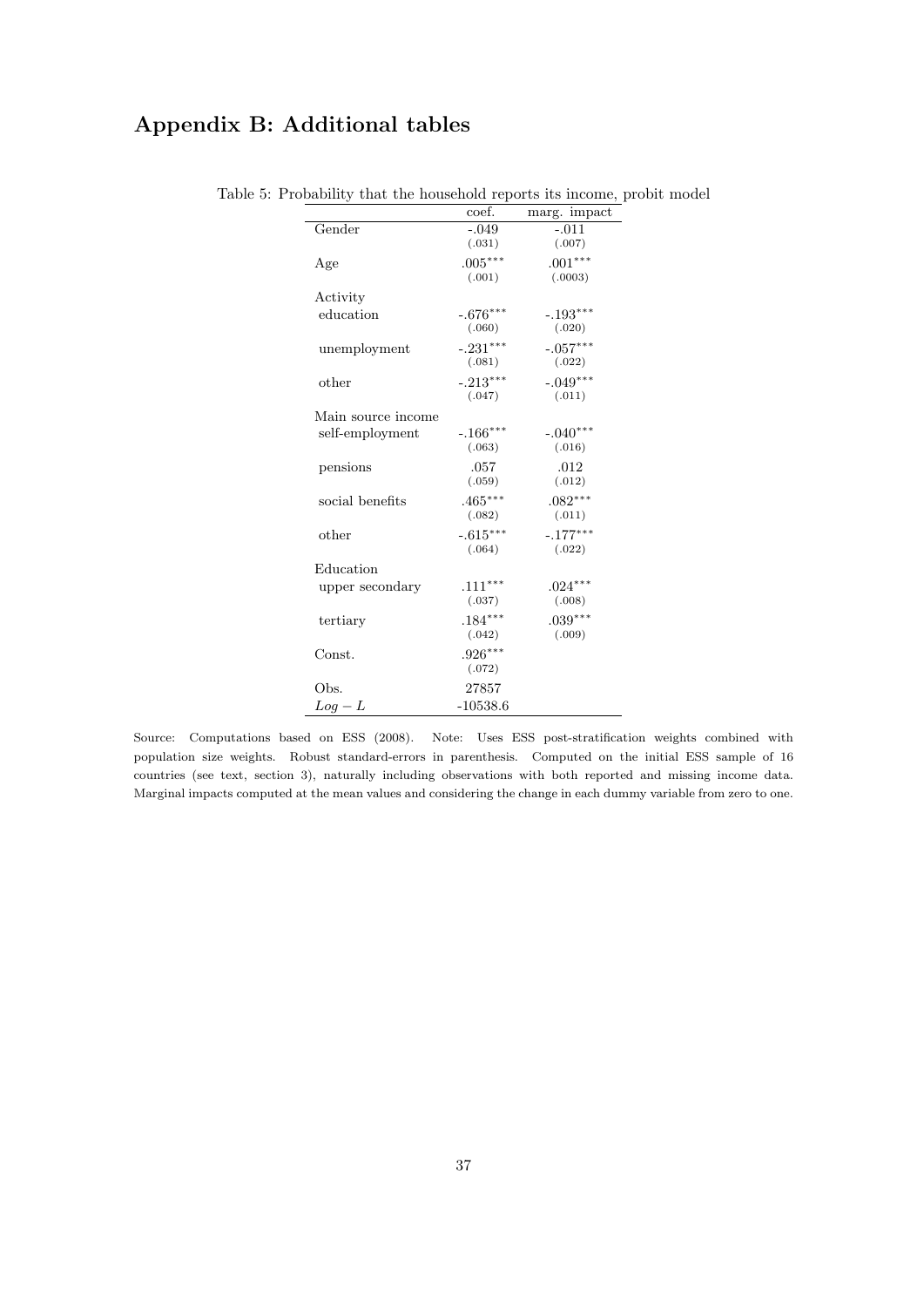|                                                   | (1)                 | $\left( 2\right)$                                     |
|---------------------------------------------------|---------------------|-------------------------------------------------------|
| educ. upper second.                               | (.542)              | $-4.179***$ $-4.063***$<br>(.541)                     |
| educ. tertiary                                    |                     | $-7.763***$ $-7.810***$<br>$(.548)$ $(.549)$          |
| ability1                                          |                     | $-3.030***$ $-3.012***$<br>$(.886)$ $(.890)$          |
| ability2                                          |                     | $-1.662***$ $-1.678***$<br>$(.452)$ $(.453)$          |
| unemployed                                        |                     | $5.604^{***} \qquad 5.799^{***}$<br>$(.758)$ $(.755)$ |
| female                                            |                     | $4.762***$ $4.786***$<br>$(.357)$ $(.357)$            |
| age                                               |                     | $-.514***$ $-.510***$<br>$(.096)$ $(.096)$            |
| age sq.                                           | $.005***$           | $.005***$<br>$(.001)$ $(.001)$                        |
| region. unempl. rate                              | $.321***$<br>(.058) |                                                       |
| diff. reg. and national unempl. rate (abs. value) |                     | $.237***$<br>(.098)                                   |
| const.                                            | $30.192***$         | $31.857***$<br>$(2.119)$ $(2.108)$                    |
| Obs.                                              | 10506               | 10506                                                 |
| $Log - L$                                         |                     | $-31981.8$ $-32000.9$                                 |
| $\sigma$                                          | 12.9                | 12.9                                                  |

Table 6: Misperceptions of unemployment, interval regression

Source: Computations based on ESS (2008). Notes: *ability*1 equals one if the respondent understood the questions very often or often and zero otherwise; *ability*2 equals one if the respondent never or almost never required clarifications on the questions and zero otherwise. Uses ESS post-stratification weights combined with population size weights. Robust standard-errors in parenthesis. Computed on the active population sample (employed and unemployed respondents) in the 12 countries with available data on regional unemployment rates.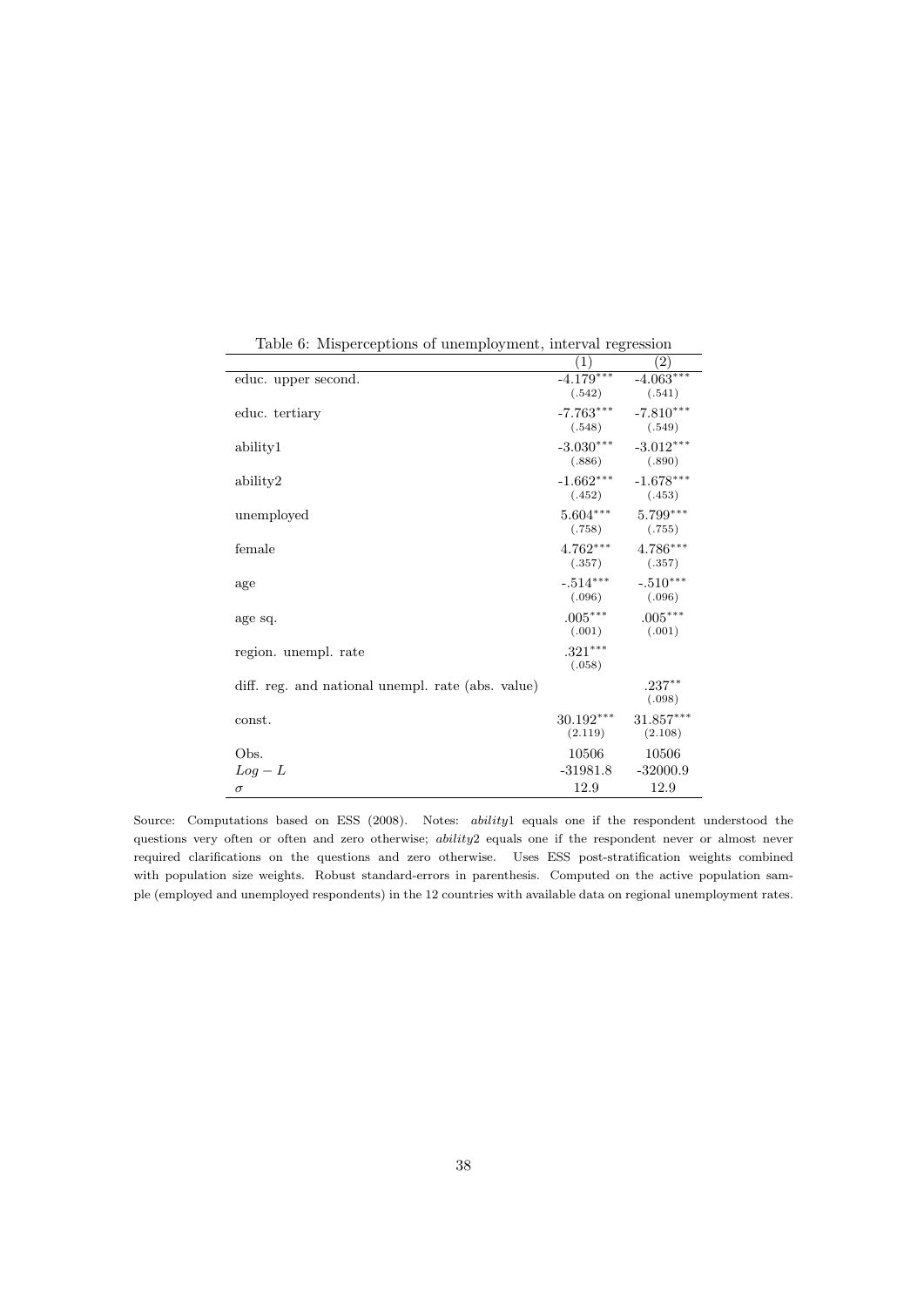|                                       | $\overline{(1)}$       | $\overline{(2)}$    | $\overline{(3)}$     | $\overline{(4)}$     | $\overline{(5)}$     |
|---------------------------------------|------------------------|---------------------|----------------------|----------------------|----------------------|
| (log) ratio misperc. unempl.          | $-.100***$             | $-.136***$          | $-.135***$           | $-.092***$           | $-.097***$           |
|                                       | (.018)                 | (.023)              | (.024)               | (.022)               | (.022)               |
| (log) ratio misperc. unempl., if neg. |                        | $.165***$           | $.164***$            | $.133***$            | $.141***$            |
|                                       |                        | (.062)              | (.063)               | (.061)               | (.063)               |
| (log) regional unempl. rate           | $-.130**$<br>(.051)    | $-.127**$<br>(.051) | $-.128***$<br>(.050) | $-.102**$<br>(.044)  | $-.096**$<br>(.043)  |
| female                                | $-.238***$             | $-.235***$          | $-.233***$           | $-.185***$           | $-.146***$           |
|                                       | (.030)                 | (.030)              | (.030)               | (.031)               | (.032)               |
| age                                   | $.026***$              | $.025***$           | $.026***$            | $.019**$             | .012                 |
|                                       | (.009)                 | (.009)              | (.009)               | (.008)               | (.008)               |
| age sq.                               | $-.0002**$             | $-.0002**$          | $-.0002**$           | $-.0002*$            | $-.0001$             |
|                                       | (.0001)                | (.0001)             | (.0001)              | (.00009)             | (.0001)              |
| educ. upper second.                   | $.169***$              | $.158***$           | $.150***$            | .047                 | .051                 |
|                                       | (.045)                 | (.046)              | (.046)               | (.040)               | (.040)               |
| educ. tertiary                        | $.441***$<br>(.046)    | $.429***$<br>(.046) | $.416***$<br>(.047)  | $.181***$<br>(.046)  | $.180***$<br>(.046)  |
| ability1                              |                        |                     | $-.012$              | $-.069$              | $-.085$              |
|                                       |                        |                     | (.087)               | (.084)               | (.087)               |
| ability2                              |                        |                     | $.062*$              | $-.0009$             | .011                 |
|                                       |                        |                     | (.032)               | (.029)               | (.029)               |
| $firm size 100-500$                   |                        |                     |                      | $.069**$             | $.057*$              |
|                                       |                        |                     |                      | (.032)               | (.031)               |
| firm size $500+$                      |                        |                     |                      | $.126***$            | $.129***$            |
|                                       |                        |                     |                      | (.039)               | (.038)               |
| part-timer                            |                        |                     |                      | $-.175***$<br>(.052) | $-.189***$<br>(.049) |
| trade union member                    |                        |                     |                      | $-.003$              | .004                 |
|                                       |                        |                     |                      | (.031)               | (.031)               |
| supervisor                            |                        |                     |                      | $.114***$            | $.109***$            |
|                                       |                        |                     |                      | (.029)               | (.028)               |
| open end contract                     |                        |                     |                      | $.193***$            | $.174***$            |
|                                       |                        |                     |                      | (.036)               | (.036)               |
| children below 16 (yes/no)            |                        |                     |                      |                      | .043                 |
|                                       |                        |                     |                      |                      | (.032)               |
| partner                               |                        |                     |                      |                      | $.182***$<br>(.041)  |
| Const.                                | $6.954***$             | $7.007***$          | $6.969***$           | $6.841***$           | $6.931***$           |
|                                       | (.211)                 | (.213)              | (.225)               | (.206)               | (.203)               |
| Controls for:                         |                        |                     |                      |                      |                      |
| country fixed effects                 | yes                    | yes                 | yes                  | yes                  | yes                  |
| industry (4 dummies)                  | $\mathbf{n}\mathbf{o}$ | no                  | $\mathbf{no}$        | yes                  | yes                  |
| occupation (3 dummies)                | $\mathop{\mathrm{no}}$ | no                  | $\mathbf{no}$        | yes                  | yes                  |
|                                       |                        |                     |                      |                      |                      |
| Obs.                                  | 1700                   | 1700                | 1695                 | 1673                 | 1673                 |
| $Log - L$                             | $-3452.5$              | $-3447.4$           | $-3441.7$            | $-3207.2$            | 3174.9               |
| $\sigma$                              | .411                   | .410                | .410                 | .364                 | .356                 |

Table 7: Interval regression, (log) wages on (log) misperception of unemployment; including control for the regional unemployment rate

Source: Computations based on ESS (2008). Notes: The relative misperception index is computed according to equation 4 (i.e. the difference between (log) perceived unemployment rate and (log) actual unemployment rate in the country); in line 2, it is interacted with a dummy variable equal to one if the relative misperception index is negative and zero otherwise. Uses ESS post-stratification weights combined with population size weights. Robust standard-errors in parenthesis.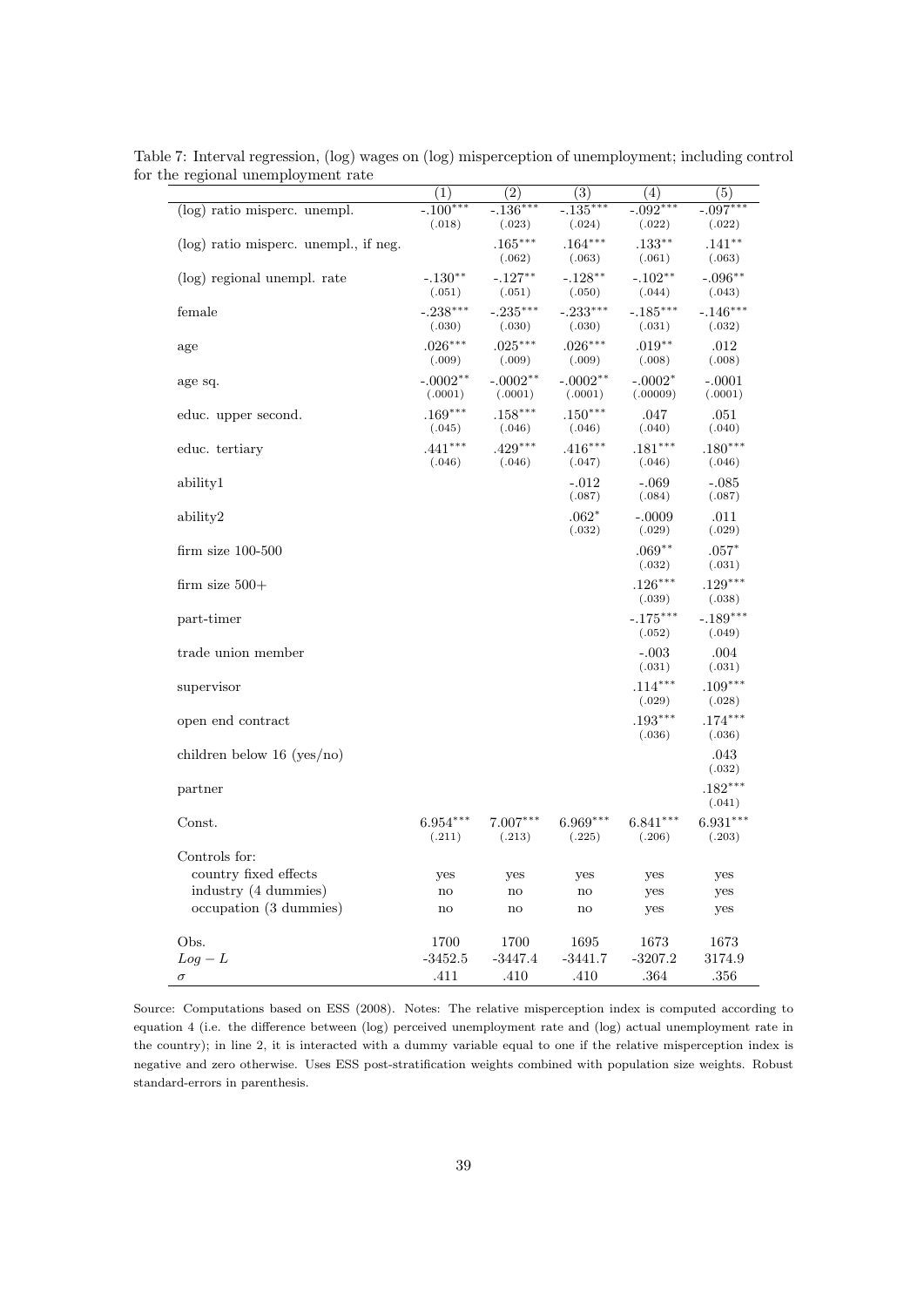|                                        | $\overline{(1)}$ | $\overline{(2)}$       | $\overline{(3)}$       | $\overline{(4)}$     | $\overline{(5)}$     |
|----------------------------------------|------------------|------------------------|------------------------|----------------------|----------------------|
| misperception unemployment (abs value) | $-.007***$       | $-.007***$             | $-.006***$             | $-.004***$           | $-.004***$           |
|                                        | (.001)           | (.001)                 | (.001)                 | (.001)               | (.001)               |
| misperc. unempl. if neg. (abs value)   |                  | .010                   | .010                   | .003                 | .003                 |
|                                        |                  | (.012)                 | (.013)                 | (.012)               | (.013)               |
| (log) regional unempl. rate            | $-.117***$       | $-.117***$             | $-.119**$              | $-.076$              | $-.069$              |
|                                        | (.059)           | (.059)                 | (.058)                 | (.049)               | (.046)               |
| female                                 | $-.259***$       | $-.258***$             | $-.257***$             | $-.210***$           | $-.162***$           |
|                                        | (.034)           | (.034)                 | (.034)                 | (.037)               | (.037)               |
| age                                    | $.030***$        | $.030***$              | $.031***$              | $.020**$             | .012                 |
|                                        | (.011)           | (.011)                 | (.011)                 | (.009)               | (.009)               |
| age sq.                                | $-.0003***$      | $-.0003**$             | $-.0003**$             | $-.0002*$            | $-.00009$            |
|                                        | (.0001)          | (.0001)                | (.0001)                | (.0001)              | (.0001)              |
| educ. upper second.                    | $.163***$        | $.164***$              | $.157***$              | .049                 | .057                 |
|                                        | (.052)           | (.052)                 | (.052)                 | (.042)               | (.042)               |
| educ. tertiary                         | $.442***$        | $.442***$              | $.432***$              | $.175***$            | $.176***$            |
|                                        | (.050)           | (.049)                 | (.050)                 | (.049)               | (.049)               |
| ability1                               |                  |                        | $-.022$                | $-.063$              | $-.078$              |
|                                        |                  |                        | (.093)                 | (.088)               | (.091)               |
|                                        |                  |                        | $.060*$                |                      |                      |
| ability2                               |                  |                        | (.035)                 | $-.007$<br>(.031)    | .006<br>(.032)       |
|                                        |                  |                        |                        |                      | $.079**$             |
| $firm size 100-500$                    |                  |                        |                        | $.094***$<br>(.036)  | (.035)               |
|                                        |                  |                        |                        |                      |                      |
| firm size $500+$                       |                  |                        |                        | $.157***$<br>(.048)  | $.159***$<br>(.046)  |
|                                        |                  |                        |                        |                      |                      |
| part-timer                             |                  |                        |                        | $-.146***$<br>(.067) | $-.166***$<br>(.060) |
|                                        |                  |                        |                        |                      |                      |
| trade union member                     |                  |                        |                        | $-.004$<br>(.038)    | .003                 |
|                                        |                  |                        |                        |                      | (.037)               |
| supervisor                             |                  |                        |                        | $.103***$            | $.097***$            |
|                                        |                  |                        |                        | (.035)               | (.033)               |
| open end contract                      |                  |                        |                        | $.215***$            | $.196***$            |
|                                        |                  |                        |                        | (.038)               | (.037)               |
| children below $16 \text{ (yes/no)}$   |                  |                        |                        |                      | $.056*$              |
|                                        |                  |                        |                        |                      | (.034)               |
| partner                                |                  |                        |                        |                      | $.215***$            |
|                                        |                  |                        |                        |                      | (.050)               |
| Const.                                 | $6.776***$       | $6.771***$             | $6.747***$             | $6.671***$           | $6.768***$           |
|                                        | (.247)           | (.247)                 | (.260)                 | (.233)               | (.228)               |
| Controls for:                          |                  |                        |                        |                      |                      |
| country fixed effects                  | yes              | yes                    | yes                    | yes                  | yes                  |
| industry (4 dummies)                   | no               | $\mathbf{n}\mathbf{o}$ | $\mathbf{n}\mathbf{o}$ | yes                  | yes                  |
| occupation (3 dummies)                 | no               | $\mathbf{n}\mathbf{o}$ | $\mathbf{n}\mathbf{o}$ | yes                  | yes                  |
|                                        |                  |                        |                        |                      |                      |
| Obs.                                   | 1700             | 1700                   | 1695                   | 1673                 | 1673                 |
| $Log - L$                              | $-4155.8$        | $-4155.3$              | $-4149.0$              | $-3864.3$            | $-3813.6$            |
| $\sigma$                               | .433             | .433                   | .432                   | .382                 | .372                 |

Table 8: Interval regression, (log) wages on level of misperception of unemployment; including control for the regional unemployment rate (new weights)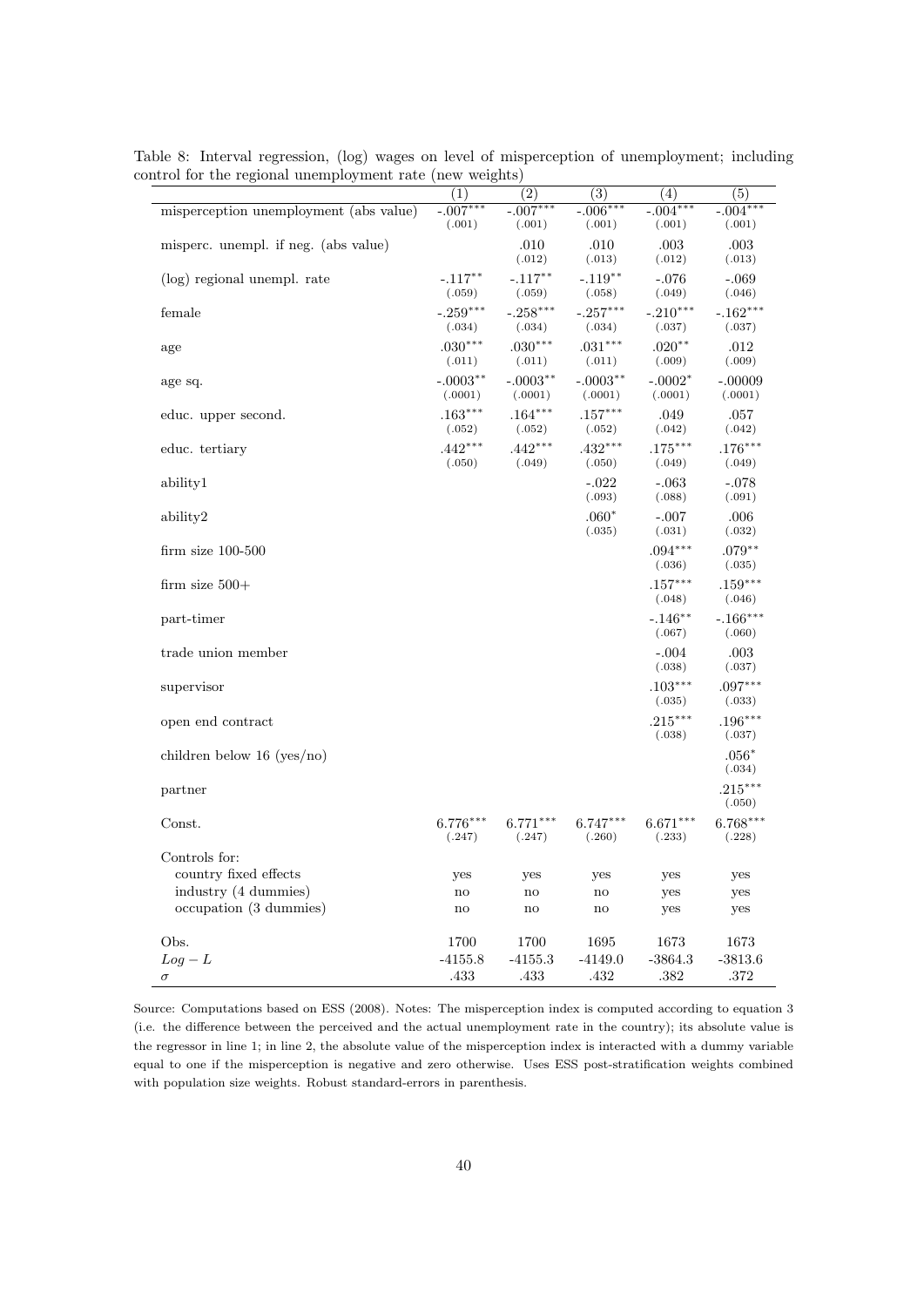|                                        | (1)                   | (2)                   | (3)                   | (4)                   | (5)                   |
|----------------------------------------|-----------------------|-----------------------|-----------------------|-----------------------|-----------------------|
| misperception unemployment (abs value) | $-0.017***$<br>(.003) | $-0.016***$<br>(.003) | $-0.016***$<br>(.003) | $-0.012***$<br>(.003) | $-0.013***$<br>(.003) |
| misperc. unempl. if neg. (abs value)   |                       | .031<br>(.024)        | .031<br>(.024)        | .010<br>(.027)        | .010<br>(.030)        |
| female                                 | $-.570***$<br>(.068)  | $-.568***$<br>(.068)  | $-.564***$<br>(.069)  | $-.500***$<br>(.078)  | $-.402***$<br>(.084)  |
| age                                    | $.058***$<br>(.021)   | $.058***$<br>(.021)   | $.060***$<br>(.021)   | $.048**$<br>(.021)    | .030<br>(.021)        |
| age sq.                                | $-.0005**$<br>(.0002) | $-.0005**$<br>(.0002) | $-.0006**$<br>(.0002) | $-.0005^*$<br>(.0002) | $-.0002$<br>(.0003)   |
| educ. upper second.                    | $.354***$<br>(.107)   | $.357***$<br>(.107)   | $.337***$<br>(.107)   | .109<br>(.106)        | .127<br>(.108)        |
| educ. tertiary                         | $1.023***$<br>(.112)  | $1.024***$<br>(.112)  | $.996***$<br>(.113)   | $.491***$<br>(.120)   | $.503***$<br>(.123)   |
| ability1                               |                       |                       | .010<br>(.201)        | $-.137$<br>(.219)     | $-.184$<br>(.231)     |
| ability2                               |                       |                       | $.128*$<br>(.075)     | $-.024$<br>(.077)     | .004<br>(.078)        |
| $firm size 100-500$                    |                       |                       |                       | $.207***$<br>(.083)   | $.180**$<br>(.082)    |
| firm size $500+$                       |                       |                       |                       | $.347***$<br>(.101)   | $.362***$<br>(.100)   |
| part-timer                             |                       |                       |                       | $-.484***$<br>(.136)  | $-.531***$<br>(.131)  |
| trade union member                     |                       |                       |                       | .055<br>(.078)        | .075<br>(.079)        |
| supervisor                             |                       |                       |                       | $.319***$<br>(.076)   | $.309***$<br>(.075)   |
| open end contract                      |                       |                       |                       | $.537***$<br>(.095)   | $.499***$<br>(.096)   |
| children below 16 (yes/no)             |                       |                       |                       |                       | .130<br>(.087)        |
| partner                                |                       |                       |                       |                       | $.497***$<br>(.109)   |
| Controls for:                          |                       |                       |                       |                       |                       |
| country fixed effects                  | yes                   | yes                   | yes                   | yes                   | yes                   |
| industry (4 dummies)                   | no                    | no                    | $\mathbf{n}$          | yes                   | yes                   |
| occupation (3 dummies)                 | no                    | no                    | $\mathbf{n}$          | yes                   | yes                   |
| Obs.                                   | 2310                  | 2310                  | 2299                  | 2263                  | 2263                  |
| $Log - L$                              | $-3589.2$             | $-3588.4$             | $-3582.3$             | $-3335.0$             | $-3301.6$             |

Table 9: Ordered probit, (log) wages on level of misperception of unemployment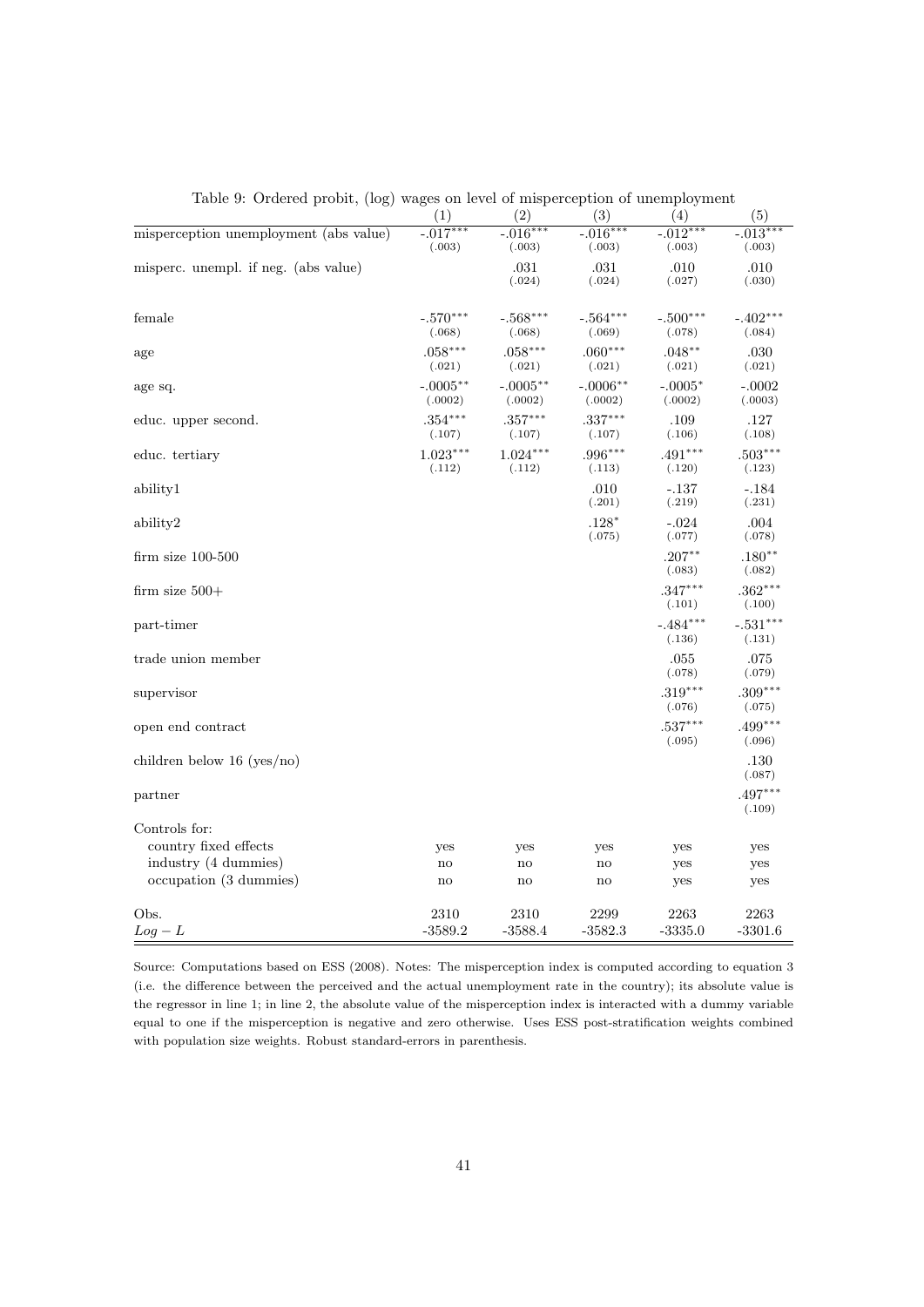|                                        | (1)                    | (2)                    | (3)                   | (4)                  | (5)                  |
|----------------------------------------|------------------------|------------------------|-----------------------|----------------------|----------------------|
| misperception unemployment (abs value) | $-0.017***$<br>(.003)  | $-0.016***$<br>(.003)  | $-.016***$<br>(.003)  | $-.012***$<br>(.003) | $-.013***$<br>(.003) |
| misperc. unempl. if neg. (abs value)   |                        | .034<br>(.027)         | .034<br>(.027)        | .010<br>(.030)       | .010<br>(.033)       |
| (log) regional unempl. rate            | $-.304***$<br>(.126)   | $-.305***$<br>(.126)   | $-.307**$<br>(.125)   | $-.274***$<br>(.123) | $-.263**$<br>(.120)  |
| female                                 | $-.573***$<br>(.071)   | $-.570***$<br>(.071)   | $-.566***$<br>(.071)  | $-.502***$<br>(.082) | $-.409***$<br>(.087) |
| age                                    | $.058***$<br>(.022)    | $.058***$<br>(.022)    | $.060***$<br>(.022)   | $.049**$<br>(.022)   | .030<br>(.023)       |
| age sq.                                | $-.0005***$<br>(.0003) | $-.0005***$<br>(.0003) | $-.0006**$<br>(.0003) | $-.0005*$<br>(.0003) | $-.0002$<br>(.0003)  |
| educ. upper second.                    | $.367***$<br>(.114)    | $.372***$<br>(.114)    | $.354***$<br>(.113)   | .115<br>(.112)       | .131<br>(.114)       |
| educ. tertiary                         | $1.033***$<br>(.118)   | $1.035***$<br>(.118)   | $1.010***$<br>(.118)  | $.500***$<br>(.126)  | $.510***$<br>(.130)  |
| ability1                               |                        |                        | $-.019$<br>(.211)     | $-.163$<br>(.228)    | $-.211$<br>(.241)    |
| ability2                               |                        |                        | $.129*$<br>(.078)     | $-.025$<br>(.080)    | .005<br>(.082)       |
| $firm size 100-500$                    |                        |                        |                       | $.207***$<br>(.086)  | $.177***$<br>(.085)  |
| firm size $500+$                       |                        |                        |                       | $.342***$<br>(.104)  | $.357***$<br>(.103)  |
| part-timer                             |                        |                        |                       | $-.490***$<br>(.142) | $-.541***$<br>(.137) |
| trade union member                     |                        |                        |                       | .032<br>(.083)       | .051<br>(.084)       |
| supervisor                             |                        |                        |                       | $.306***$<br>(.079)  | $.298***$<br>(.078)  |
| open end contract                      |                        |                        |                       | $.556***$<br>(.101)  | $.515***$<br>(.102)  |
| children below 16 (yes/no)             |                        |                        |                       |                      | .144<br>(.090)       |
| partner                                |                        |                        |                       |                      | $.488***$<br>(.114)  |
| Controls for:                          |                        |                        |                       |                      |                      |
| country fixed effects                  | yes                    | yes                    | yes                   | yes                  | yes                  |
| industry (4 dummies)                   | $\mathbf{no}$          | $\mathbf{no}$          | no                    | yes                  | yes                  |
| occupation (3 dummies)                 | no                     | no                     | no                    | yes                  | yes                  |
| Obs.                                   | 1700                   | 1700                   | 1695                  | 1673                 | 1673                 |
| $Log - L$                              | $-3420.7$              | $-3419.8$              | $-3414.9$             | $-3177.1$            | $-3145.1$            |

Table 10: Ordered probit, (log) wages on level of misperception of unemployment; including control for the regional unemployment rate